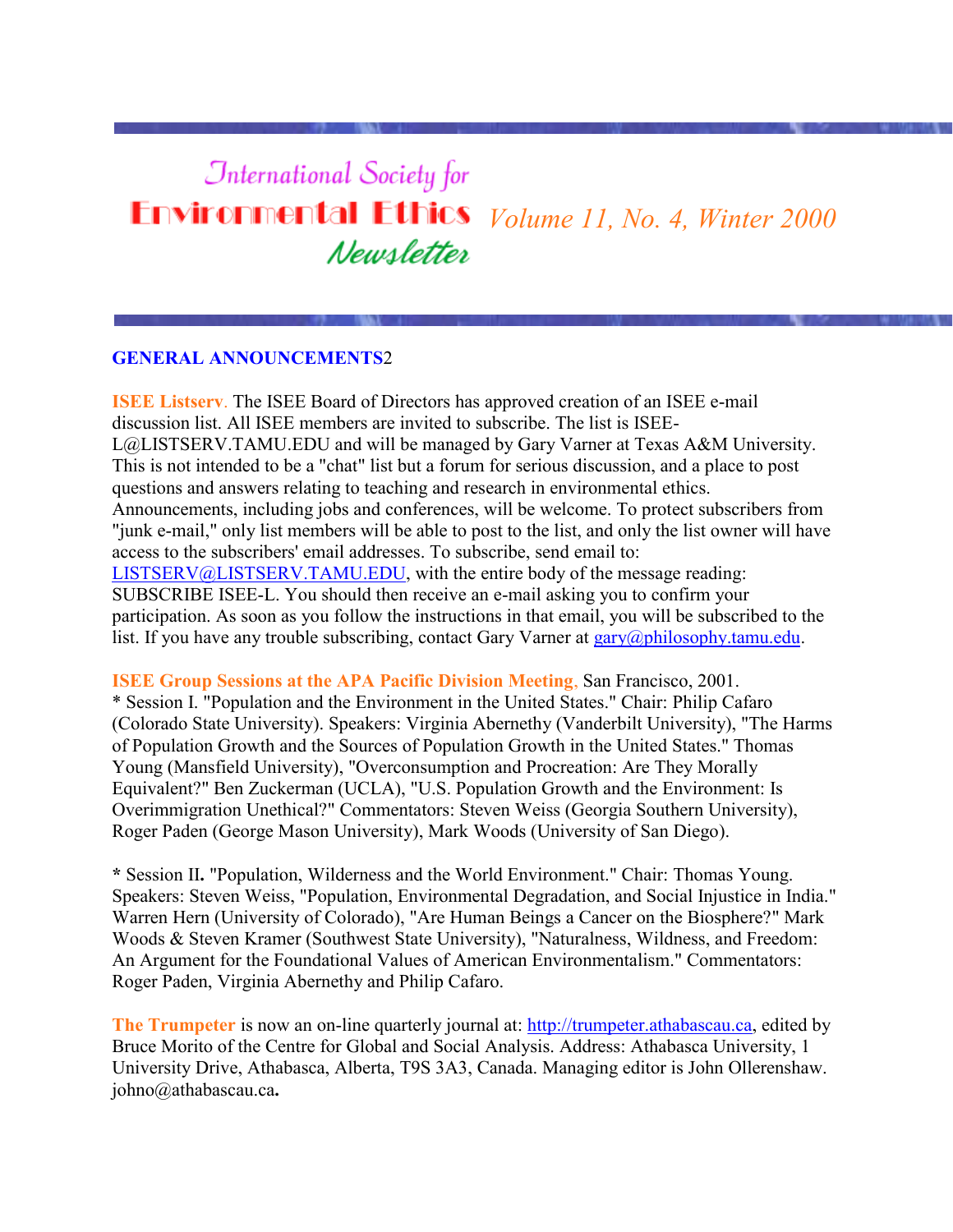**Marquette University** will begin to offer an interdisciplinary minor in environmental ethics in Fall 2001. The 18-credit hour minor requires courses in Ecology, Natural Resource Economics, Earth and Environmental Physics, Environmental Philosophy, Theocentric Foundations for Ecological Ethics, and an Arts & Sciences Capstone Seminar in which the skills and knowledge of the required courses are integrated to investigate and address an environmental problem from an ethical perspective. The program will be facilitated by Theology and Philosophy faculty on a two-year rotational basis. Considerable interest among students was identified in a Spring 20000 marketing survey. Planning is underway to promote the new program during the Spring 2001 semester with the assistance of Marquette's student group, Students for an Environmentally Active Campus. Further information about the minor and the proposal that was submitted can be found at www.theo.mu.edu/schaefer and by contacting its director, Jame Schaefer in the Theology Department (schaeferj@marquette.edu).

Steve Kramer has taken a position as assistant professor, concentrating in environmental ethics, in the Department of Philosophy, Southwest State University, Marshall, MN. He was earlier at the University of Montana and completed his Ph.D. at the University of Colorado, Boulder.

Green Skiing. The Ski Area Citizens' Coalition has rated ski areas throughout the western U.S. based on their environmental sensitivity. Criteria included avoiding expansion of developed skiing acreage into undisturbed forest; avoiding commercial or residential development on undisturbed lands; avoiding water degradation from ski area management activities; wildlife habitat and forest protection; and recycling, water and energy conservation, and pollution reduction. The results are posted at:

[http://www.skiareacitizens.com.](http://www.skiareacitizens.com/) Areas rating an "A" included Sundance Resort (Utah), Timberline Ski Area (Oregon), 49 Degrees North Mountain Resort (Washington), Aspen Highlands Ski Resort (Colorado), Sun Valley Resort (Idaho), Wolf Creek Ski Area (Colorado), Silver Mountain Ski Resort (Idaho), and Buttermilk Mountain Ski Resort (Colorado). Areas receiving an "F" included Copper Mountain Ski Resort (Colorado), Snowbasin Ski Resort (Utah), Keystone Ski Resort (Colorado), The Canyons (Utah), Breckenridge Ski Resort (Colorado), Deer Valley Ski Resort (Utah), Vail Ski Resort (Colorado), Telluride Ski and Golf Company (Colorado), Beaver Creek Ski Resort (Colorado),Crystal Mountain Ski Area (Washington).

#### **OPPORTUNITIES**

**Science and Religion Course Award**. Since 1994, The Center for Theology and the Natural Sciences has granted over 500 \$10,000 awards to scholars from a wide range of disciplines, to develop new courses which address the relationship between science and religion. Selection criteria include: attention to current developments in the natural sciences, theology, and religious reflection; balanced presentations of both religious and scientific perspectives; examination of philosophical and historical aspects of the science/religion relationship. To find out more, visit the course program section of the CTNS website at: www.ctns.org.

**The College of Arts and Sciences at the University of San Francisco** invites applications for a tenure-track position in (a) Communication Studies, (b) Environmental Science (with expertise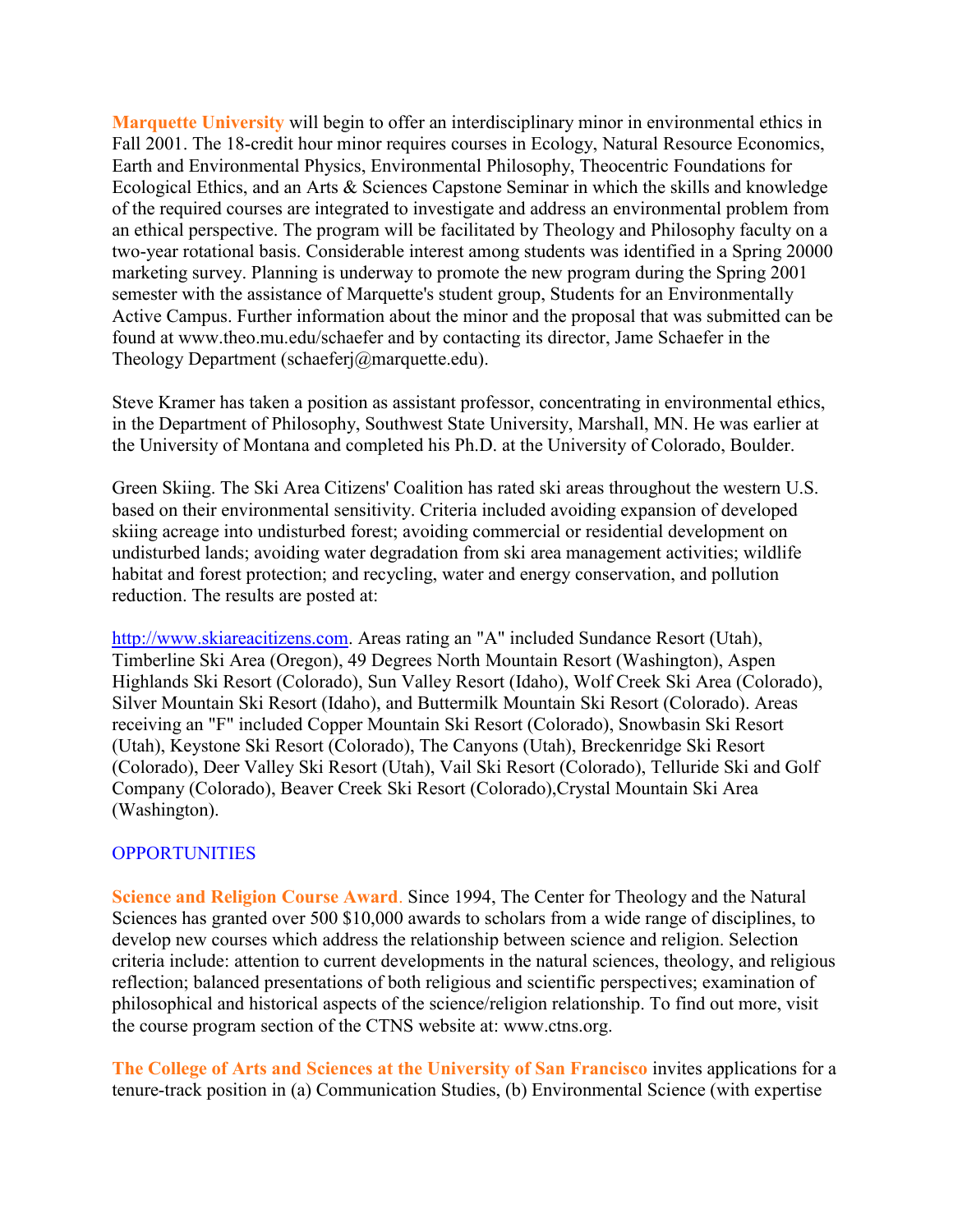in Urban Ecology, Land Use, and Resource Management), (c) Media Studies, (d) Philosophy, or (e) Sociology. Candidates should be able to teach in an interdisciplinary Environmental Studies program. This position will be at the Assistant Professor level and will begin in the Fall 2001, pending approval and funding.

Qualifications: University teaching experience, evidence of a strong commitment to teaching, evidence of scholarship, an earned doctorate by Fall 2001, experience and willingness to work in a culturally diverse environment, and an understanding of and commitment to support the mission of a Jesuit university are required. The candidate will be expected to develop an independent and ongoing research program.

Applicants should submit a letter of application, curriculum vitae, graduate transcripts, copies of recent publications, statement of teaching philosophy, evidence of teaching ability including copies of complete teaching evaluations, and three letters of recommendation to: Environmental Studies Program, c/o Gerardo Marin, University of San Francisco, 2130 Fulton Street, San Francisco, CA 94117-1080. Applications must be received by January 15, 2001, in order to ensure full consideration.

**The Environmental Studies Program, Denison University**, seeks candidates for a senior level, full-time, one-to-two-year position, beginning August, 2001. Preference will be given to candidates at an Associate or Full professor level. Candidates should have rigorous interdisciplinary training and extensive experience in environmental studies/science. We are especially interested in persons with experience in teaching an interdisciplinary "Introduction to ES" course and additional courses in the candidate's area(s) of interest. Candidates should demonstrate excellence in environmentally relevant teaching and innovative ideas for incorporating hands-on, experiential student opportunities.

Please send letter of application along with curriculum vitae, a statement describing views on teaching ES in a liberal arts context, and contact information for three references (names, phone numbers, email, and mailing addresses) to: Dr. Abram Kaplan, Director of ES, Denison University, Granville, OH 43023. Review of applications will begin January 16th, 2001 and continue until the position is filled. See more information at: http://www.denison.edu/enviro.

**Sabbaticals in the Parks**. The U.S. National Park System preserves the nation's most significant natural and cultural resources. The Sabbatical in the Parks program assists in arranging faculty sabbaticals to conduct scholarly activity which provides usable knowledge for the NPS and/or advances science and human understanding. The Program works by providing faculty members with the services of a sabbatical clearinghouse. Eligible faculty are from four-year institutions of higher education in the United States who have successfully competed for sabbaticals according to the procedures of their institution. No deadline for applications exists, but faculty should submit materials as soon as possible before their planned sabbatical. For more information please contact Jared Ficker at jared ficker@nps.gov or at (530) 759-0892.

**Environmental Ethics and Issues: Alaska as a Case Study**, an NEH Summer Institute, will take place May 27th through July 1, at the University of Alaska Anchorage in the heart of southcentral Alaska. This unique five-week institute will involve some of the most important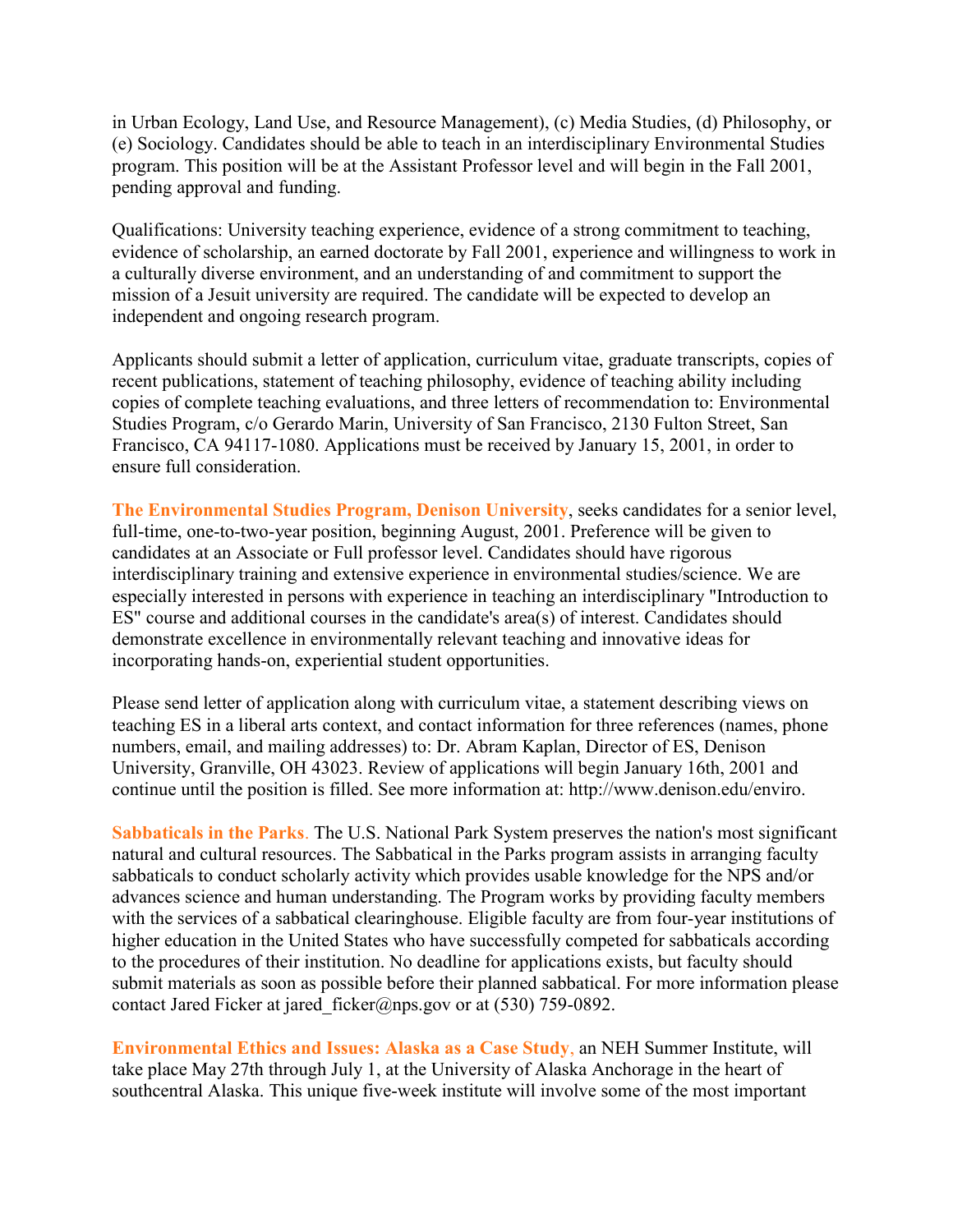scholars in the field of environmental ethics and some of the most interesting environmental issues of the day--all in the setting of the Great Land. The Institute is designed as an integration of ethical theory, environmental issues, and relevant site visits. The principal visiting scholars for the Institute are J. Baird Callicott, Allen Carlson, Eugene Hargrove, Dale Jamieson, and Karen Warren. They will lead discussions on the history of environmental thought, the land ethic, aesthetic theories of the environment, ecofeminism, animal rights, and biocentrism. Among the environmental issues examined will be indigenous views of the land; fisheries management; management of national parks; and oil development in the Arctic National Wildlife Refuge. Site visits will include Denali National Park, Prince William Sound, Kenai Fjords National Park, Valdez, and Chugach National Park. For further information, please visit: http://cwolf.uaa.alaska.edu/~ayphi/institute.htm, or contact the Director, James Liszka, at: AFJJL@uaa.alaska.edu.

## **CONFERENCES AND CALLS FOR PAPERS**

ISEE Group Sessions. Proposals are invited for individual papers or group sessions for the APA Western, Central and Eastern Division meetings. For the Western, contact ISEE newsletter editor Phil Cafaro, acting for ISEE treasurer Max Oelschlaeger. For the Central, contact ISEE secretary Laura Westra. For the Eastern, contact ISEE Vice-President Dale Jamieson. Addresses at the end of the newsletter. The deadline for proposals is September 1 for the Western and Central, March 1 for the Eastern.

**Ethics & the Environment** is pleased to announce that it has been acquired by Indiana University Press. Victoria Davion, founding editor five years ago, remains as journal editor. IUP will publish volume 6 beginning in the Spring of 2001. Subscriptions rates are: North America, \$30 yearly for individuals, \$90 for institutions; foreign, same rates with a surcharge of an extra \$7 surface, or \$14 air. Further information is available on the IUP web site at: http://www.iupjournals.org. The journal is once again accepting submissions. Preference will be given to manuscripts of 25 pages or less. Please send three copies to: Victoria Davion, Editor, Ethics & the Environment, Department of Philosophy, University of Georgia, Athens, GA 30602-1627. Please e-mail inquiries to Mona Freer at mfreer@arches.uga.edu**.**

**Australian Journal of Professional and Applied Ethics** is a new journal edited by Seumas Miller which aims to publish refereed articles and discussion papers in all areas of professional and applied ethics. Some articles will be philosophical analyses, others will be empirical studies, still others will be interdisciplinary in character. The journal will publish the works of practitioners, as well as academics. All submissions and correspondence concerning submissions should be addressed to: The Editor**, Australian Journal of Professional and Applied Ethics**, Centre for Professional and Applied Ethics, St. Mark's National Theological Centre, Charles Sturt University, 15 Blackall Street, Barton ACT 2600, AUSTRALIA. E-mail: cpae@csu.edu.au. Subscription information at: www.csu.edu.au/faculty/arts/humss/AJPAE.

**Environmental Philosophy And Ethics** is a new book series edited by J. Baird Callicott and John van Buren. Following in the SUNY Press's long and active history in the field of environmental philosophy, this new series welcomes submissions from all philosophical traditions, including the Analytic and Continental traditions, as well as interdisciplinary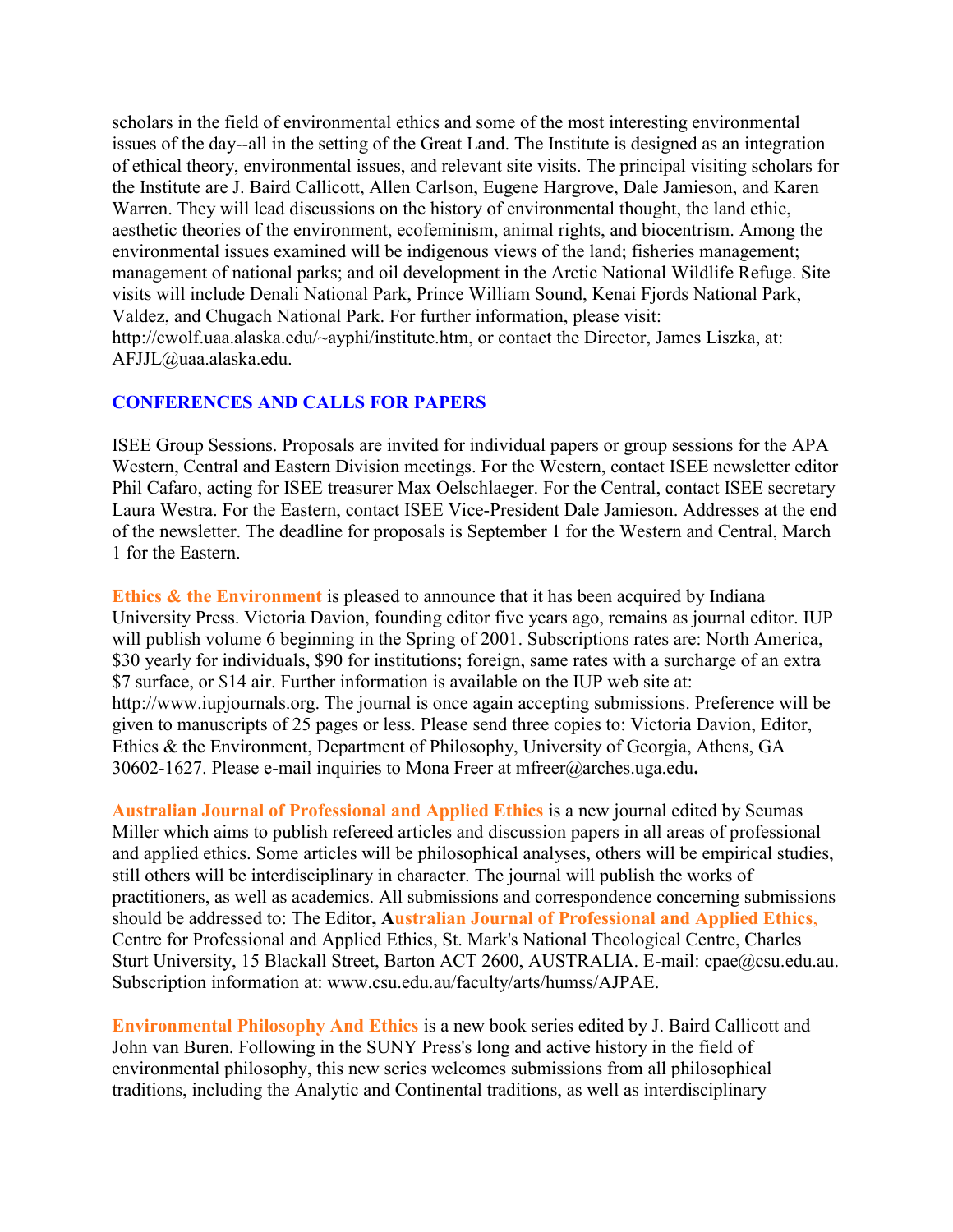submissions with a philosophical or ethical dimension. For information or submissions, contact John van Buren, evanburen@fordham.edu, Department of Philosophy, Fordham University, Bronx, NY 10458.

**The Canadian Society for the Study of Practical Ethics** has a new website. Find current and archived newsletters of the society and a call for papers for the upcoming conference "Ethics, Science, and the Professions" (May 2001, Quebec, Canada) at www.carleton.ca/csspe-sceea.

**Land, Air, Water: Public Environmental Law Conference**. University of Oregon School of Law, Eugene, OR, March 1-4, 2001. A famous conference continues, keeping the issues alive, featuring environmental policy and ethics. For a full program see http://www.pielc.uoregon.edu**.**

**The XIIth Global Warming International Conference and Expo** will be held April 8- 11, 2001, at Cambridge, UK. This year's conference focuses on the Kyoto compliance review. Advanced registration deadline: January 15, 2001. Regular registration deadline: March 1. For further information: www.globalwarming.net.

**Social Issues and the Environment: A Green Approach to Improving Our Communities**, a national conference, will be held March 6-8, 2001, at the Lied Conference Center in Nebraska City, Nebraska. Topics to be addressed include urban forestry, environmental justice, community gardens, brownfields reclamation, and more. For further information or to register on line: www.arborday.org/socialissues.

# **MEDIA**

**Corporate Criminals**. A multimedia case study on "Shell in Nigeria" has been produced by the Council for Ethics in Economics. The case addresses environmental issues of oil exploration and production in the Niger Delta. The case is delivered over the Internet and can be previewed at www.i-case.com.

#### RECENT ARTICLES AND BOOKS

Thanks to Greg Pritchard, graduate student at Deakin University, Victoria, Australia, for editing one hundred of these entries. Pritchard is doing a thesis in environmental ethics and literature.

--Acevedo, Mariana T., "The Intersection of Human Rights and Environmental Protection in the European Court of Human Rights," New York University Environmental Law Journal 8 (No. 2, 2000): 347- .

--Alpert, Peter, "Stewardship, Concept Of," Encyclopedia of Biodiversity 5: 481-494. Stewardship is taking care of something for someone else. Originally, a steward was a person who managed household affairs for a landowner. In natural resource management, stewardship often refers to voluntary actions taken by private landowners to promote ecological goals on their own lands. Stewardship may have an instrumental rationale, such as the human need for natural resources; or an intrinsic rationale, such as the moral rights of species to exist.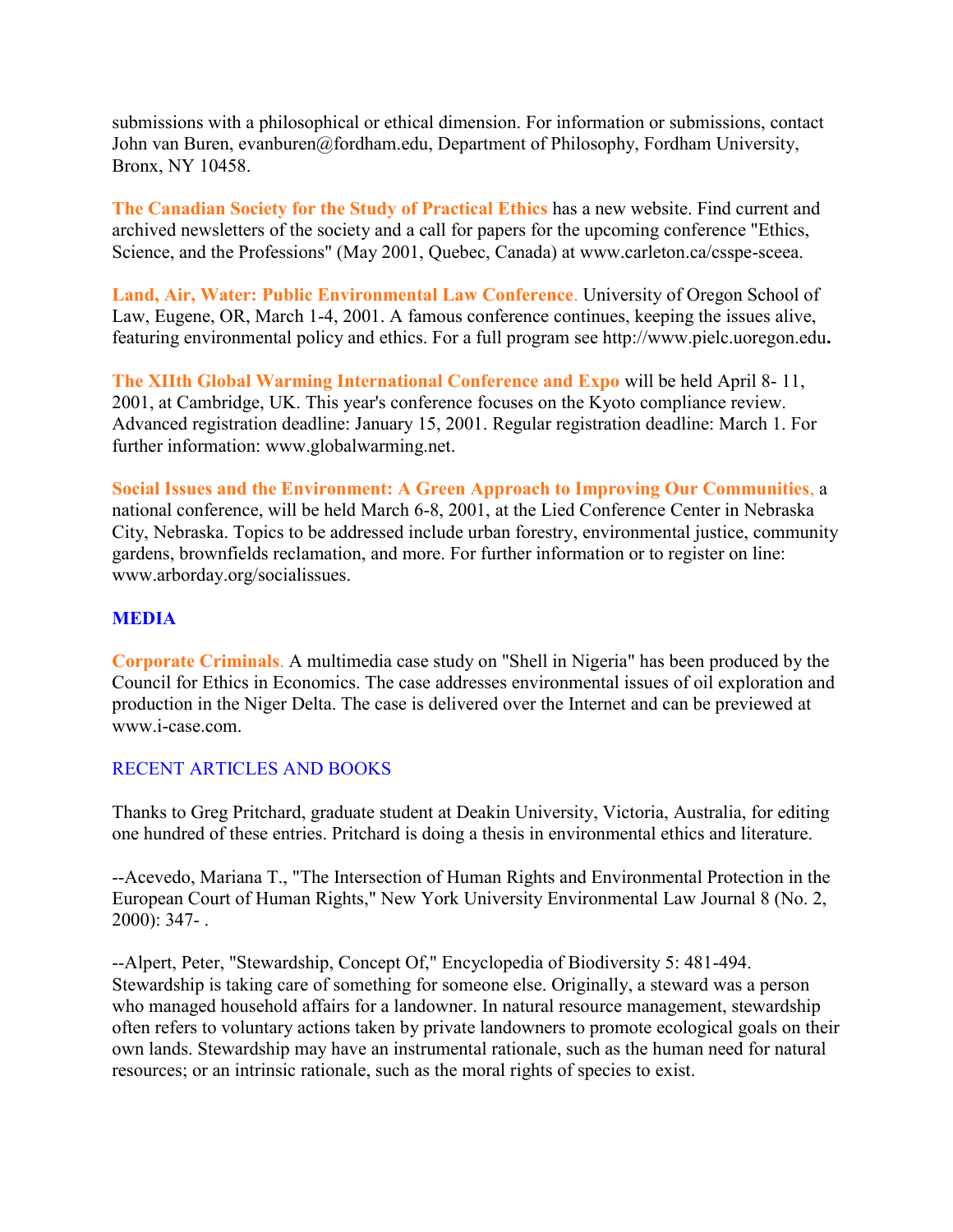--Angermeier, Pl L., "The Natural Imperative for Biological Conservation," Conservation Biology 14 (No. 2, 2000 Apr 01): 373- .

--Baker, Beth, "Farm Bill Environmental Program May Threaten Native Prairie Habitat.," Bioscience. 50 (No. 5, 2000 May 01): 400- .

--Barnett, Jonathan, ed. Planning For a New Century. Covelo, CA: Island Press, 2000. 218 pages. Paper \$29.95. Ways in which public policies have helped create, and can help solve, many of the problems facing our communities, federal, state, and local, including environmental quality.

--Barrett, Gary W. and Farina, Almo, "Integrating Ecology and Economics," Bioscience 50 (No. 4, 2000 Apr 01): 311- .

--Benari, Ella T., "Speaking for Nature," Bioscience 50 (No. 7, 2000 July 01): 556-.

--Benari, Ella T., "Not just slime," Bioscience 49 (No. 9, 1999 Sep 01): 689- . Beneath the slippery exterior of a microbial biofilm lies a remarkably organized community of organisms.

--Berkes, Fikret, "Religious Traditions and Biodiversity," Encyclopedia of Biodiversity 5: 109- 120. Religious traditions have little to say specifically about biodiversity, but they provide the values, worldviews, or environmental ethics that shape the way in which different societies interact with biological diversity and nature in general. In this sense, religion can be part of the problem or part of the solution. Anthropologist Eugene Anderson observes that all traditional societies that have succeeded in keeping resources productive over time have done so in part through religious or ritual representation of resource management. The key point, he says, is not religion per se, but using emotionally powerful cultural symbols to maintain a sense of sacred respect.

--Blumener, Earl, "Entrepreneurial Environmentalism: A New Approach for the New Millennium," Environmental Law 30 (No. 1, 2000): 1- . As the environmental movement enters the new millennium, it must confront an array of hurdles. Faced with political stalemate concerning environmental remedies and policy and shrinking public revenues and resources, Congressman Blumener suggests adoption of an entrepreneurial environmentalism strategy. Environmentalism in the coming millennium, according to Congressman Blumener, must provide comprehensive solutions, use "cheap and green" strategies, look to performance based regulations, and encourage economic incentives.

--Bormann, Herb), "On Respect for Nature," NRCC News, Northern Rockies Conservation Cooperative (P. O. Box 2705, Jackson, WY 83001), Autumn 2000, no. 13, pp. 4-5. "The biogeochemistry of the forest ecosystem changes with disturbances like cutting or fire and ... the forest ecosystem restores its regulation of biogeochemistry as it repairs itself through growth. The most astounding thing is that this great waxing and waning of the forest and its control over biogeochemistry occurs through the interaction of the abiotic environment with thousands of species of plants, animals and microbes and that it is repeatable. Not only is it repeatable through millennia of modest local, regional, and global disturbances, but ecosystems also have the power of adjustment to new conditions, through evolution of component species and migrations of new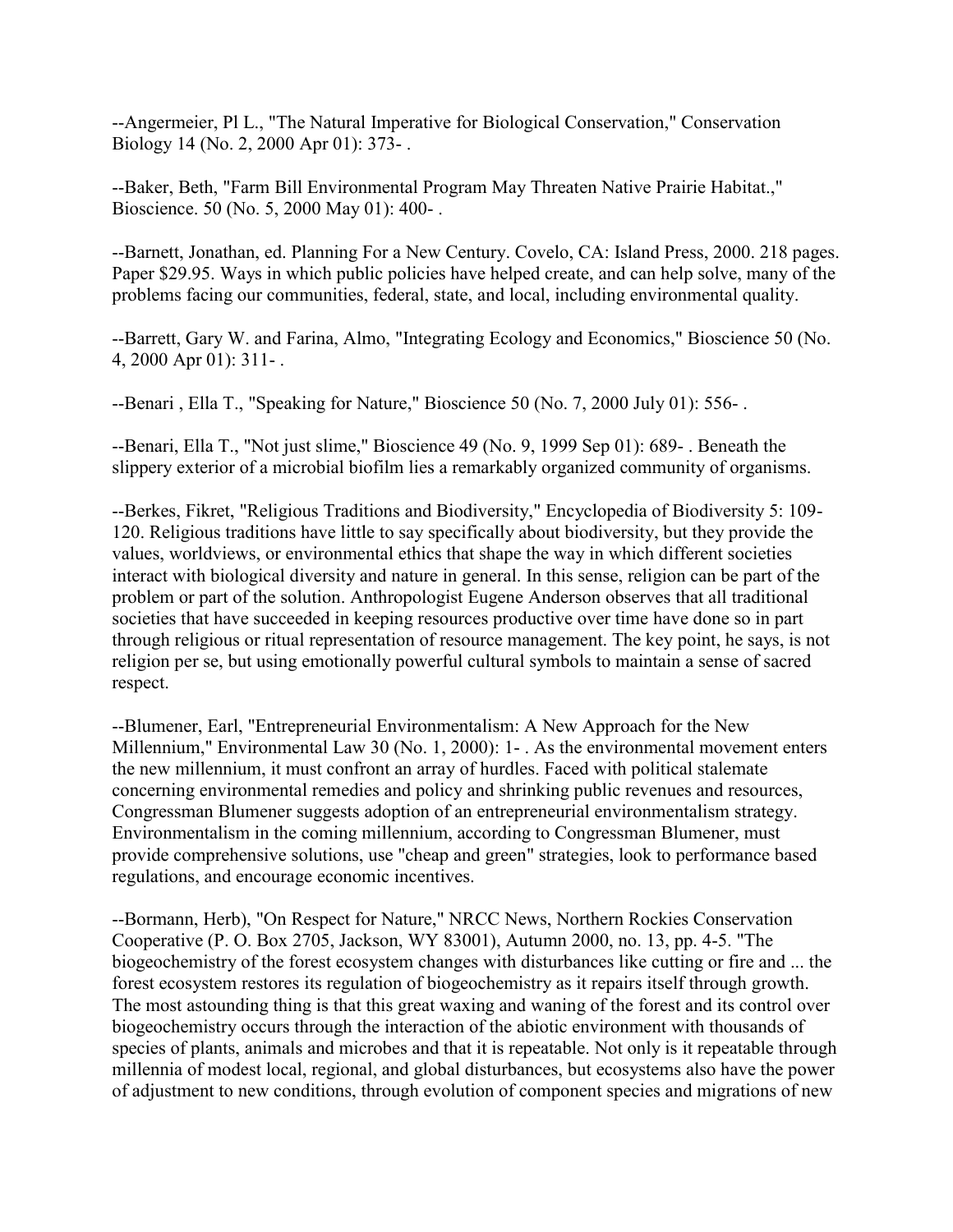species.

The complexity of it all is overwhelming. ... Despite our growing knowledge of the natural world, there is still a vast unknown component to the earth whose extent and effectiveness is supported every day as this green planet sails through forbidding space. We should respect, cherish and change with utmost caution this largely unknown natural world because it works as it is and we are totally dependent on its working." Bormann is emeritus, Yale School of Forestry and Environmental Studies, and celebrated for his designing of the small watershed technique for measurement and analysis of forest ecosystems.

--Botkin, Daniel B. No Man's Garden: Thoreau and a New Vision for Civilization and Nature. Covelo, CA: Island Press, 2000. 288 pages. Cloth \$24.95. Ecologist Daniel Botkin takes a new look at the life and writings of Thoreau to discover a model for reconciling the conflict between nature and civilization that lies at the heart of our environmental problems. He develops an account designed the assist in preserving the health of our biosphere that simultaneously allows for the further growth and development of civilization.

--Boyle, T. C., A Friend of the Earth. New York: Viking, 2000. An eco-novel, portraying a future dystopia in which all the efforts of environmentalists accomplish nothing and the world succumbs to global warming. At the conclusion, the lead couple, broken and old, head for the blasted mountain forest to rebuild the wrecked house in which they had once lived. They watch the woods begin to come back, "the shoots of the new trees rising up out of the graveyard of the old, aspens shaking out their leaves with a sound like applause, willows thick along the streambeds."

--Brick, Philip, Snow, Donald, Van de Wetering, Sarah, eds. Across the Great Divide: Explorations in Collaborative Conservation and the American West. 256 pages. Cloth \$50. Paper \$25. Collaborative conservation as a new approach to environmental problem solving.

--Brown, Elizabeth Cowan, "The "Wholly Separate" Truth: Did the Yellowstone Wolf Reintroduction Violate Section 10 (j) of the Endangered Species Act," Boston College Environmental Affairs Law Review 27 (No. 3, 2000 Spring): 425- .

--Bunyard, Peter, "Fiddling while the climate burns.," The Ecologist. 30 (No. 2, 2000 Apr 01): 48- . Bunyard reveals the likely changes in climate if we do not change our ways.

--Burger, Joanna, Ostrom, Elinor, Norgaard, Richard B., Policansky, David, and Goldstein, Bernard D., eds. Protecting the Commons: A Framework for Resource Management in the Americas. Covelo, CA: Island Press, 2000. 328 pages. Cloth \$60. Paper \$30. Commons issues and policies.

--Burnham, Philip. Indian Country, God's Country: Native Americans and the National Parks. Covelo, CA: Island Press, 2000. 352 pages. \$27.50. The complex relationship between Native Americans and the national parks, relating how Indians were removed, relocated, or otherwise kept at arm's length from lands that became some of our nations's most hallowed ground.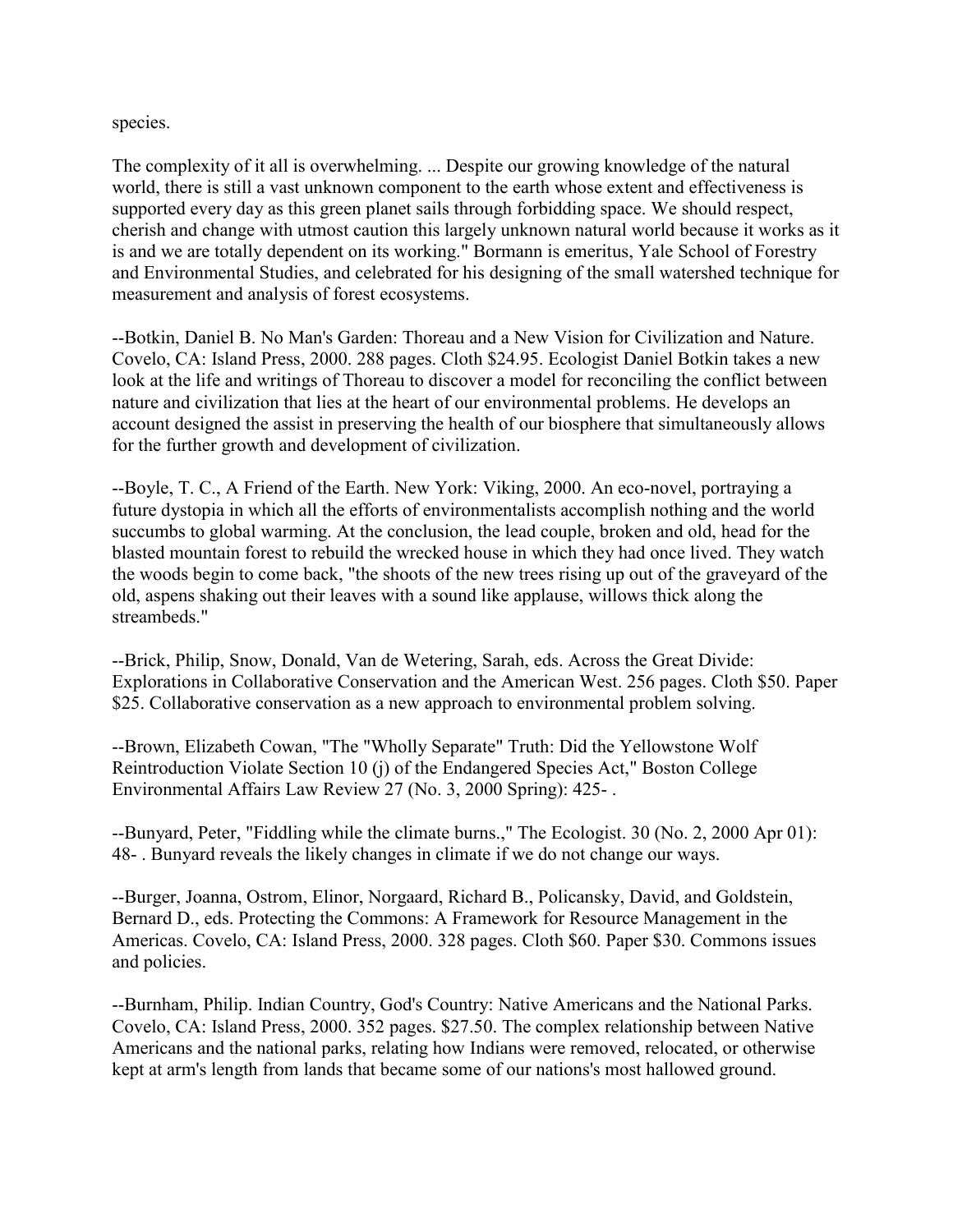--Busby, Chris, "And the dangers pylon," The Ecologist. 30 (No. 2, 2000 Apr 01): 50- . New evidence claims that overhead power lines and cancer are unrelated. Chris Busby examines the truths.

--Cafaro, Philip and Primack, Richard, "Ethical Issues in Biodiversity Protection," Encyclopedia of Biodiversity 2: 593-607. Conservationists and conservation biologists share a basic ethical commitment to preserve biodiversity. But ethical disagreements and dilemmas arise in the attempt to realize this commitment. This article examines some important ethical issues faced by those who seek to protect biodiversity.

--Callicott, J. Baird, "Harmony between Men and Land--Aldo Leopold and the Foundations of Ecosystem Management," Journal of Forestry 98 (No. 5, 2000 May 01): 4- . Essays published only recently reveal that formulating a concept of ecosystem health--"land health," as he called it--was central to Aldo Leopold's philosophy of conservation. Our contemporary concepts of ecosystem health and ecosystem management were, in fat, clearly outlined in Leopold's writings 50 years ago.

--Callicott, J. Baird, Crowder, Larry B., and Mumford, Karen, "Normative Concepts in Conservation Biology: Reply to Willers and Hunter," Conservation Biology 14 (No. 2, 2000 Apr  $01$ : 575-.

--Calthorpe, Peter, and Fulton, William, The Regional City: Planning for the End of Sprawl. 260 pages. Cloth \$55. Paper \$35. A new metropolitan form and how regional- scale planning and design can help direct growth wisely and reverse current trends in land use.

--Calvez, Leigh, "Deafness in the depths," The Ecologist 30 (No. 4, 2000 Jun 01): 48- . Leigh Calvez shows how sonar equipment used by the US navy is threatening the existence of whales, dolphins and other sea mammals.

--Catton, Jr., William R., "Kulturelle Rueckstaendigkeit gefaehrdet die Zukunft der Menschheit" (article in German) Humanity's Future Imperiled by Cultural Lags. Natur und Kultur, Vol. 1/2, 2000, pp. 3-25. Abstract: Human societies exploiting Earth's ecosystems beyond carrying capacity make ideas about human dominion obsolete. Formerly successful policies become disastrous. With six billion humans using Earth three ways (as supply depot, activity space, and disposal site) mutual interference between these uses escalates. Technological advances, once progressive, now enlarge per capita resource appetites and impacts, reducing the number of humans the planet can continue supporting. Sustainability requires enormous efficiencies and a period of "negative population growth".

--Cohn, Jeffrey P., "Saving the Salton Sea," Bioscience 50 (No. 4, 2000 Apr 01): 295-.

--Conelly, W. Thomas and Chaiken, Miriam S., "Intensive Farming, Agro-Diversity, and Food Security Under Conditions of Extreme Population Pressure in Western Kenya," Human Ecology 28 (No. 1, 2000 Mar 01): 19- .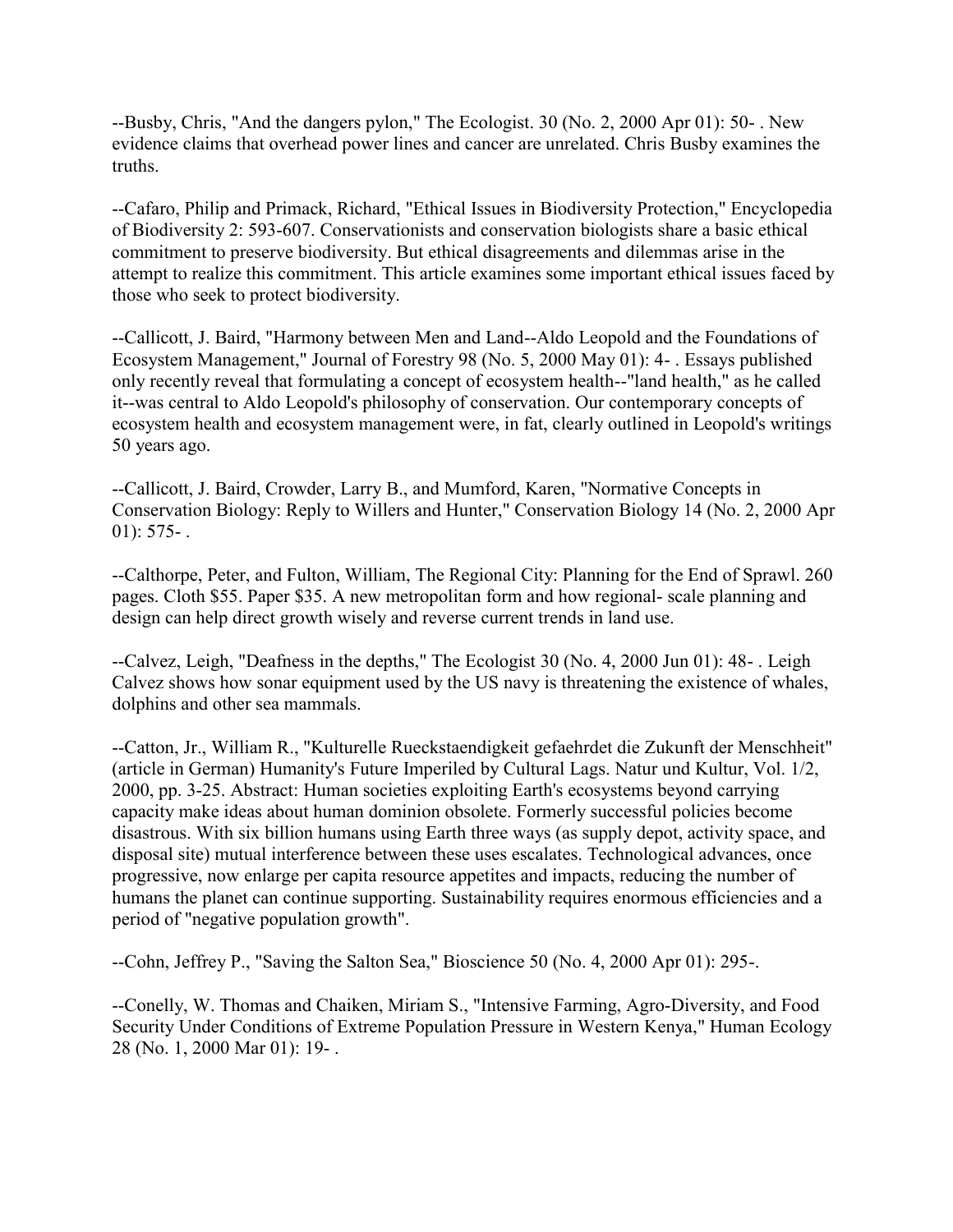--Corash, Michele B., "Consensus Will Be Key to Globalization Environmental Law," Journal of Environmental Law & Practice 7 (No. 3, 2000 Winter): 30- .

--Corley-Smith, Graham E., and Brandhorst, Bruce P., "Preservation of Endangered Species and Populations: A Role for Genome Banking, Somatic Cell Cloning and Androgenesis?" Molecular Reproduction and Development 55 (no. 3, July 1999):363- 367.

--Cornhett, Zane J., "The Courage to Say "Not Yet" to the Proposed Code of Ethics," Journal of Forestry 98 (No. 7, 2000 July 01): 22- . Until we have engaged each other in debate and anticipated the values we will need in the 21st century, we should just say "Not yet" to the current proposal to revise our Code of Ethics.

--Coufal, James E., "Facing Difficult Questions: Can the SAF Code of Ethics Help?," Journal of Forestry 98 (No. 7, 2000 July 01): 28- . Not trying to answer the tough questions is behaving like the ostrich that sticks its head in the sand. In either case, danger does not just go away.

--Crowley, Kate, "A Failed Greening? The Electoral Routing of the Tasmanian Greens," Environmental Politics 8 (No. 4, 1999 Winter): 186- .

--Cudahy, Richard D., "Coming of Age in the Environment," Environmental Law 30 (No. 1, 2000): 15- . Judge Cudahy traces the history of the environmental movement in the United States and concludes with a peek into the future of Environmental law. He questions the direction in which the United States is headed in terms of urban sprawl and also ponders the population dilemma.

--Dasgupta, Partha, Levin, Simono, and Lubchenco, Jane, "Economic Pathways to Ecological Sustainability," Bioscience 50 (No. 4, 2000 Apr 01): 339- .

--Dasgupta, Partha, "Economic Value of Biodiversity, Overview," Encyclopedia of Biodiversity 2: 291-304. Any assessment of the value of biodiversity should begin with an account of why we need to value it and the reasons market values would not be expected to suffice for the purpose. The first three sections discuss these matters in the wider context of valuing natural resources (biodiversity is but a special case). Following sections discuss the special problems that arise in valuing biodiversity.

--Daszak, Peter, Cunningham, Andrew A., and Hyatt, Alex D., "Emerging Infectious Diseases of Wildlife--Threats to Biodiversity and Human Health," Science 287(21 January 2000):443-449. Infectious diseases of wild animals spill over into domestic animals and vice versa. They also spill over into humans and vice versa. These diseases threaten biodiversity as well as human health. Increased populations escalate the problem. The Spanish conquistadors brought smallpox and measles into native American peoples; likewise their animals brought wildlife diseases. A classic misfortune, a paradigm for the future, is the African rinderpest epidemic of the 1880's and 1890's, introduced from Asia, and spreading across Africa in ten years, devastating cattle and wild buffalo. Daszak is with the Institute of Ecology, University of Georgia.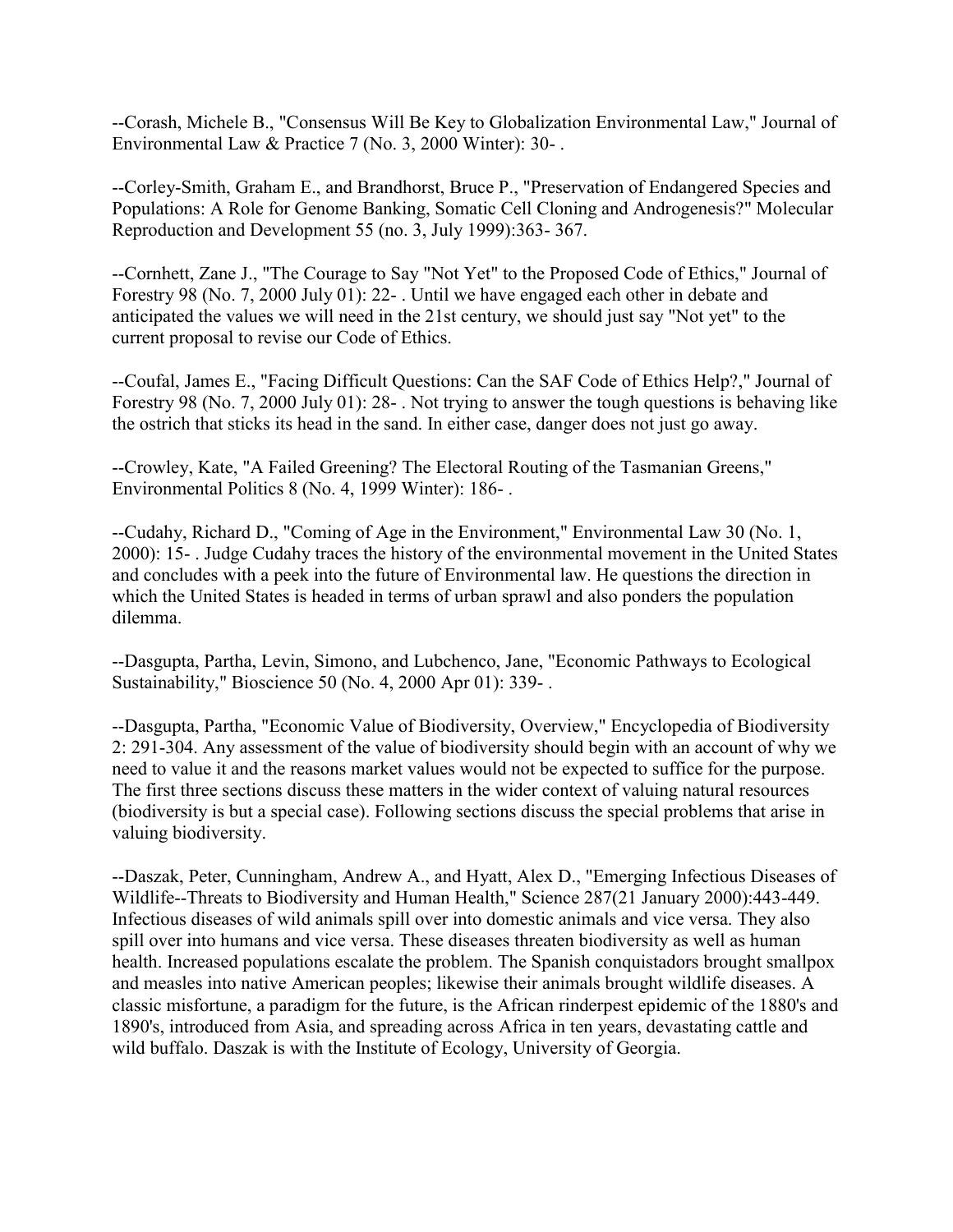--Davidson, Carlos, "Economic Growth and the Environment: Alternatives to the Limits Paradigm.," Bioscience 50 (No. 2000 May 01): 5- .

--Debinski, Diane M. and Holt, Robert D., "A Survey and Overview of Habitat Fragmentation Experiments," Conservation Biology 14 (No. 2, 2000 Apr 01): 342-.

--deCastri, Francesco, "Ecology in a Context of Economic Globalization," Bioscience 50 (No. 4, 2000 Apr 01): 321- .

--DesJardins, Joseph, Environmental Ethics: An Introduction to Environmental Philosophy. 3rd ed. Belmont, CA: Wadsworth/Thomson Learning, 2001. Concise, summary, balanced descriptions of available positions, sketches of historical developments, readable by undergraduates without compromise of serious argument; conclusions are often provisional and open-ended, intended to keep the student on inquiry. New sections on the idea of wilderness, biocentric ethics, and environmental pragmatism. More integration of cases into chapter material. Broadened discussion of the debate over consumption and population, now moving beyond energy policy to philosophical examination of a wider range of ethical responsibilities to future generations. The first edition was in 1993; the second in 1997. Des Jardins is in philosophy at the College of Saint Benedict/St. John's University, St. Joseph, MN.

--Dileva (Di Leva), Charles, "Developing Countries and the Global Nature of Environmental Issues Demand Responsible Involvement of the International Community," Journal of Environmental Law & Practice 7 (No. 3, 2000 Winter): 27- .

--Dobson, Andrew, "Drei Konzepte oekologischer Nachhaltigkeit" (article in german). Three conceptions of environmental sustainability. Natur und Kultur, Vol. 1/2, 2000, pp. 62-85. Abstract: The concept of environmental sustainability is usually approached either definitionally or discursively. Both these approaches have their limitations. Better is an analytical strategy revolving around the distillation from the literature of the questions to which any theory of environmental sustainability would have to have an answer. This produces a framework for analysis that can be transformed into a typology by grouping the answers to those questions into "conceptions of sustainability". Two "diagnostic packages" are proposed for determining the causes of, and solutions to, unsustainability.

--Dobson, Andrew P., and Rodriguez, Jon Paul, "Conservation Biology, Discipline Of" Encyclopedia of Biodiversity 1: 855-864. Conservation biology is one of the fastest-growing fields of modern scientific research. It is an applied discipline that integrates principles of natural and social sciences with the objective of achieving the long-term persistence of biodiversity on Earth. This article reviews current trends in conservation biology, using a hierarchical organization to present the principle domains of research. These domains range from the largest level of ecosystems and communities, to the intermediate level of species and populations, and down to the smallest level, that of the individual and genes.

--Domosh, Mona, "Sexing feminist geography," Progress In Human Geography. 23 (No. 3, 1999): 437- .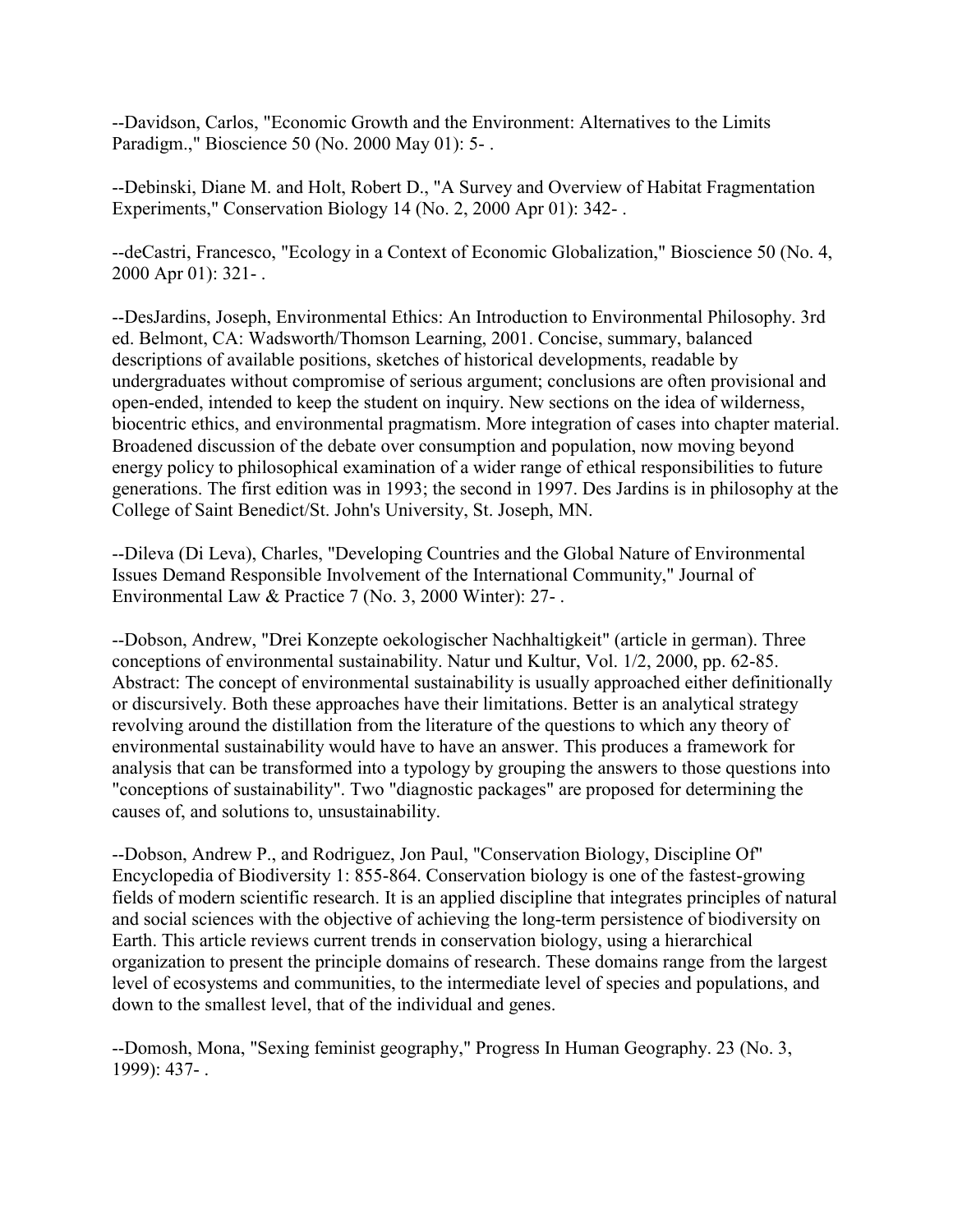--Drechsler, M., "A model-based decision aid for species protection under uncertainty," Biological Conservation 94 (No. 1, 2000): 23- .

--Driesen, David M., "Choosing Environmental Instruments in a Transnational Context.," Ecology Law Quarterly 27 (No. 1, 2000): 1- .

--Ehrlich, Paul R. Human Natures: Genes, Cultures, and the Human Prospect. Covelo, CA: Island Press, 2000. 542 pages. Cloth \$29.95. Using personal anecdote, vivid example, and narrative, Ehrlich searches his way through the thicket of controversies over what science can and cannot say about the influence of our evolutionary past on everything from race to religion, from sexual orientation to economic development. Ehrlich attempts a fresh view of human natures and evolution, applying this to questions such as who and where we are as a species, and where we may be headed.

--Ehrlich, Paul, and Kremen, Claire, "Human Effects on Ecosystems, Overview," Encyclopedia of Biodiversity 3: 383-394. Two central issues concerning biodiversity today are the roles that plants, animals, fungi, and microorganisms play in the functioning of ecosystems, and the primarily negative impacts of human beings on those ecosystems. Here we focus on the latter, starting with the rise of humanity as a geophysical force and then examining in some detail current anthropogenic alteration of ecosystems and the prospects of further damage by human beings to the delivery of ecosystem goods and services. Finally, we look at ways in which human damage to ecosystems could be limited in the future.

--Elias, David and Goodman, Robert C., "When Nothing is Something: Understanding Detection Limits," Journal of Environmental Law & Practice 7 (No. 3, 2000 Winter): 52-.

--Ellefson, Paul V., "The Safety of Our Forests and the Prosperity of Our People--Has Gifford Pinchot's Regulatory Vision Been Realized," Journal of Forestry 98 (No. 5, 2000 May 01): 14- . Forestry on private land should be regulated, Gifford Pinchot argued, and so it came to pass...though not quite in the way he imagined. Recognizing their cost and administrative burden, regulatory programs of the future will further accommodate public and private interests in forests.

--Els, H., and J. Du P. Bothma, "Developing partnerships in a paradigm shift to achieve conservation reality in South Africa," Koedoe (Research Journal, South African Parks) 41 (no. 1, 2000):19-26. Community development as an integral part of, not an add-on to, conservation. Programmes which really achieve conservation-based community development, enhancing survival for both the communities and their inherent natural resources. Both authors are at the Centre for Wildlife Management, University of Pretoria, South Africa.

--Farina, Almo, "The Cultural Landscape as a Model for the Integration of Ecology and Economics," Bioscience 50 (No. 4, 2000 Apr 01): 313- .

--Ferrier, S., Pressey, R.L., and Barrett, T.W., "A new predictor of the irreplaceability of areas for achieving a conservation goal, its application to real-world planning, and a research agenda for further refinement," Biological conservation 93 (No. 3, 2000): 303 -- .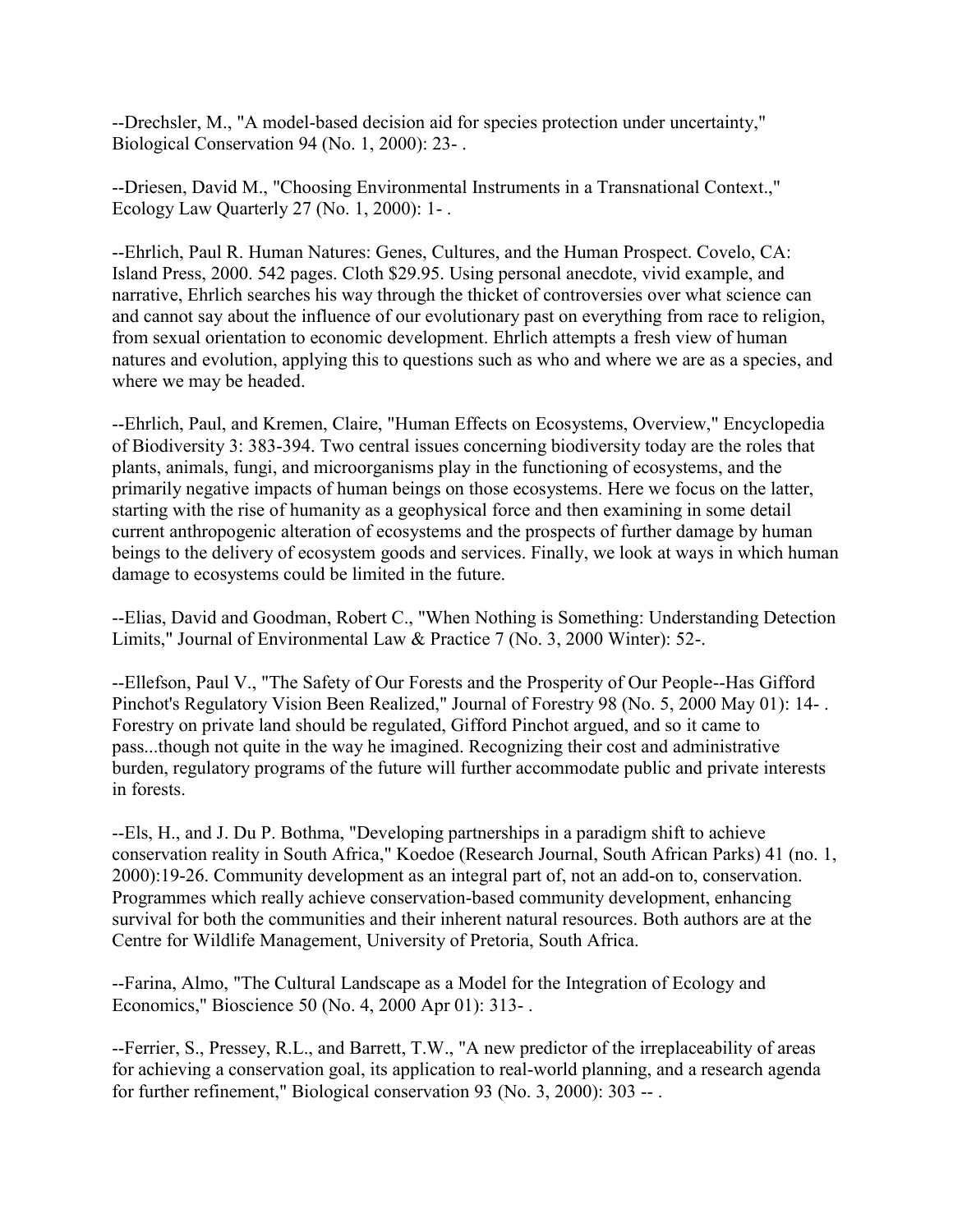--Fischer, Megan, "Should We Save Nature While People Go Hungry?: An Analysis of Nature Preservation and Poverty." M.A. thesis, Philosophy, Colorado State University. 2000. Sometimes, the most ethical decision is to preserve nature even if some people have basic needs unmet. This issue is important and often faced in nature preservation internationally. Some case studies. Priority should be given to win-win situations, where needy people can remain on lands without degrading them or harming wildlife. Attention needs to be given to the deeper social problems that underlie and cause such poverty. Also one must consider whether policies are likely to succeed or be counter-productive. Sustainable development, though desirable, is not always an answer. Analysis must take all values into account, including the holistic values, and optimizing such value will require saving nature even though human needs go unmet. This ought to prove an interim ethic, and on longer time scales future generations of humans are likely to be better off in result.

--Fjetland, Conrad A., "Possibilities for Expansion of the Migratory Bird Treaty Act for the Protection of Migratory Birds," Natural Resources Journal 40 (No. 1, 2000 Winter): 47- .

--Fjetland, Conrad A., "The Endangered Species Act and Indian Treaty Rights: A Fresh Look," Tulane Environmental Law Journal 13 (No. 1, 1999 Winter): 45- .

--Flanagan, Maureen A., "Environmental Justice in the City: A Theme for Urban Environmental History," Environmental History 5 (No. 2, 2000 Apr 01): 159- .

--Folke Carl, and Colding, Johan, "Traditional Conservation Practices," Encyclopedia of Biodiversity 5: 681-694. People have inhabited terrestrial ecosystems for thousands of years. Both resource management systems and cosmological belief systems have evolved and continue to develop. In fact, most, if not all, ecosystems and biodiversity have been altered by humans to various degrees. The human imprint has in many cases wiped out species and caused substantial land use change. However, some traditional and contemporary practices do contribute to biodiversity conservation.

--Forbes, Wiliam and Lindquist, Christopher, "Philosophical, Professional, and Environmental Ethics: An Overview for Foresters," Journal of Forestry 98 (No. 7, 2000 July 01): 4- . Discussions of contemporary environmental ethics should emphasize the importance of casespecific flexibility, workplace settings, and experiential learning in ethical decision making.

--Fox, Jefferson, Truong, Dao Minh, and Leisz, Stephen, "Shifting Cultivation: A New Old Paradigm for Managing Tropical Forests," Bioscience 50 (No. 6, 2000 Jun 01): 521-

--Fox, Michael W., Bringing Life to Ethics. Albany, NY: SUNY Press, 2000. We ought to use the compass of global bioethics--humility, responsibility, interdisciplinary and intercultural competence--to counter technological, ecological, and value threats, moving toward a human and sustainable society. Fox, a veterinarian, writes the nationally syndicated column, "Ask the Animal Doctor."

--Fox, Warwick, ed., Ethics and the Built Environment, London: Routledge, 2000. 15 original papers, divided into three sections entitled: (1) The Green Imperative - and its Vicissitudes; (2) Building with Greater Sensitivity to People(s) and Places; (3) Steps Towards a Theory of the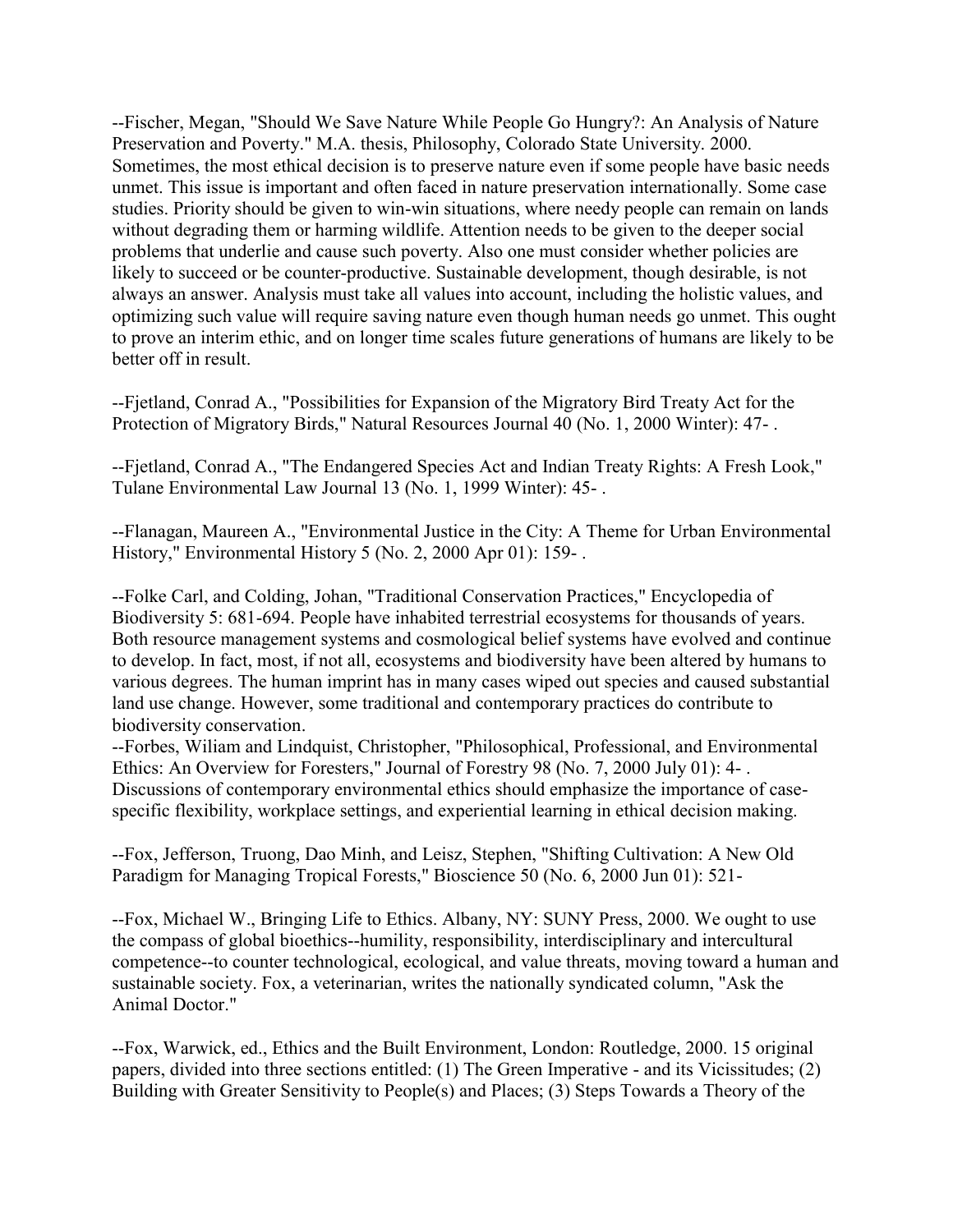Ethics of the Built Environment. Just as traditional, anthropocentrically focused forms of ethics have exhibited a major blind spot in their theorising with respect to the nonhuman world, so the development of environmental ethics has thus far exhibited a major blind spot of its own. The world around us--what we call "the environment"--consists of both spontaneously occurring and humanly constructed environments. This natural/built environment distinction is perhaps the most obvious division that we can make in the day-to-day world in which we live. Yet, despite the fact that the world around us consists of both natural and built environments (and their various admixtures), environmental ethics, as a formal field of inquiry, has been overwhelmingly focused upon the spontaneously self-organising natural environment as opposed to the humanly created, or intentionally organised, built environment. Environmental ethics has not yet truly earned the name that it presently goes under. On the one hand, this bias towards concerns with the natural environment is completely understandable: environmental ethicists have wanted to escape the almost exclusively anthropocentric focus that has pervaded traditional ethical approaches. On the other hand, this bias is decidedly odd. Whereas humans evolved in natural, or spontaneously self-organising, environments, we now increasingly live in built, or intentionally organised, environments.

--Garrett, Gary W. and Odum, Eugene P., "The Twenty-First Century: The World at Carrying Capacity," Bioscience 50 (No. 4, 2000 Apr 01): 363- .

--Gelbard, Alene, "Population Stabilization, Human," Encyclopedia of Biodiversity 4: 799-810. Human population change has three components: births, deaths, and migration. On a global level, only births and deaths determine changes in population size. In the 1990s, more than 70 million people were added to the world's total population each year and it took only 12 years for the world's population to increase from 5 to 6 billion people. This growth will continue into the twenty-first century. How much growth will occur, and how quickly, and when or whether this growth will stabilize, depends on a host of factors. In 1994, the world community agreed on the need to stabilize global population growth. This article describes the history of global population growth, factors associated with this growth, and how countries view this growth. It concludes with a discussion of prospects for the stabilization of population in the future.

--Giljum, Stefan, and Hinterberger, Friedrich, "Wie misst man oekologische Nachhaltigkeit? Ein Vergleich ausgewaehlter Methoden des `Physical Accounting' (article in German). How do we measure ecological sustainability? A comparison of selected physical accounting methodologies. Natur und Kultur, Vol. 1/2, 2000, pp. 26- 43. Abstract: Energy and materials form the base for all natural and social processes on our planet. Thus, the implementation of ecological sustainability requires methodologies, which represent the metabolism of social systems in physical terms. This article presents four of the most influential approaches in physical accounting and defines criteria for a comparison of these methodologies. Understanding ecological sustainability as a global challenge demands for the application of comprehensive calculation methodologies, which indicate the demand for natural resources independent from the region of their occurrence.

--Gleick, Peter H. The World's Water 2000-2001: The Biennial Report on Freshwater Resources. Covelo, CA: Island Press, 2000. 304 pages. Paper \$32. Freshwater resources and their use. The most significant trends worldwide, the most current data available. Brief reports on issues such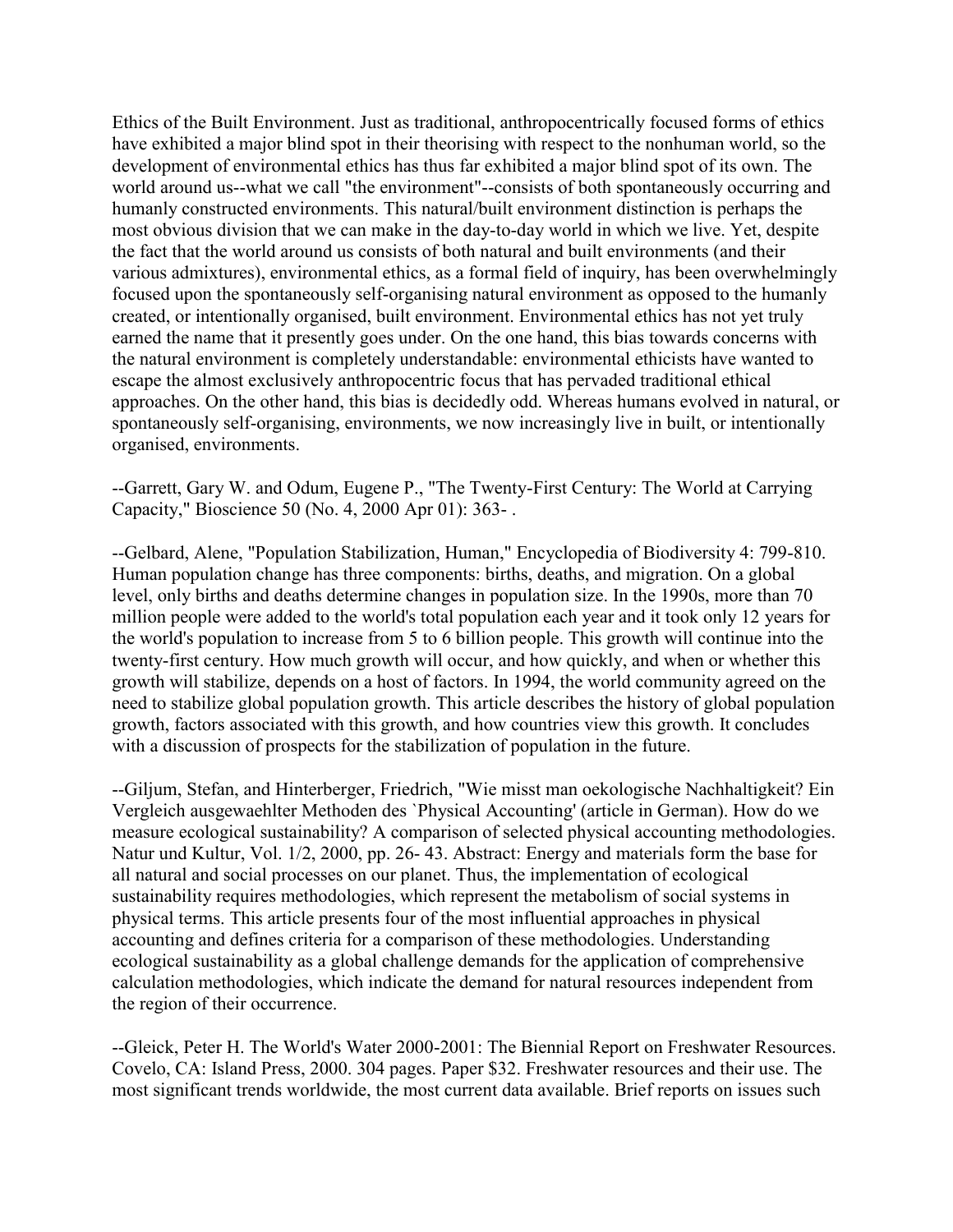as arsenic in groundwater in Bangladesh, the collection of fog as a source of water in remote regions, and more.

--Gobster, Paul H., Hull, R. Bruce, eds. Restoring Nature: Perspectives from the Social Sciences and Humanities. 269 pages. Cloth \$50. Paper \$25. Using a recent controversy over ecological restoration efforts in Chicago as a touchstone for discussion, this book explores the difficult questions that arise during the planning implementation of restoration projects in urban and wildland settings. Ways in which restoration conflicts might be resolved, and examples of stewardship that show how volunteers and local residents can help make and maintain restored environments.

--Goodenough Ursula, "At Home with Ecology," Science and Spirit 11(no. 4, November/December 2000):18-19. The sacred depths of nature emerge from the common ground of subjective, cultural and natural dwellings. Might this be religion? Life is a coral reef. We each leave behind the best, the strongest deposit we can. But what's important is the reef. The metaphor goes to the heart of ecology. Goodenough is in biology at Washington University.

--Gorke, Martin, "Was spricht für eine holistische Umweltethik? (article in German). What speaks for ethical holism? Natur und Kultur, Vol. 1/2, 2000, pp. 86-105 Abstract: Ethical holism ascribes intrinsic value to all natural things and whole systems. I argue in favor of this ethic in three steps: Firstly I expose that there is an elemental intuition which supports holism. Secondly I show that holism can be rationally justified: The universal character of the moral point of view doesn't permit to exclude any natural entities from the moral community. Thirdly I advance arguments that preservationists should remain pragmatic holists.

--Grendstad, Gunnar, "The New Ecological Paradigm Scale: Examination and Scale Analysis," Environmental Politics 8 (No. 4, 1999 Winter): 194- .

--Grimm, Nancy B., Grove, J. Morgan, and Redman, Charles L., "Integrated Approaches to Long-Term Studies of Urban Ecological Systems," Bioscience 50 (No. 7, 2000 July 01): 571- .

--Hammitt, William, and Cole, David, Wildland Recreation: Ecology and Management. New York: John Wiley, 1998. Management strategies to mitigate environmental impacts of recreation. Features management, more than science. For the science see Liddle, Michael, Recreation Ecology: The Ecological Impact of Outdoor Recreation and Ecotourism.

--Hanna, Susan, "Property Rights and Biodiversity," Encyclopedia of Biodiversity 4: 891-899. Property rights to natural resources define privileges and responsibilities in the use of environmental goods and services. They specify the way people are to behave toward one another as they use environmental resources. This chapter describes the form and function of property rights in general and discusses the relation of property rights to biodiversity in particular. This discussion summarizes what is known about the potential and limitations of property rights to protect biodiversity. It also examines the considerable uncertainty that exists with respect to the design of property rights for biodiversity protection.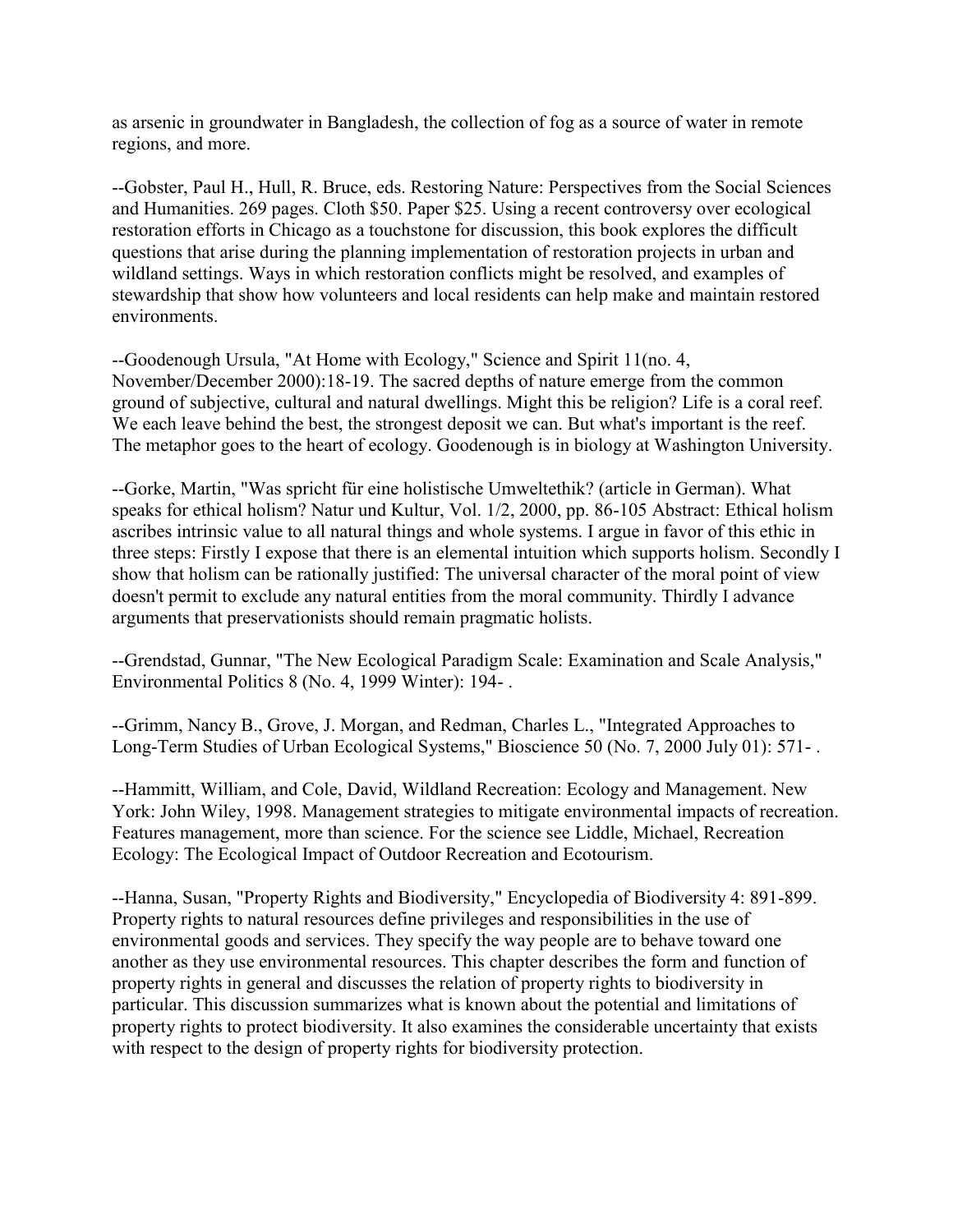--Hanson, Meira, "`Sustainability' Rendered Usable? The Idea of Environmental Space," Environmental Politics 8 (No. 4, 1999 Winter): 211- .

--Heal, Geoffrey. Nature and the Marketplace: Capturing the Value of Ecosystem Services. Covelo, CA: Island Press, 2000. 184 pages. Cloth \$50. Paper \$25. The controversial proposition that markers should be designed to capture the value of services provided by functioning ecosystems. The concept of ecosystem services and the economics of the environment, eschewing "romantic" notions about ecosystem preservation in favor of "real-world" economic solutions.

--Herman, Carol Casazza, "Globalization of Environmental Issues," Journal of Environmental Law & Practice 7 (No. 3, 2000 Winter): 12- .

--Herzog, Thomas R., Herbert, Eugene J., and Crooks, C.L., "Cultural and Developmental Comparisons of Landscape Perceptions and Preferences," Environment And Behavior 32 (No. 3, 2000 May 01): 323- .

--Higgs, Eric, Light, Andrew, and Strong, David., eds., Technology and the Good Life? Chicago: University of Chicago Press, 2000. 18 essays on the philosophy of technology of Albert Borgmann. Of particular interest to environmental philosophers:

Higgs, Eric, "Nature by Design," and Thompson, Paul B., "Farming as Focal Practice." Higgs is at the University of Alberta, Light at New York University, and Strong at Rocky Mountain College, Billings, Montana.

--Hildreth, Richard G., "Water Law at the Crossroads," Journal of environmental law and litigation 14 (No. 1, 1999): 1 - .

--Hoffman, Andrew J., "Integrating Environmental and Social Issues into Corporate Practice," Environment 42 (No. 5, 2000 Jun 01): 22- . Can corporations develop strategies that simultaneously allow them to achieve economic prosperity, environmental quality, and social equity?

--Houston, Pam, "Wide Awake in Bear Country: Why the Wilderness Needs a Predator," Wilderness, 2000, p. 41, p. 59. "You might argue that a wilderness that supports a predator as huge and powerful as a grizzly bear is wilderness raised to the second power. I'd argue that a wilderness that contains nothing that might eat you isn't worthy of the name." Houston is a guide who lives in Colorado.

--Hull, R. Bruce, Robertson, David P., and Kendra, Angelina, "What Are We Hiding Behind the Visual Buffer Strip? Forest Aesthetics Reconsidered," Journal of Forestry 98 (No. 7, 2000 July 01): 34- . Current aesthetic policies hide the practice of forestry, suggesting that these practices are bad for the land. We need to take a leadership role in shaping public tastes.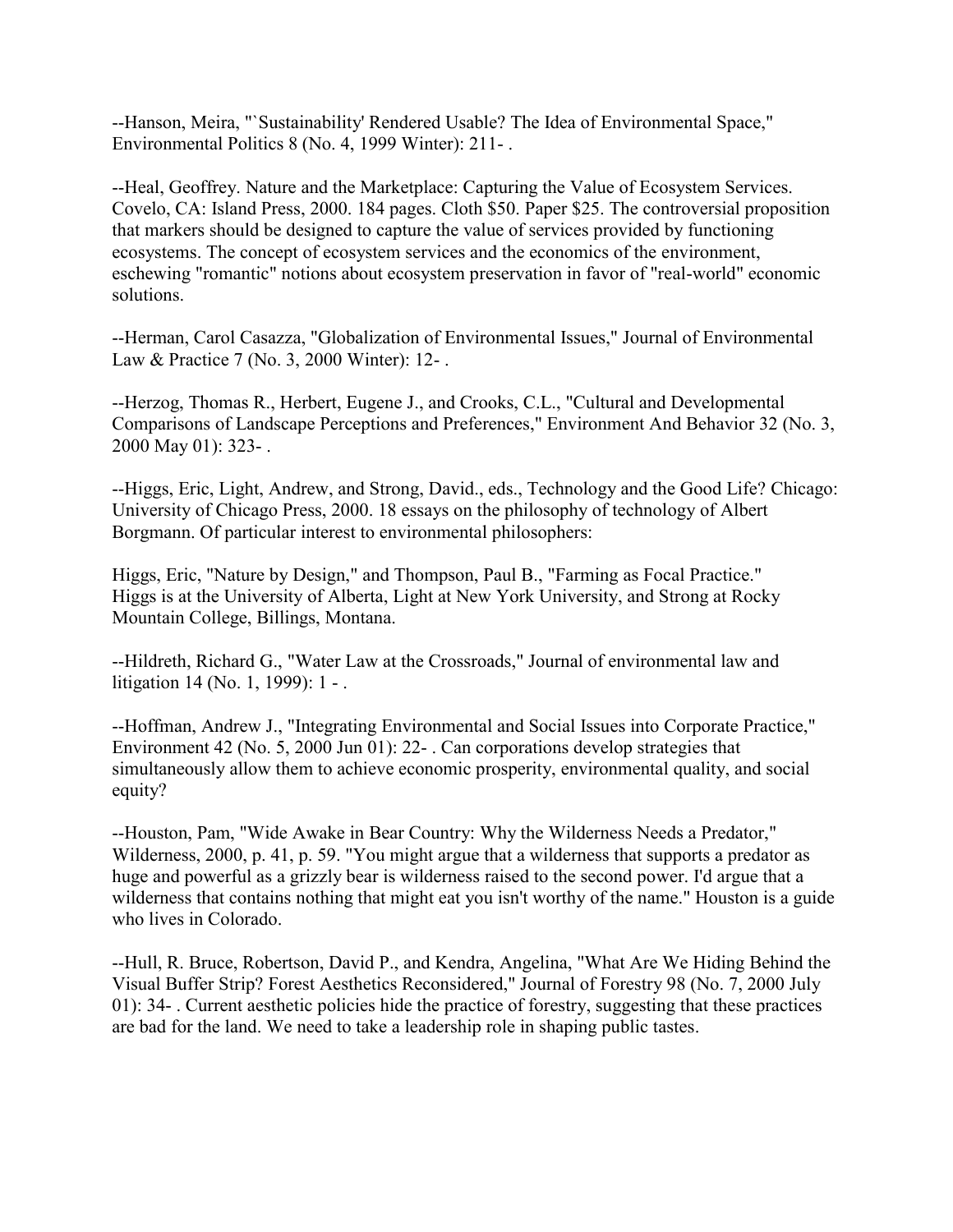--Humphries Jr., William C., "Mixing Ethics and Management: A Crisis in Our Profession," Journal of Forestry 98 (No. 7, 2000 July 01): 31- . Including the "land ethic" in the SAF Code of Ethics creates confusion and weakens the integrity of the code.

--Hunter Jr., Malcolm L., "Refining Normative Concepts in Conservation," Conservation Biology 14 (No. 2, 2000 Apr 01): 573- .

--Hursthouse, Rosalind, ed., Ethics, Humans and Other Animals: An Introduction with Readings. London: Routledge, 2000. Three standard approaches to ethics: utilitarianism, rights, and virtue ethics, and how each approach encourages us to think about our treatment of animals. Hursthouse is at the Open University, UK.

--Jamieson, Dale, ed., A Companion to Environmental Philosophy. Oxford: Blackwell Publishers, 2001. Not cheap, \$ 125.00, and not small, 511 pages. Not just for philosophers, but quite inclusive. Major reference work for everybody, especially for libraries.

PART 1: CULTURAL TRADITIONS

1 Indigenous perspectives, Laurie Anne Whitt, Mere Roberts, Waerete Norman, and Vicki Grieves.

2 Classical China, Karyn L. Lai.

3 Classical India, 0. P. Dwivedi.

4 Jainism and Buddhism, Christopher Key Chapple.

5 The classical Greek tradition, Gabriela R. Carone.

6 Judaism, Eric Katz.

7 Christianity, Robin Attfield.

8 Islam, S. Nomanul Haq.

9 Early modern philosophy, Charles Taliaferro.

10 Nineteenth- and twentieth-century philosophy, Andrew Brennan.

PART 11: CONTEMPORARY ENVIRONMENTAL ETHICS

11 Meta-ethics, John O'Neill.

12 Normative ethics, Robert Elliot.

13 Sentientism, Gary Varner.

14 The land ethic, J. Baird Callicott.

15 Deep ecology, Freya Mathews.

16 Ecofeminism, Victoria Davion.

#### PART III: ENVIRONMENTAL PHILOSOPHY AND ITS NEIGHBORS

17 Literature, Scott Slovic.

18 Aesthetics, John Andrew Fisher.

19 Economics, A. Myrick Freeman III.

20 History, Ian Simmons.

21 Ecology, Kristin Shrader-Frechette.

22 Politics, Robyn Eckersley.

23 Law, Sheila Jasanoff.

PART IV: PROBLEMS IN ENVIRONMENTAL PHILOSOPHY

24 Wilderness, Mark Woods.

25 Population, Clark Wolf.

26 Future generations, Ernest Partridge.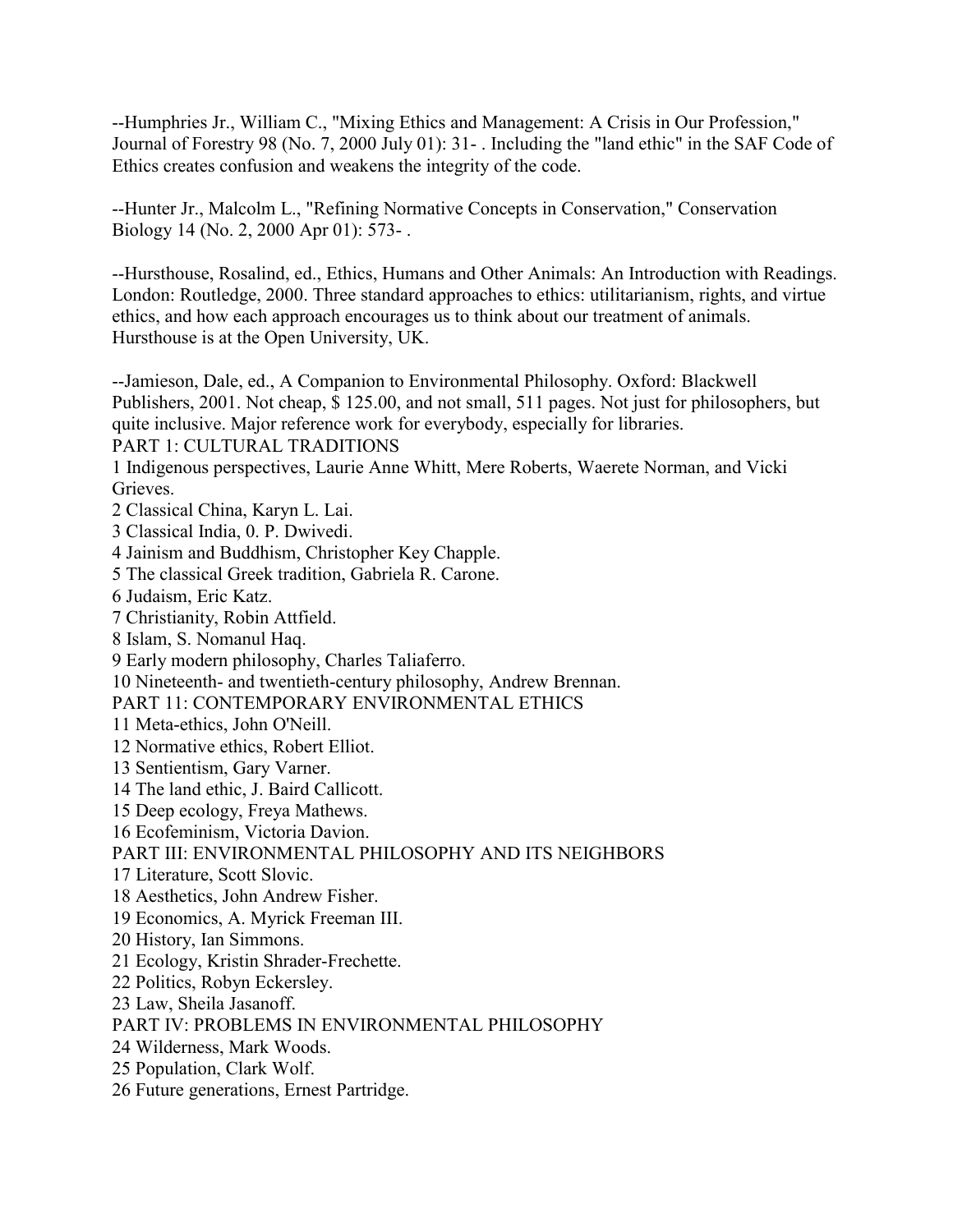- 27 Sustainability, Alan Holland. 28 Biodiversity, Holmes Rolston III. 29 Animals, Peter Singer. 30 Environmental justice, Robert Figueroa and Claudia Mills. 31 Technology, Lori Gruen. 32 Climate, Henry Shue. 33 Land and water, Paul B. Thompson. 34 Consumption, Mark Sagoff. 35 Colonization, Keekok Lee.
- 36 Environmental disobedience, Ned Hettinger.

--Kalas, Peggy Rodgers and Herwig, Alexia, "Dispute Resolution Under the Kyoto Protocol," Ecology Law Quarterly 27 (No. 1, 2000): 53- .

--Kane, Hal. Triumph of the Mundane: The Unseen Trends that Shape Our Lives and Environment. Covelo, CA: Island Press, 2000. 208 pages. Cloth \$22.95. How and why our dayto-day lives have changed in recent decades, and the wide-ranging impacts of those changes. Using a variety of indicators--distances between family members, the things we own, the pace of our lives, he traces the social transformations that have occurred, and considers the profound effects of those changes on our values, relationships, and physical surroundings.

--Keller, David R., and Golley, Frank B., eds. The Philosophy of Ecology: From Science to Synthesis. Athens: University of Georgia Press, 2000. Anthology on philosophy and ecology edited by a philosopher and an ecologist. The challenges of defining scientific ecology, tracing its genealogy, and distinguishing the science from various forms of "ecological-like" thinking. The ontology of ecological entities and processes. Selected concepts of community, stability, diversity, and niche. The methodology of ecology (rationalism and empiricism, reduction and holism). The significance of evolutionary law for ecological science.

Contents:

"Introduction: Ecology as a Science of Synthesis."

PART ONE. Entities and Process in Ecology

1. Frederic E. Clements, "Preface to Plant Succession: An Analysis of the Development of Vegetation."

- 2. Henry A. Gleason, "The Individualistic Concept of the Plant Association."
- 3. Arthur G. Tansley, "The Use and Abuse of Vegetational Concepts and Terms."

4. Daniel Simberloff, "A Succession of Paradigms in Ecology: Essentialism to Materialism and Probabilism."

- 5. Robert E. Ulanowicz, "Life after Newton: An Ecological Metaphysic."
- PART TWO. Community, Niche, Diversity, and Stability
- 6. Karl Möbius, "An Oyster Bank Is a Biocönose, or a Social Community."
- 7. Robert H. Whittaker, Simon A. Levin, and Richard B. Root, "On the Reasons for
- Distinguishing Niche, Habitat, and Ecotype."
- 8. Ruth Patrick, "Biological Diversity in Ecology."
- 9. Andrew Redfearn and Stuart L. Pimm, "Stability in Ecological Communities."
- PART THREE. Rationalism and Empiricism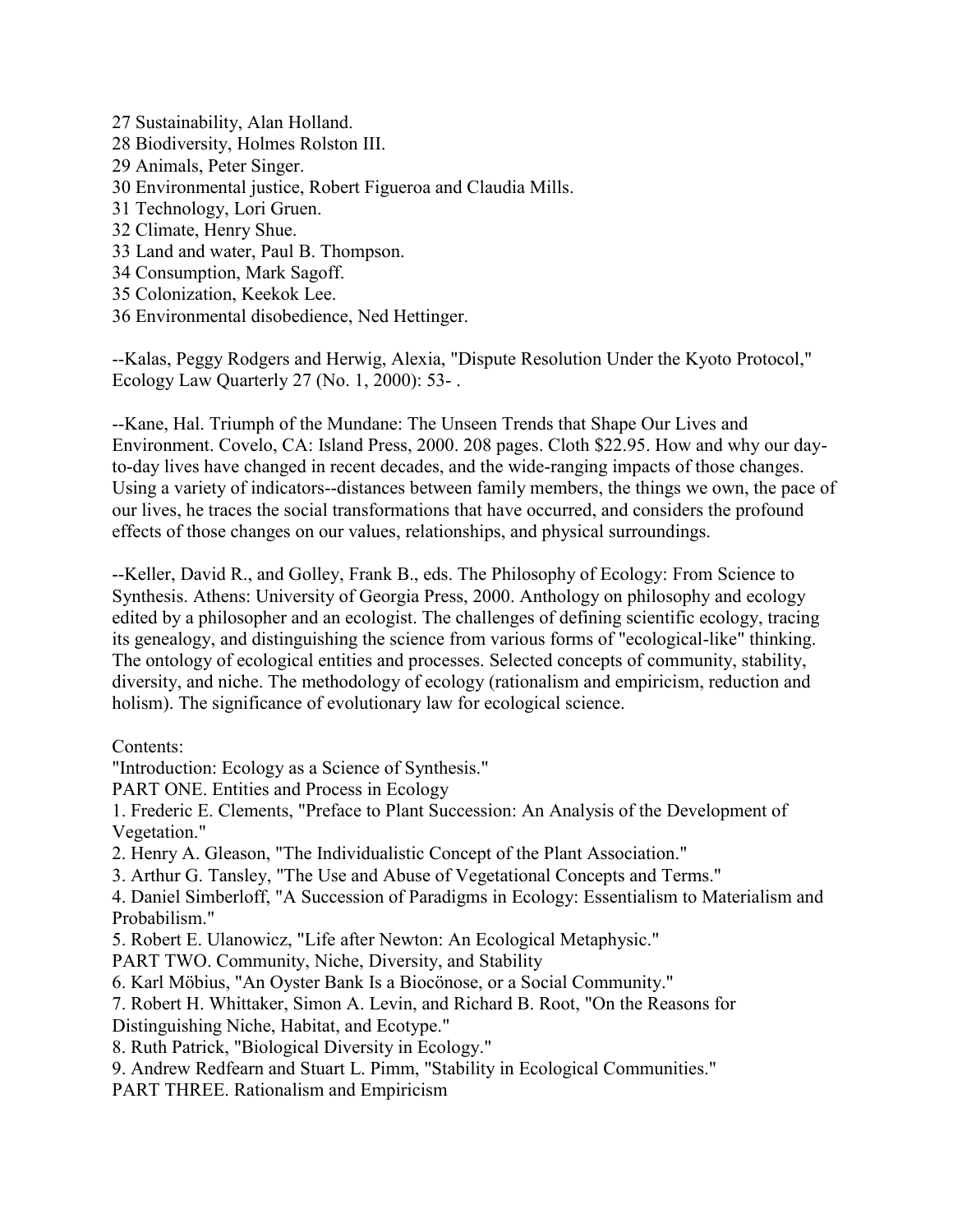10. Karl R. Popper, "The Bucket and the Searchlight: Two Theories of Knowledge."

11. Robert M. May, "The Role of Theory in Ecology."

12. Kristin Shrader-Frechette and Earl D. McCoy, "Community Ecology, Population Biology, and the Method of Case Studies."

PART FOUR. Reductionism and Holism

13. Thomas W. Schoener, "Mechanistic Approaches to Ecology: A New Reductionism?"

14. Eugene P. Odum, "The Emergence of Ecology as a New Integrative Discipline."

15. Donato Bergandi, "`Reductionist Holism': An Oxymoron or a Philosophical Chimera of Eugene Odum's Systems Ecology?"

16. Richard Levins and Richard C. Lewontin, "Dialectics and Reductionism in Ecology." 17. T.F.H. Allen and Thomas B. Starr, "Hierarchy: Perspectives for Ecological Complexity." Part Five. Ecology and Evolution

18. David L. Hull, "The Metaphysics of Evolution."

19. Stephen J. Gould and Richard C. Lewontin, "The Spandrels of San Marco and the Panglossian Paradigm: A Critique of the Adaptationist Program."

20. Ernst Mayr, "How to Carry Out the Adaptationist Program?"

21. James P. Collins, Evolutionary Ecology and the Use of Natural Selection in Ecological Theory."

22. Craig Loehle and Joseph H. K. Pechmann, "Evolution: The Missing Ingredient in Systems Ecology."

--Kelly, Phillip F., "The geographies and politics of globalization," Progress In Human Geography 23 (No. 3, 1999): 379- .

--Kipnis, Kenneth and South, David B, "Personal Values and Professional Ethics," Journal of Forestry 98 (No. 7, 2000 July 01): 11- . A professional code of ethics should reflect the core values of the profession: the question before SAF, then, is whether each principle in the proposed new code expresses a value we all share.

--Krausmann, Fridolin, "Landnutzung, Energie und industrielle Modernisierung: Eine historische Perspektive mit Blick in die Zukunft" (article in German). Land Use, Energy and Industrial Modernization: Historical aspects and implications for future development. Natur und Kultur, Vol. 1/2, 2000, pp. 44-61. Abstract: The transformation of the socio-economic energy system, with a substitution of fossil fuels by biomass during the process of industrial modernization was connected with sweeping changes in land use, the agricultural production system and socioeconomic biomass metabolism. In this paper an empirical analysis of the development of the human appropriation of net primary production in Austria since the early 19th century in connection with the changes in the socioeconomic energy system is presented. This focus is of interest not only from an environmental history perspective, but also reveals important aspects about possibilities and limitations of a development towards a modern version of a society based on solar energy.

--Kwik, Jessica, "Gardens Overhead," Alternatives 26 (No. 3, 2000 Summer): 16- . Rooftop culture sprouts in North American cities.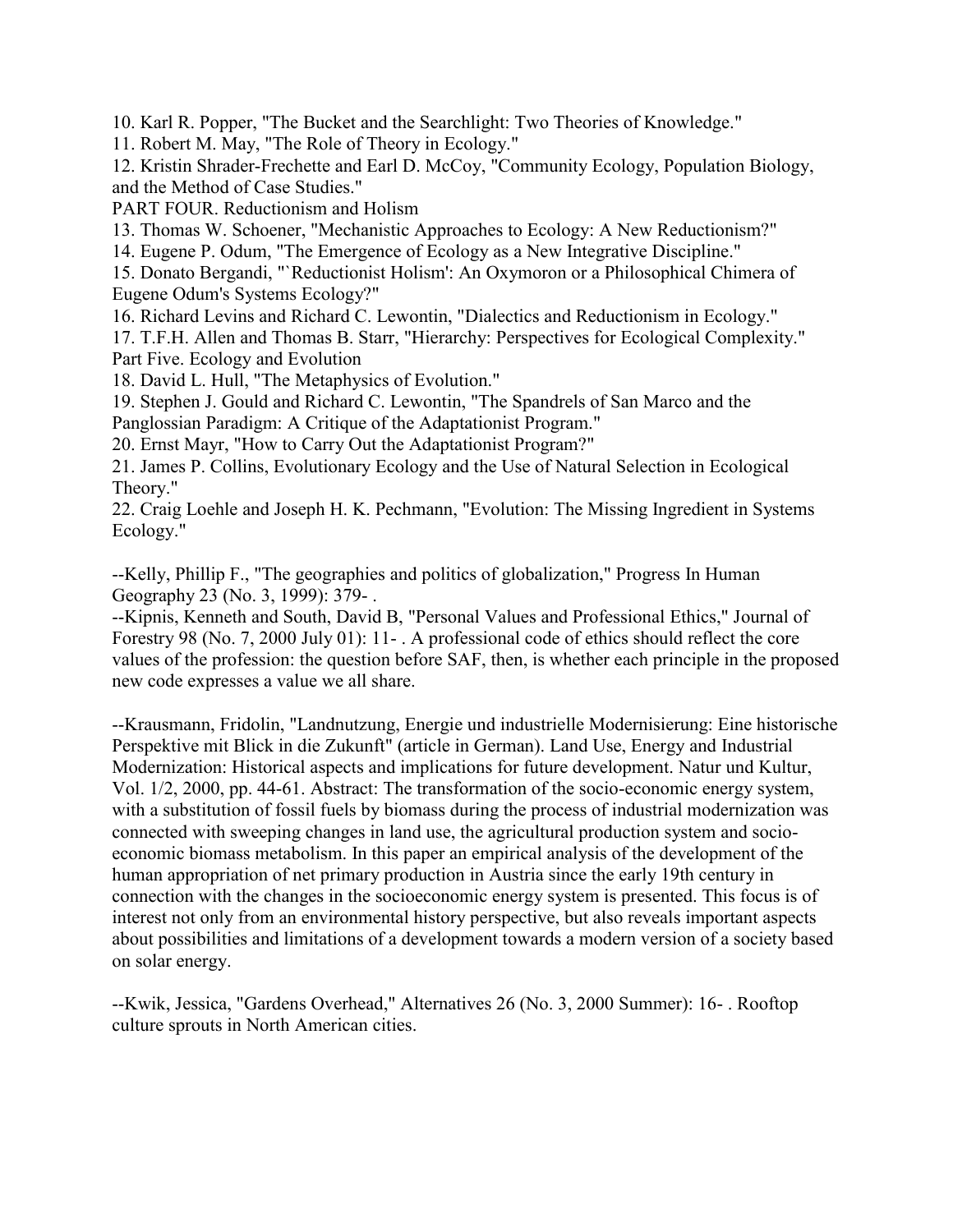--Lankford, Bruce and Franks, Tom, "The Sustainable Coexistence of Wetlands and Rice Irrigation: A Case Study From Tanzania," The Journal of Environment and Development 9 (No. 2, 2000 Jun 01): 119- .

--Lanza, Robert P., Dresser, Betsy L., and Damiani, Philip, "Cloning Noah's Ark," Scientific American 283 (no. 5, November, 2000): 84-89. A humble Iowa cow is slated to give birth to the first cloned endangered species, a gaur, an ox-like animal now rare in India and listed by IUCN as endangered. The cloned Gaur bull is to be named Noah, in commemoration of the world's first endangered species project. Biotechnology, some biologists claim, might offer the best way to keep some endangered species from disappearing from the planet. One could also wonder if this might not launch another round of the "faking nature" debate. Lanza and Damiani are with Advanced Cell Technology, Worcester, MA, and are conservationists. Dresser is in research at the Audubon Institute Center for Research of Endangered Species, New Orleans.

--Lariviere, S., Jolicoeur, H., and Crete, M., "Status and conservation of the gray wolf (Canis lupus) in wildlife reserves of Quebec," Biological Conservation 94 (No. 1, 2000): 143- .

--Lee, Kai N., "Sustainability, Concept and Practice Of," Encyclopedia of Biodiversity 5: 553- 568. Biodiversity is dependent on sustainable utilization of the natural world by humans, and the conservation of biodiversity may well be essential to the durability of the human species. Is a sustainable economy possible? Recent scientific appraisals suggest that it is but that a transition toward sustainability will require significant social, political, and technological changes during the next two generations. This is also the time period in which human population seems likely to level off; hence, it is possible to think of a sustainability transition on the timescale of the demographic transition drawing to a close during the twenty-first century.

--Levin, Simon, editor-in-chief, Encyclopedia of Biodiversity. San Diego: Academic Press, 2001. The Encyclopedia of Biodiversity is a comprehensive study of the topic of diversity in the natural world, contained within the covers of a single unified work. It consists of five volumes and includes 313 separate full-length articles by leading international authors, from "Acid Rain and Deposition" through "Zoos and Zoological Parks." Many articles focus on particular taxonomic groups: "Arachnids," "Fungi," "Hymenoptera," "Salmon." Others focus on important biological concepts or areas of study: "Dispersal Biogeography," "The Concept of the Ecosystem," "Mass Extinctions," "Methods of Taxonomy." Still others focus on management issues: "Ex Situ, In Situ

Conservation," "Insecticide Resistance," "Logged Forests," "Soil Conservation." In his foreword, E.O. Wilson writes: "The articles in the Encyclopedia of Biodiversity are unusually eclectic, yet organized by a set of easily articulated goals. They are the following: to carry the systematics and biogeography of the world fauna and flora toward completion; map the hotspots where conservation will save the most biodiversity; orient studies of natural history to understand and save threatened species; advance ecosystem studies and biogeography to create the needed principles of community assembly and maintenance; acquire the knowledge of resource use, economics, and polity to advance conservation programs based on sustainability; and enrich the ethic of global conservation in

Many articles should be of interest to environmental ethicists, including the following: (see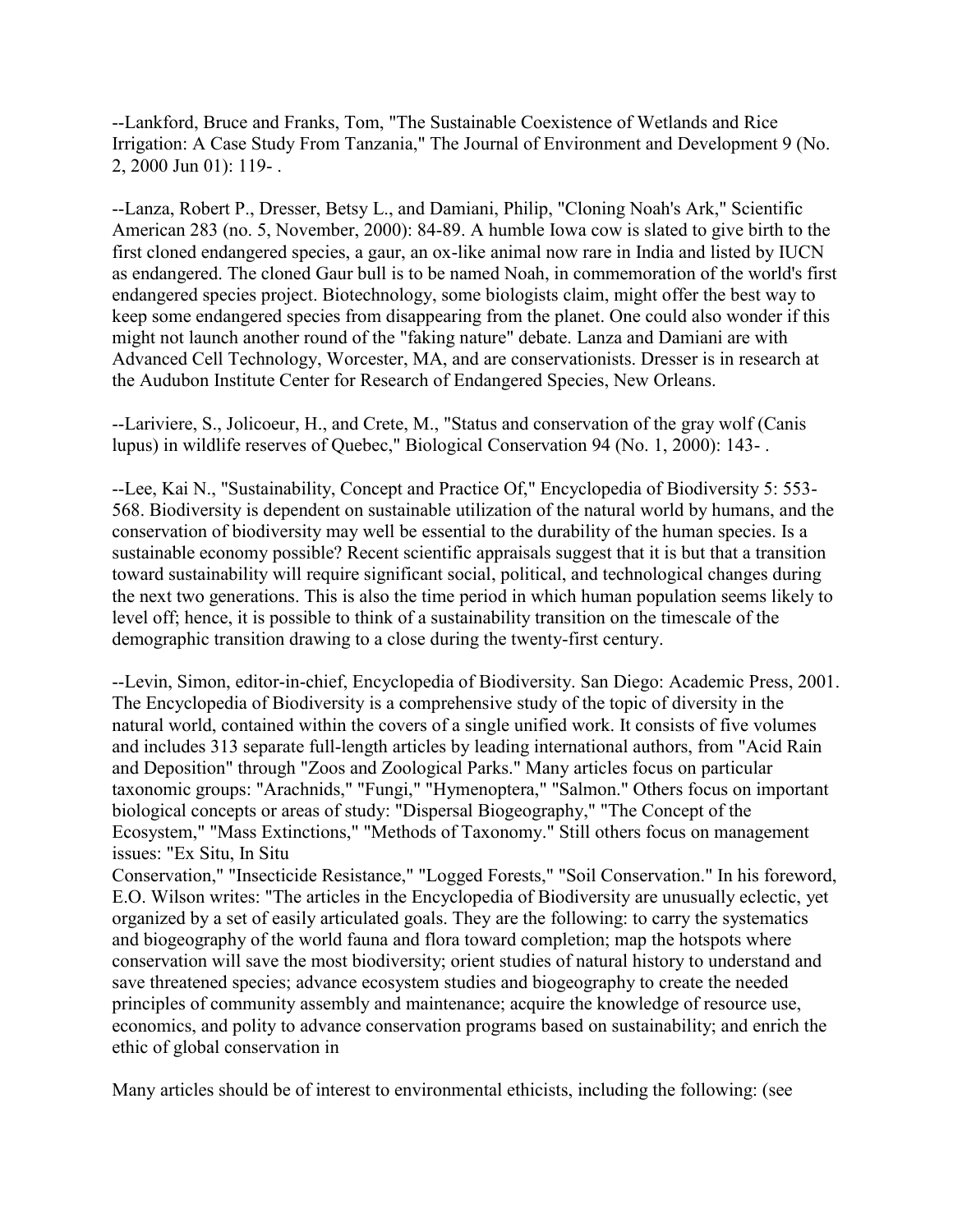separate bibliographic listings for each.)

- \* "Aesthetic Factors," Gordon Orians.
- \* "Agriculture, Sustainable," G. Philip Robertson and Richard R. Harwood.
- \* "Conservation Biology, Discipline Of," Andrew P. Dobson and Jon Paul Rodriguez.
- \* "Conservation Movement, Historical," Curt Meine.
- \* "Ecological Footprint, Concept Of," William Rees.
- \* "Economic Growth and the Environment," Karl-Goran Maler.
- \* "Economic Value of Biodiversity, Overview," Partha Dasgupta.
- \* "Environmental Ethics," Richard Primack and Philip Cafaro.
- \* "Ethical Issues in Biodiversity Protection," Philip Cafaro and Richard Primack.
- \* "Human Effects on Ecosystems, Overview," Paul Ehrlich and Claire Kremen.
- \* "Land-Use Issues," John Marzluff and Nathalie Hamel.
- \* "Population Stabilization, Human," Alene Gelbard.
- \* "Property Rights and Biodiversity," Susan Hanna.
- \* "Religious Traditions and Biodiversity," Fikret Berkes.
- \* "Restoration of Biodiversity, Overview," Joy B. Zedler et al.
- \* "Stewardship, Concept Of," Peter Alpert.
- \* "Sustainability, Concept and Practice Of," Kai N. Lee.
- \* "Traditional Conservation Practices," Carl Folke and Johan Colding.
- \* "Wildlife Management," David Saltz.

--Liddle, Michael, Recreation Ecology: The Ecological Impact of Outdoor Recreation and Ecotourism. London: Chapman and Hall, 1997. Ecological impacts of outdoor recreation, featuring the science more than the management. For the management, see Hammitt, William, and Cole, David, Wildland Recreation: Ecology and Management.

--Linden, Eugene, "The Road to Disaster," Time, Oct. 16, 2000, vol. 156, no. 16, pp. 96- 98. Paving the last 435 miles of BR-163, connecting Cuiaba with the TransAmazon highway, could open up the Pantanal to uncontrolled development, over half a million square miles in a region especially prone to burning.

--List, John A. and Co., Catherine Y., "The Effects of Environmental Regulations on Foreign Direct Investment," Journal Of Environmental Economics And Management 40 (No. 1, 2000 July 01): 1- .

--List, Peter C., ed. Environmental Ethics and Forestry: A Reader. Philadelphia: Temple University Press, 2000. Paperback. 364 pages. The most comprehensive and concentrated mixture of science and conscience in forestry and philosophy anywhere available. During the last quarter century both forestry and philosophy have been rethinking their foundations; a principal focus is values carried by nature. A foreground conclusion of the contributors is that forestry needs philosophy to formulate an ethic, a background conclusion is that philosophy needs forestry to do the same. Throughout, here is ethics in practice.

Part 1: Ethical Systems in Forestry

1. THE ECONOMIC RESOURCE MODEL OF FORESTS AND FORESTRY

\* Bernhard Fernow, Forest and Forestry Defined.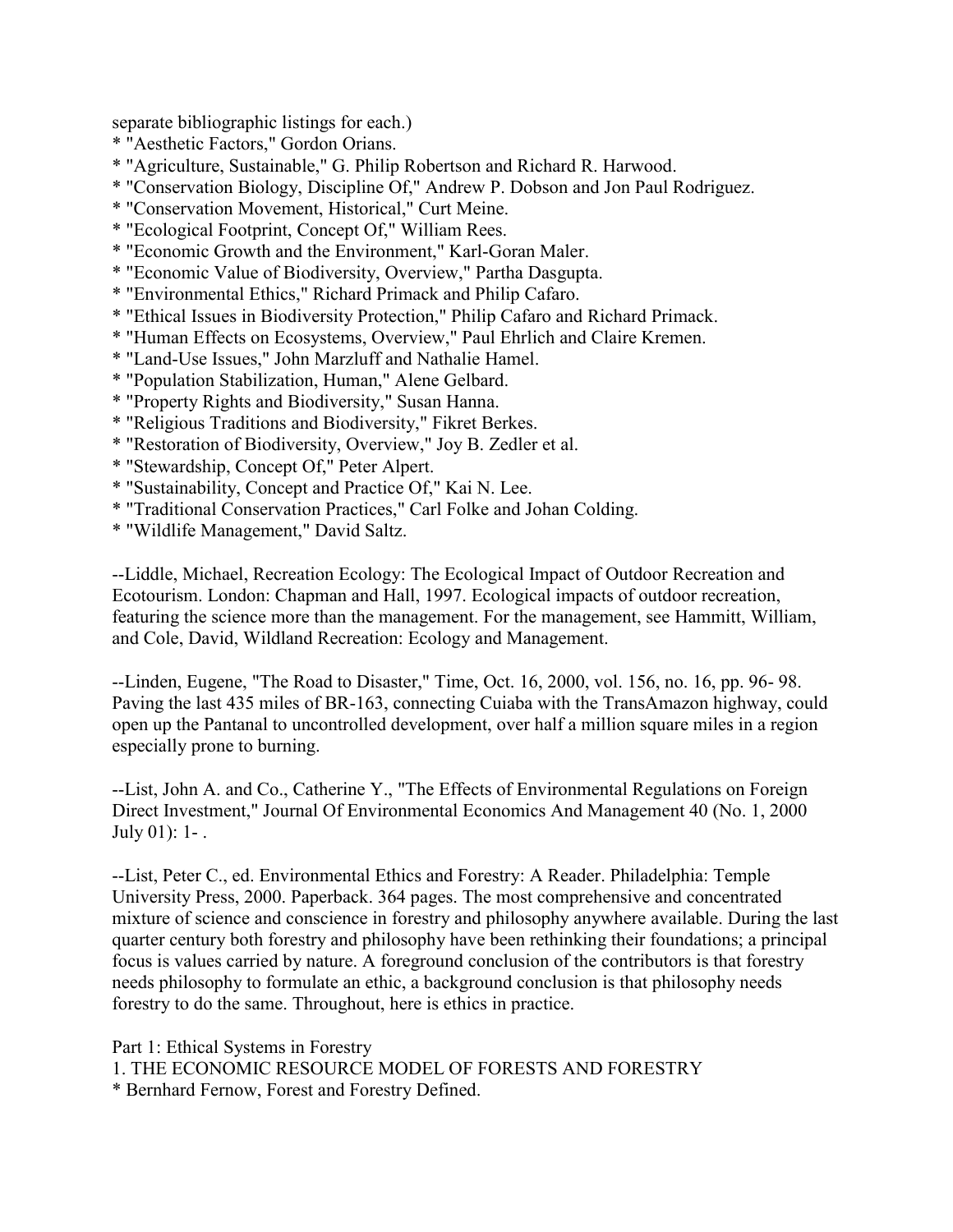- \* Gifford Pinchot, Principles of Conservation.
- \* Gifford Pinchot, The Use of the National Forests.
- 2. JOHN MUIR ON THE PRESERVATION OF THE WILD FORESTS OF THE WEST
- \* John Muir, The American Forests.
- 3. ALDO LEOPOLD'S LAND ETHIC IN FORESTRY
- \* Aldo Leopold, The Land Ethic.
- Part 11: Two Philosophical Issues in Forestry Ethics
- 4. MULTIPLE VALUES IN FORESTS
- \* Holmes Rolston III, Values Deep in the Woods.
- \* Holmes Rolston III, Aesthetic Experience in Forests.
- 5. THE RIGHTS OF TREES AND OTHER NATURAL OBJECTS
- \* Robin Attfield, The Good of Trees.
- \* Lawrence E. Johnson, Holistic Entities--Species.
- \* Lawrence E. Johnson, Ecointerests and Forest Fires.
- Part III: Contemporary Forestry Ethics.
- 6. BASIC PRINCIPLES IN FORESTRY ETHICS
- \* Michael McDonald, First Principles for Professional Foresters.
- \* Paul M. Wood, "The Greatest Good for the Greatest Number": Is This a Good Land-Use Ethic?
- \* James E. Coufal, Environmental Ethics: Cogitations; and Ruminations of a Forester.
- \* The Ecoforestry Declaration of Interdependence.
- 7. CODES OF ETHICS IN FORESTRY, FISHERIES, AND WILDLIFE BIOLOGY
- \* Code of Ethics for Members of the Society of American Foresters.
- \* Code of Ethics and Standards for Professional Conduct for Wildlife Biologists, The Wildlife Society.
- \* Code of Practices, American Fisheries Society.
- \* Code of Ethics, Oregon Chapter, American Fisheries Society.
- \* A Code of Ethics for Government Service.
- \* The Ecoforester's Way.
- 8. ADOPTING A LAND ETHIC IN THE SOCIETY OF AMERICAN FORESTERS
- \* James E. Coufal, The Land Ethic Question.
- \* Norwin E. Linnartz, Raymond S. Craig, and M. B. Dickerman, Land Ethic Canon Recommended by Committee.
- \* Holmes Rolston III and James Coufal, A Forest Ethic and Multivalue Forest Management: The Integrity of Forests and of Foresters Are Bound Together.
- \* Raymond S. Craig, Further Development of a Land Ethic Canon.
- \* Raymond S. Craig, Land Ethic Canon Proposal: A Report from the Task Force.
- 9. ADVOCATING NEW ENVIRONMENTAL ETHICS IN PUBLIC NATURAL RESOURCE **AGENCIES**
- \* Kristin Shrader-Frechette, Ethics and Environmental Advocacy.
- \* AFSEEE Vision: Strategy for Forest Service Reform.
- \* Jeff DeBonis, Speaking Out: A Letter to the Chief of the U.S. Forest Service.
- \* F. Dale Robertson, Chief Robertson Responds.
- \* On Speaking Out: Fighting for Resource Ethics in the BLM: Whistleblower Spills Beans on North Kaibab.
- \* A Combat Biologist Calls It Quits: An Interview with Al Espinosa.
- \* Cheri Brooks, Enough Is Enough! A Tongass Timber Beast Puts His Foot Down.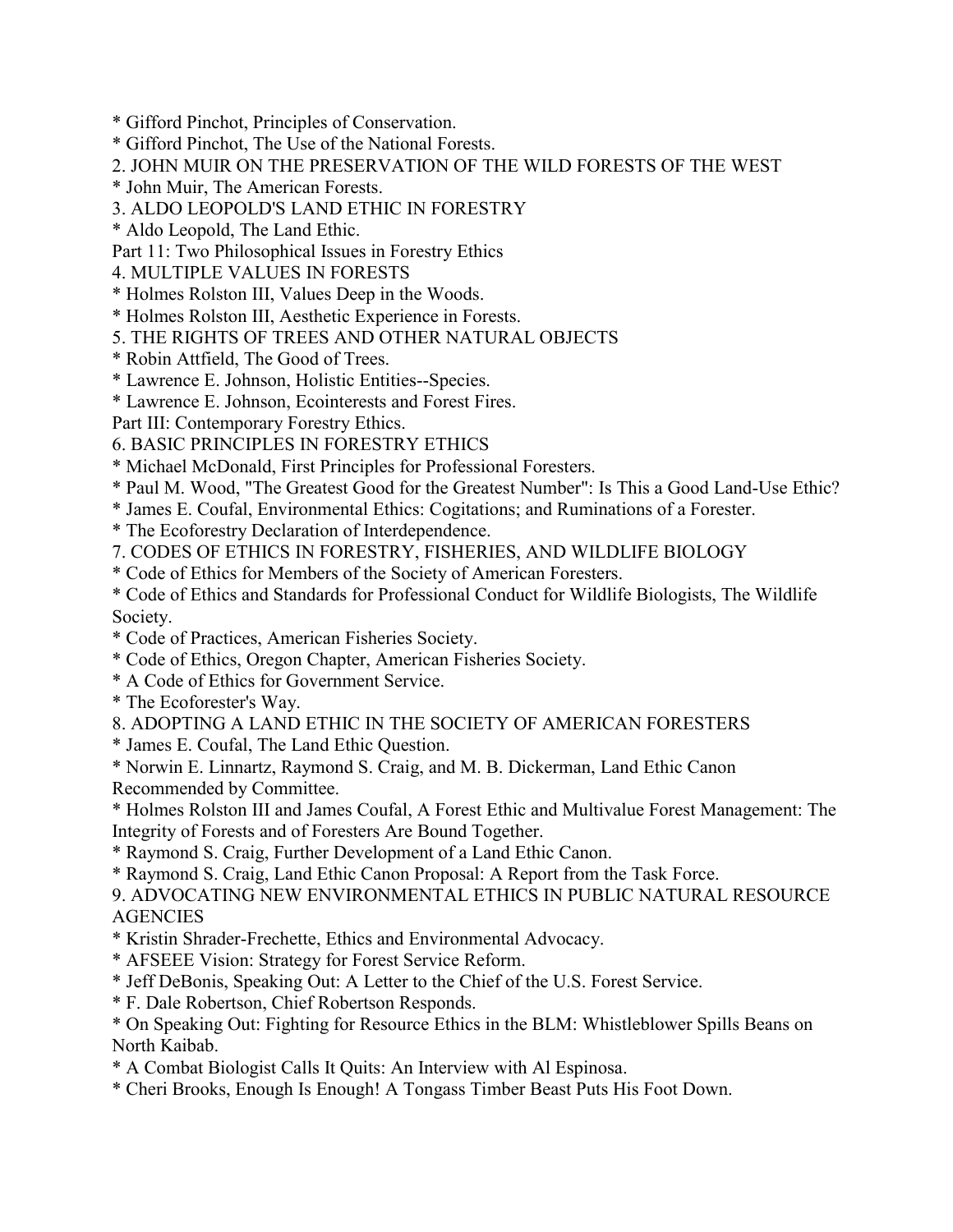10. ETHICAL ISSUES IN GLOBAL FORESTRY

\* James L. Bowyer, Responsible Environmentalism: The Ethical Features of Forest Harvest and Wood Use on a Global Scale.

\* Alastair S. Gunn, Environmental Ethics and Tropical Rain Forests: Should Greens Have Standing?

- \* Doug Daigle, Globalization of the Timber Trade.
- 11. NEW FORESTRY, NEW FOREST PHILOSOPHIES
- \* Alan G. McQuillan, Cabbages and Kings: The Ethics and Aesthetics of New Forestry.
- \* Stephanie Kaza, Ethical Tensions in the Northern Forest.
- \* Alan Drengson and Duncan Taylor, An Overview of Ecoforestry: Introduction. **EPILOGUE**
- \* Kathleen Dean Moore, Traveling the Logging Road, Coast Range.

--Little, Jo, "Otherness, representation and the cultural construction of rurality," Progress In Human Geography. 23 (No. 3, 1999): 437- .

--Low, Nicholas, ed., Global Ethics and the Environment. London: Routledge, 2000. The impact of development in new industrial regions, impacts of single events such as the Chernobyl disaster on the global community, and the ethical relationship between human and non-human nature. Low is at the University of Melbourne.

--Macdonald, D.W. and Johnson, P.J., "Farmers and the custody of the countryside: trends in loss and conservation of non-productive habitats 1981-1998," Biological Conservation 94 (No. 1, 2000): 221- .

--Machlis, Gary E., and Field, Donald R., eds. National Parks and Rural Development: Practice and Policy in the United States. Covelo, CA: Island Press, 2000. 296 pages. Cloth \$55. Paper \$27.50. Five case studies of rural development near national parks.

Lessons, principles applied, mistakes committed, and advances made. Personal essays from leaders in parks management.

--Maler, Karl-Goran, "Economic Growth and the Environment," Encyclopedia of Biodiversity 2: 277-284. Will economic growth deteriorate or improve the environment? The general finding for many pollutants is that a country with a very low income does not have much pollution but when the scale of the economy grows, for example, as measured by GDP per capita, emissions of these pollutants will increase. However, when the income per capita is high enough, the economy will reach a turning point and pollution will decrease with further increases in per capita income. However, empirical and conceptual challenges remain.

--Maniates, Michael F. and Whissel, John C., "Environmental Studies: The Sky Is Not Falling," Bioscience 50 (No. 6, 2000 Jun 01): 509- .

--Marston, Sallie A., "The social construction of scale," Progress In Human Geography 24 (No. 2, 2000): 219- .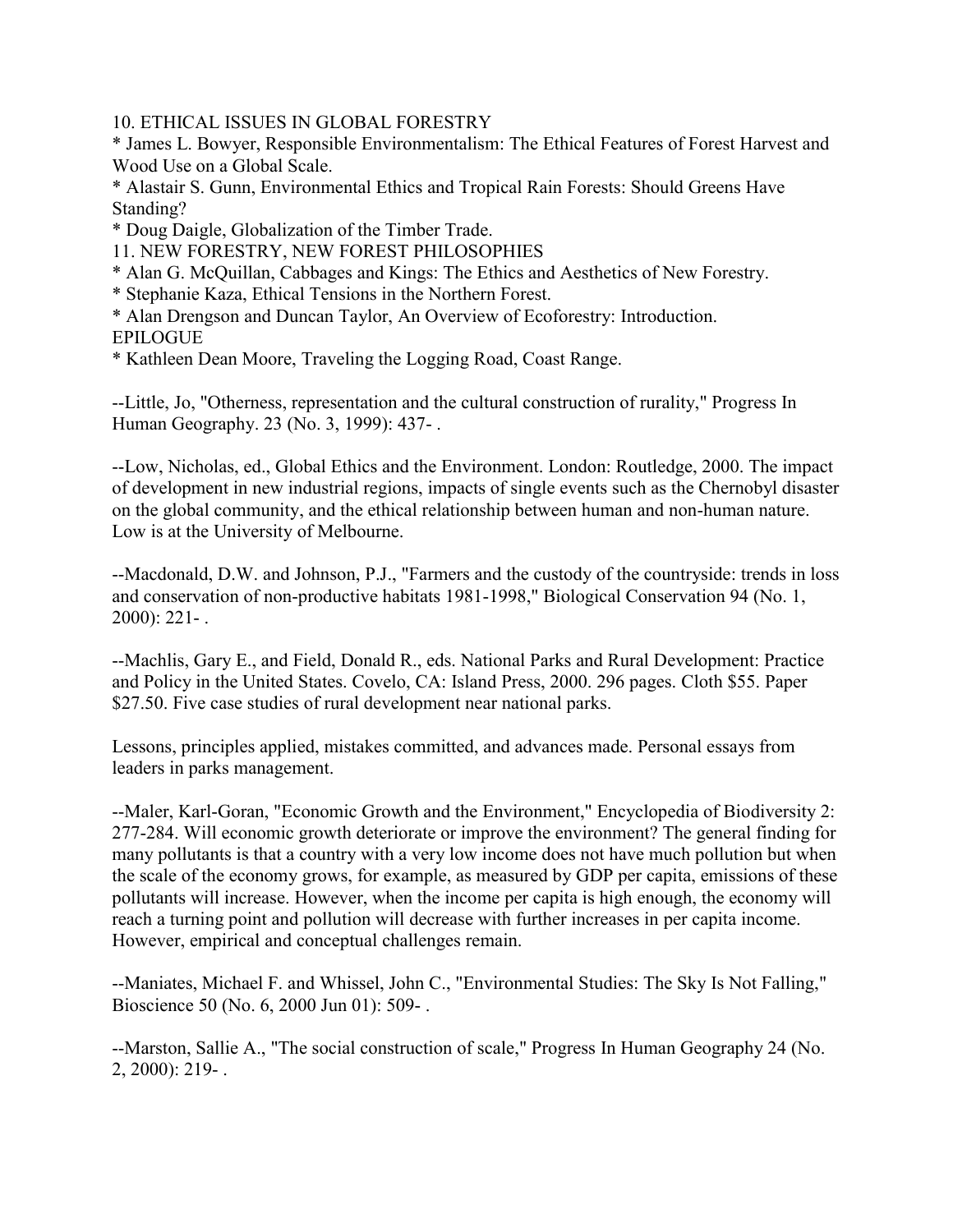--Marzluff, John, and Hamel, Nathalie, "Land-Use Issues," Encyclopedia of Biodiversity 3: 659- 674. Land use issues concern the processes by which human activities determine land cover. Important issues are agricultural development and intensification, settlement, and extraction of natural resources. In response to human land use, the earth's land cover has changed from a mosaic of native woodlands, forests, and grasslands to an increasingly impacted mixture of degraded and fragmented native habitats, exotic croplands, and impervious urban surfaces. In the last three centuries, models suggest that forests have declined 19%, grasslands have declined 8%, and cropland has increased over 400%. This article discusses how land use processes have changed through time and how they have caused the natural pattern of land cover to change. This transformation of the planet's landscape is widely recognized as the primary driver in the current global loss of biodiversity. Several examples of how land use can influence biodiversity are also considered.

--Meffert, Lisa Marie, "How Speciation Experiments Relate to Conservation Biology," Bioscience 49 (No. 9, 1999 Sep 01): 701- . The assumption of captive breeding strategies--that founder events reduce genetic variation--may not always be correct.

--Meine, Curt, "Conservation Movement, Historical," Encyclopedia of Biodiversity 1: 883-896. Modern efforts to conserve biodiversity have their foundations in older traditions of resource management and nature protection. This chapter traces the history of the conservation movement, focusing on those events and patterns that led to the emergence of biodiversity conservation from earlier utilitarian and preservation-oriented approaches. Because the conservation movement continues to redefine itself, this articles concludes with a consideration of key themes from recent history.

--Miller, Gordon L., ed. Nature's Fading Chorus. Covelo, CA: Island Press, 2000. Declining amphibian life, figured into the worldviews of the many writers, scientists, and naturalists who considered amphibians across Western natural history tradition. Begins with Aristotle and continues through recent scientific accounts of declines and deformities in amphibian species.

--Mooney, Harold A., Hobbs, Richard J., eds. Invasive Species in a Changing World. Covelo, CA: Island Press, 2000. 352 pages. Cloth \$55. Paper \$30. Global change will exacerbate the invasive species problem; invasives are themselves a global change element that need to be considered in global change scenarios.

--Mulligan, Shane P., "For Whose Benefit? Limits to Sharing in the Bioprospecting `Regime'," Environmental Politics 8 (No. 4, 1999 Wint): 35- .

--Naveh, Zev, "The Total Human Ecosystem: Integrating Ecology and Economics," Bioscience 50 (No. 4, 2000 Apr 01): 357- .

--Neumayer, Eric, "Trade and the Environment: A Critical Assessment and Some Suggestions for Reconciliation," The Journal of Environment and Development 9 (No. 2, 2000 June 01): 138-

.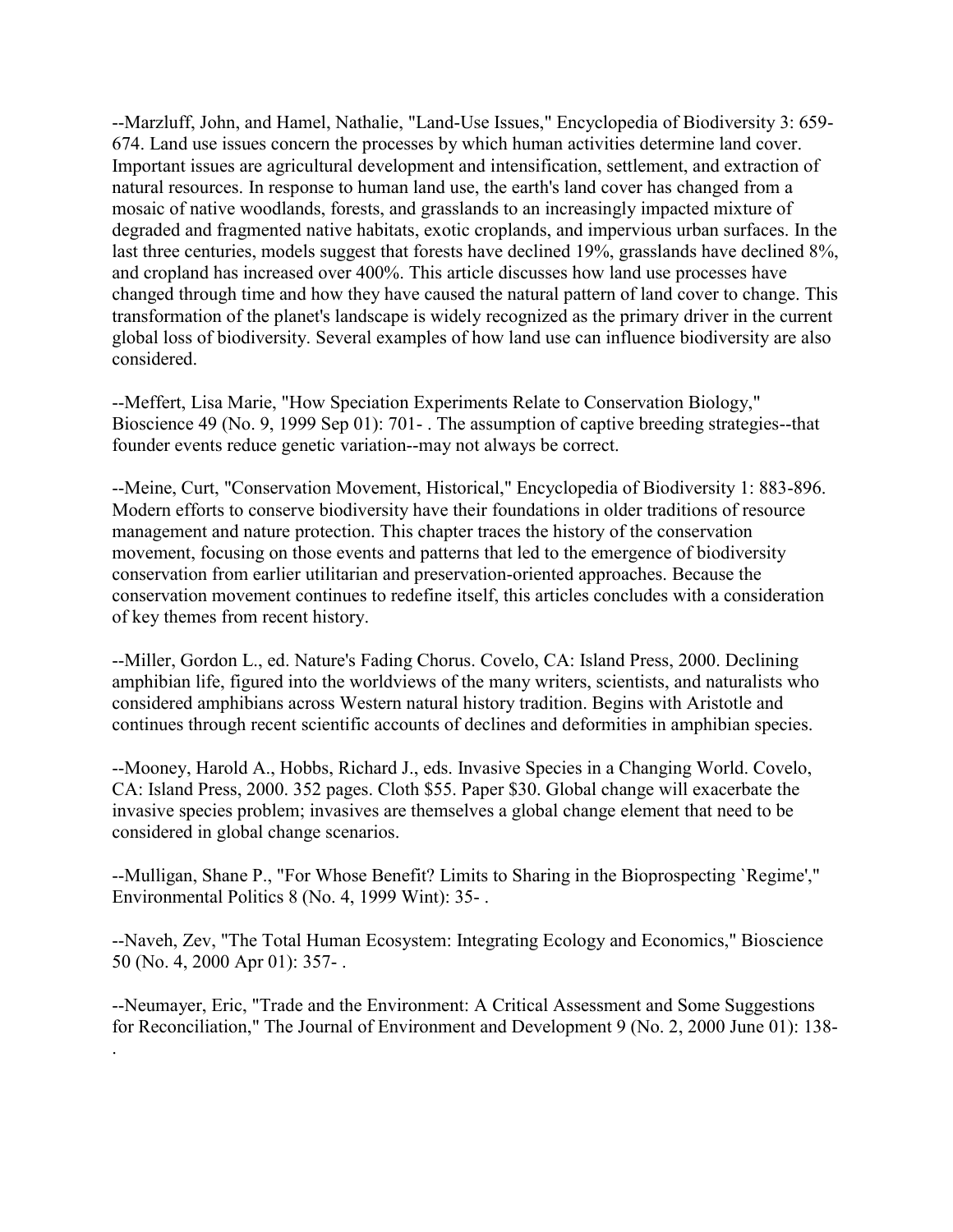--Newmark, William D. and Hough, John L., "Conserving Wildlife In Africa: Integrated Conservation and Development Projects and Beyond," Bioscience 50 (No. 7, 2000 July 01): 585-

--Norman, Myers, Jennifer Kent. Perverse Subsidies: How Misused Tax Dollars Harm the Environment and the Economy. Covelo, CA: Island Press, 2000. 240 pages. Cloth \$40. Paper \$20. Subsidies worldwide with a particular focus on the extent, causes, and consequences of perverse subsidies. Dramatic illustrations of the scale and dimensions of the problem.

.

--Nunez, Theodore, W., "Can a Christian Environmental Ethic Go Wild? Evaluating Ecotheological Responses to the Wilderness Debate." Pages 329-348 in Twiss, Sumner B., and Kelsay, John, eds., The Annual, Society of Christian Ethics 2000 (Washington, DC: Georgetown University Press, 2000). Postmodern ecophilosophers, such as J. Baird Callicott, argue that the wilderness idea, specifically the Euro-American conception of pristine nature derived from Muir and inscribed in the 1964 Wilderness Act, is ethnocentric, elitist, androcentric, and unjust. The value of existing wilderness areas is not questioned, but rather the background assumptions and policy implications of the received wilderness concept. This essay first reviews several postmodern critiques of and alternatives to the wilderness idea, and then examines the responses of two leading ecotheologians, Larry Rasmussen and Sallie McFague, to postmodern themes in contemporary ecophilosophy. I conclude by outlining what it might mean for a Christian environmental ethic (in Holmes Rolston's phrase) to "go wild." Nunez is in ethics at Villanova University.

-OBrien, Mary, Making Better Environmental Decisions An Alternative to Risk Assessment. Cambridge, MA: MIT Press, 2000. Proposes to replace "risk assessment" with "alternatives assessment." We should not ask: "How much of a hazardous activity is safe, of insignificant harm, or 'acceptable'?" But: "What are our options for least harm, and the greatest restoration?" This book is not based on the academic risk assessment literature, but on the actual experiences of crucial public environmental decisions based on risk assessment, without looking at the pros and cons of a full range of reasonable alternatives. We should all take a "consumer reports" approach to decision-making. Just as the well-known consumer magazine examines a range of available options before recommending a particular toaster or TV, all decision-makers (public and private) should examine a full range of options before committing to a new project or new technology. The least-damaging option should be chosen. But that is not how decisions are made in the industrialized world. Instead of examining a full range of alternatives, decision-makers generally decide what they want to do, then they hire a risk assessor to convince everyone that the damage they are about to do is "acceptable." By the time damage becomes apparent, they are hauling loot to the bank. At that point, stopping them is almost impossible. The cumulative result of this "risk-based decision-making" is a severely degraded and stressed global ecosystem. O'Brien is a consultant on alternatives to risk assessment and to the use of toxic chemicals. She has been a staff scientist for the Environmental Research Foundation and for the U.S. office of the Environmental Law Alliance.

--OConnell-Rodwell, C.E., Rodwell, T., and Hart, L.A., "Living with the modern conservation paradigm: can agricultural communities co-exist with elephants? A five-year case study in East Caprivi, Namibia," Biological conservation 93 (No. 3, 2000): 381- .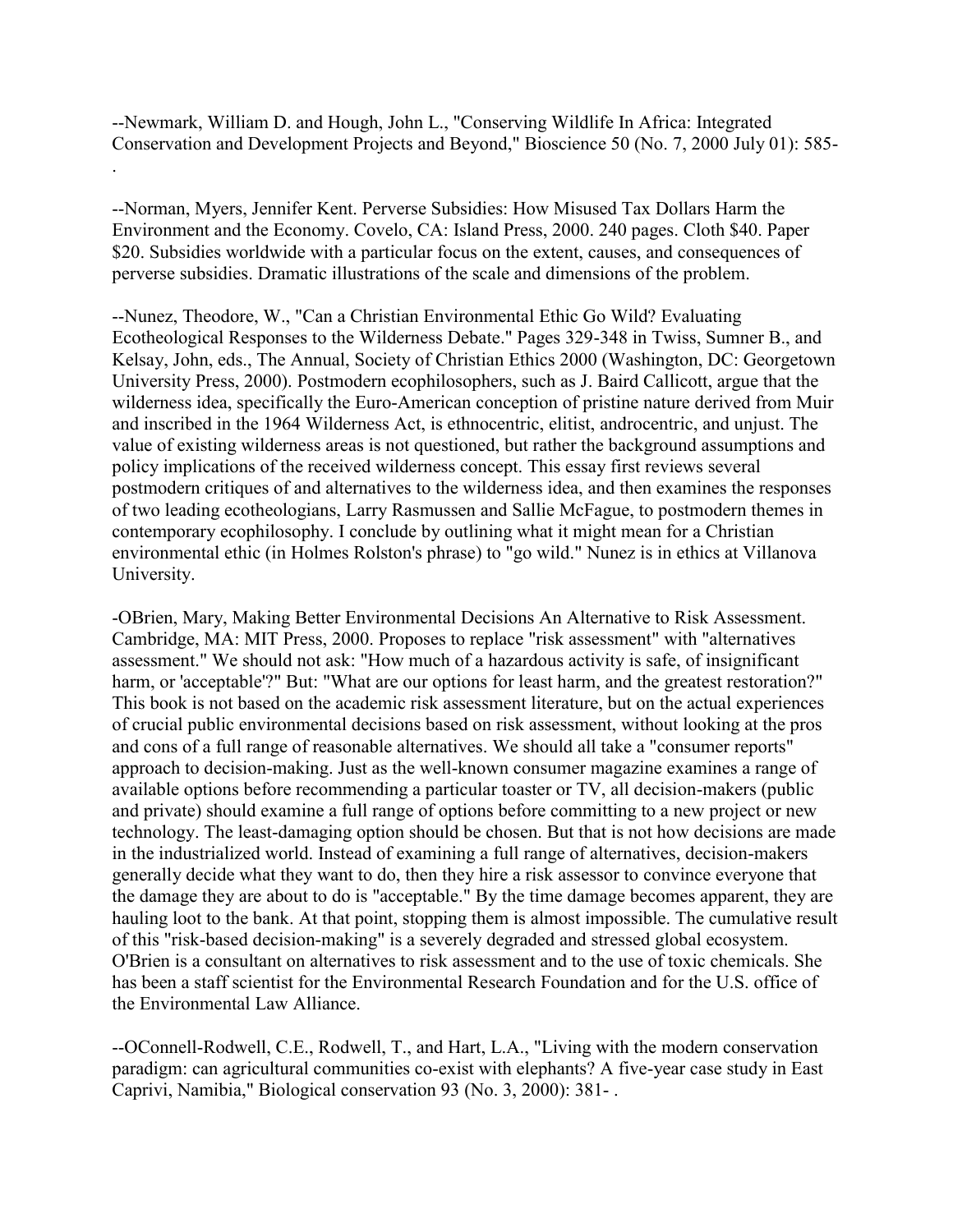--ONeill, Robert V. and Kahn, James R., "Homo economus as a Keystone Species," Bioscience 50 (No. 4, 2000 Apr 01): 333- .

--Orians, Gordon, "Aesthetic Factors," Encyclopedia of Biodiversity 1: 45-54. Aesthetic factors are those characteristics of a given object or situation that evoke a certain emotional response, either a sense of beauty, attractiveness, pleasure, symmetry, order, and so on, or, conversely, of ugliness, disorder, menace, disgust, or the like. Generally speaking, the aesthetic preferences that humans display in response to their environment, in such contexts as mate choice, food patterns, and habitat selection, have been shaped by evolutionary experience and reflect suitable solutions for survival and reproductive success.

--Pasculli, Leonard P., "The "War" Against Industry as an Environmental Enemy Shows Signs of Ending," Journal of Environmental Law & Practice 7 (No. 3, 2000 Winter): 17-.

--Patton-Mallory, Marcia, Franzreb, Kathleen, and Cline, Richard, "Ethical Conduct for Research: A Code of Scientific Ethics," Journal of Forestry 98 (No. 7, 2000 July 01): 32- Because it employs researchers from many disciplines, the Forest Service seeks to establish consistency in scientific (as opposed to professional) ethics through a formal code.

--Pepper, David, "Ecological Modernisation or the `Ideal Model' of Sustainable Development: Questions Prompted at Europe's Periphery," Environmental politics 8 (No. 4, 1999 Winter): 1- .

--Phelps, Norm, "When Hunting is Homework.," The Animals' Agenda 20 (No. 3, 2000 May 01): 30- . How hunting groups "infiltrate" schools to recruit young people to their dying pastime.

--Pimentel, David, Westra, Laura, and Noss, Reed F.,eds. Ecological Integrity. Covelo, CA: Island Press, 2000. 384 pp. Cloth \$70. Paper \$35. Since 1992 the Global Integrity Project has brought together leading scientists and thinkers to examine the combined problems of threatened and unequal human well-being, degradation of the ecosphere, and unsustainable economies. Based on the proposition that healthy ecosystems are a necessary prerequisite for both economic security and social justice, the project is built around the concept of ecological integrity and its practical implications for policy and management. Ecological Integrity presents a synthesis and findings of the project.

--Platt, Rutherford H., Barten, Pl K., and Pfeffer, Max J., "A Full, Clean Glass? Managing New York City's Watersheds," Environment 42 (No. 5, 2000 Jun 01): 8- . New York may offer a model for how a city can protect its water sources and ensure community involvement.

--Polasky, S., Camm, J.D., and Ding, R., "Choosing reserve networks with incomplete species information," Biological Conservation 94 (No. 1, 2000): 1- .

--Pollock, Rebecca, "Crystal Waters," Alternatives 26 (No. 3, 2000 Summer): 36- . Australian ecovillage is a world-recognized pioneer in low-impact living.

--Prendergast, Kate, "The Green Infiltration of Agriculture," Science and Spirit 11(no. 4, November/December 2000):16-17. Many environmental groups believe industrialized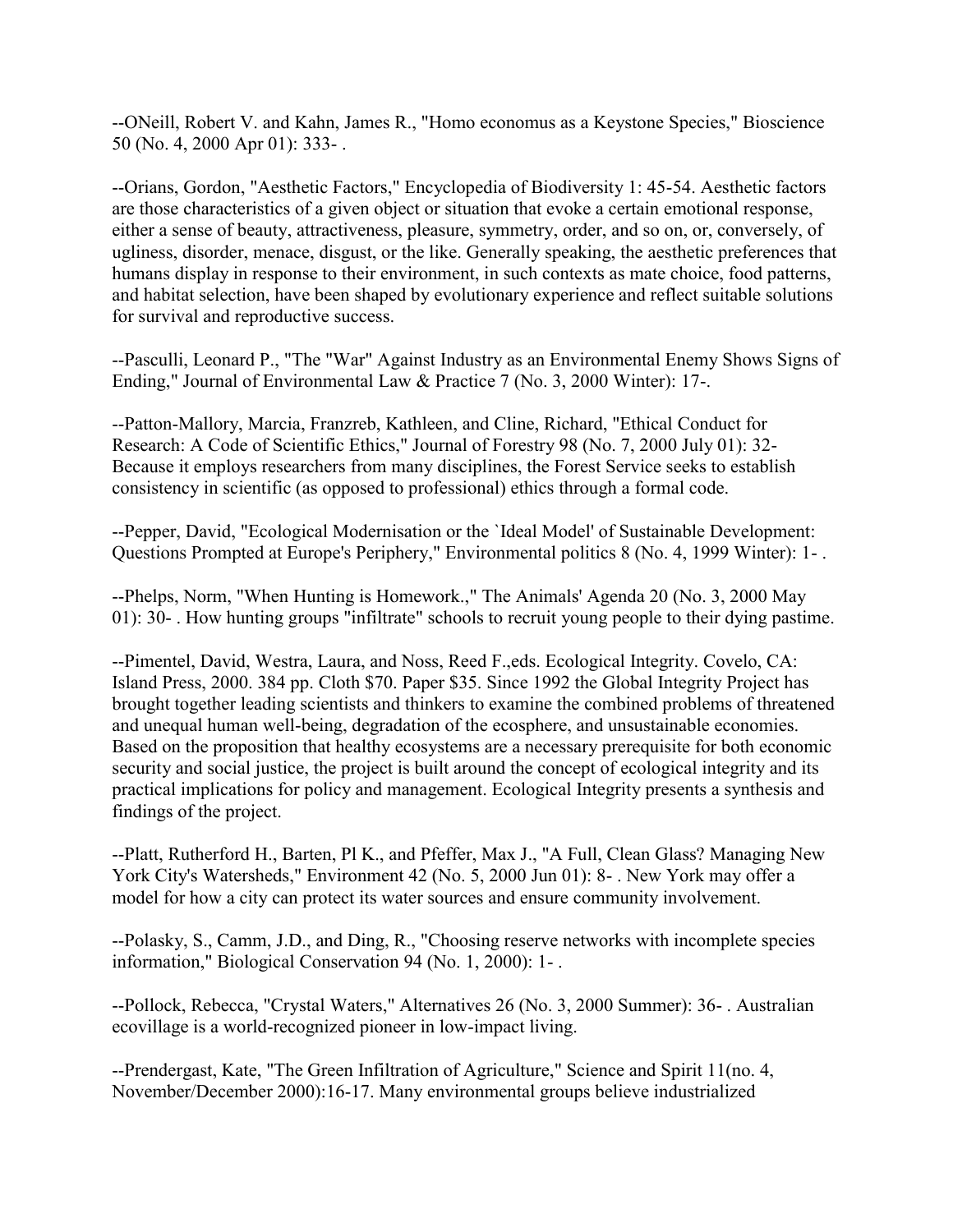agriculture deserves a sizeable blame for the world's ecological ills, and they are putting increasing pressures on these companies to be more ecologically responsible.

--Primack, Richard, and Cafaro, Philip, "Environmental Ethics," Encyclopedia of Biodiversity 2: 545-555. Ethics is the branch of philosophy that seeks knowledge of human flourishing and right conduct toward others, so that we may act upon it. Modern philosophers have tended to limit their ethical concern to human beings, but throughout history people have also attempted to cultivate proper relationships to nature. Recently philosophers have turned to this topic, largely in response to environmental degradation and the loss of biodiversity, and have created a new discipline: environmental ethics. Environmental ethicists attempt to specify appropriate human relationships to the nonhuman, natural world. In the course of their work they have developed strong ethical arguments for preserving biodiversity. They have also challenged conventional views of happiness and human welfare and the materialistic values at the base of much modern life. While environmental ethics treats the full range of environmental issues, from air pollution to nuclear risk assessment, this article focuses on ethical issues directly related to the preservation of biodiversity.

--Primavesi, Anne, Sacred Gaia: Holistic Theology and Earth System Science. London: Routledge, 2000. James Lovelock's Gaia theory considers the Earth as a whole, with its evolution and the evolution of life upon it merging into a single process. Primavesi develops the religious implications of this theory and presents a theology rooted in "awe at the sacredness of the whole earth system." Lovelock says: "A splendid book. I now see why thoughts of Gaia are as much in the realms of theology as of science." Theology is an earth science. Primavesi is at Bristol University.

--Radcliffe, Samuel J., "A Professional Code of Ethics for the 21st Century: The Ethics Committee's Proposal," Journal of Forestry 98 (No. 7, 2000 July 01): 16- . This fall, SAF will vote on whether to adopt a completely revised Code of Ethics. The chair of the Ethics Committee discusses the committee's rationale for the proposed revision.

--Rees, William, "Ecological Footprint, Concept Of," Encyclopedia of Biodiversity 2: 229-244. Ecological footprint analysis is a quantitative tool that represents the ecological load imposed on the earth by humans in spatial terms. Thus, the ecological footprint of a defined population is the total area of land and water ecosystems required to produce the resources that the population consumes, and to assimilate the wastes that the population generates, wherever on earth the land/water are located. Ecofootprinting can be used to assess the ecosystem area effectively "appropriated" in support of any specified human population or economic activity.

--Retallack, Simon, "Where next for the WTO?," The Ecologist. 30 (No. 2, 2000 Apr 01): 30- . Simon Retallack reviews last year's `Battle of Seattle' and asks whether December's protests can change the World Trade Organisation for the better.

--Richardson, Jean. Partnerships in Communities: Reweaving the Fabric of Rural America. Covelo, CA: Island Press, 2000. 256 Pages. Paper \$25. Sustainable rural community development. Community-based and community-driven responses to the challenges facing rural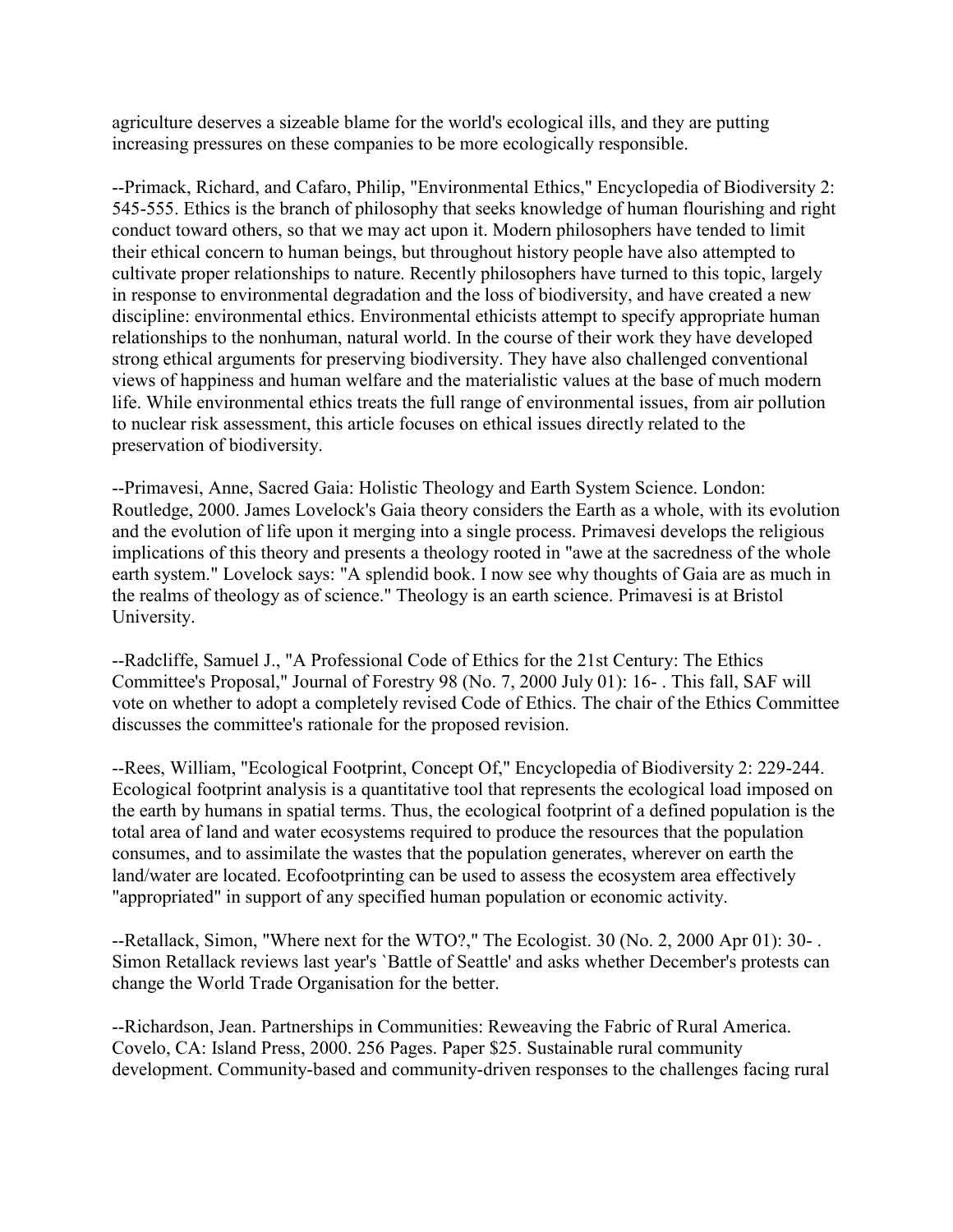America. What works, what doesn't, and how financial and human resources can be most effectively focused in rural communities.

--Robertson, G. Philip, and Harwood, Richard R.."Agriculture, Sustainable," Encyclopedia of Biodiversity 1: 99-108. Sustainable agriculture describes a food and fiber production system that is economically viable, environmentally safe, and socially acceptable over long periods.

--Rolston, Holmes, III, "Intrinsic Values in Nature." Pages 76-84 in II Congresso Brasileiro de Unidades de Conservacao, Anais, vol 1., Conferencias e Palestras, organizers Miguel Serediuk Milano and Veronica Theulen (Proceedings of the Second Brazilian Congress on Conservation Areas), 2000. The Congress was held November 5-9 2000 in Campo Grande, Brazil, and this is a plenary address, in English. Although much of the urgency for conserving biodiversity arises from our duties to other humans, with nature instrumental to what humans have at stake in their environments, a deeper environmental ethics recognizes intrinsic values in and duties directly to nature. Such duties arise because values are present at the levels of animals, living organisms, endangered species, and ecosystems as biotic communities. Ultimately and increasingly, we are responsible for and to Earth as planet and biosphere. Only people can be ethical, but this does not mean that only people count in ethics; to the contrary we are fully human only when we appropriately respect life on Earth in all its rich biodiversity.

--Rolston, Holmes, III, "Biodiversity and Spirit," Science and Spirit 11(no. 4, November/December 2000):34. "Looking for hallowed ground? Earth is it." Epilogue, one-page essay in a theme issue on Science, Religion, and the Stewardship of Earth.

--Rolston, Holmes, II, Zhexue Zou xiang huangye [Philosophy Gone Wild], Green Classical Library, Jilin: Julin renmin chubanshe (Jilin People's Publishing House), 2000. Authorized translation by Institute of Philosophy, Chinese Academy of Social Sciences, translators Liu Er and Ye Ping. ISBN 7-206-02818-7.

--Rolston, Holmes, III, Huanjing Lunli xue: Daziran de jiazhi yiji ren dui daziran de yiwu [Environmental Ethics: Values in and Duties to the Natural World] (Beijing: Chinese Social Science Press [Zhongguo Shehui kexue Chuban she], 2000). ISBN 7-5004-2743-3. Chinese translation, in a book series Waiguo Lunlixue Mingshu Yicong [Western Masterpieces in Ethics, Translation Series]. Other titles are Henry Sidgwick, The Methods of Ethics; Adam Smith, The Theory of Moral Sentiments; John Rawls, A Theory of Justice; Robert Nozick, Anarchy, State, and Utopia; Aristotle, Nicomachean Ethics; Tom Beauchamp, Philosophical Ethics. Translated by Yang Tongjin, Institute of Philosophy, Chinese Academy of Social Sciences. This is the second translation, done on mainland China, of this book. The first was done in Taiwan: Huanjing lunlixue: Dui ziranjie de yiwu yü ziranjie de jiazhi [Environmental Ethics: Duties to and Values in the Natural World], translated by Wang Ruixiang and edited by Huang Daolin (Taipei, Taiwan: National Institute for Compilation and Translation, 1996) ISBN 957-00-8564-9.

--Rolston, Holmes, III, "Aesthetics in the Swamps," Perspectives in Biology and Medicine 43 (no. 4, 2000):584-597. Wetlands are the most misunderstood of landscapes, typically experienced negatively as swamps, sloughs, and mires, and this includes their aesthetic appreciation. A scientific understanding of wetlands radically revises this estimate.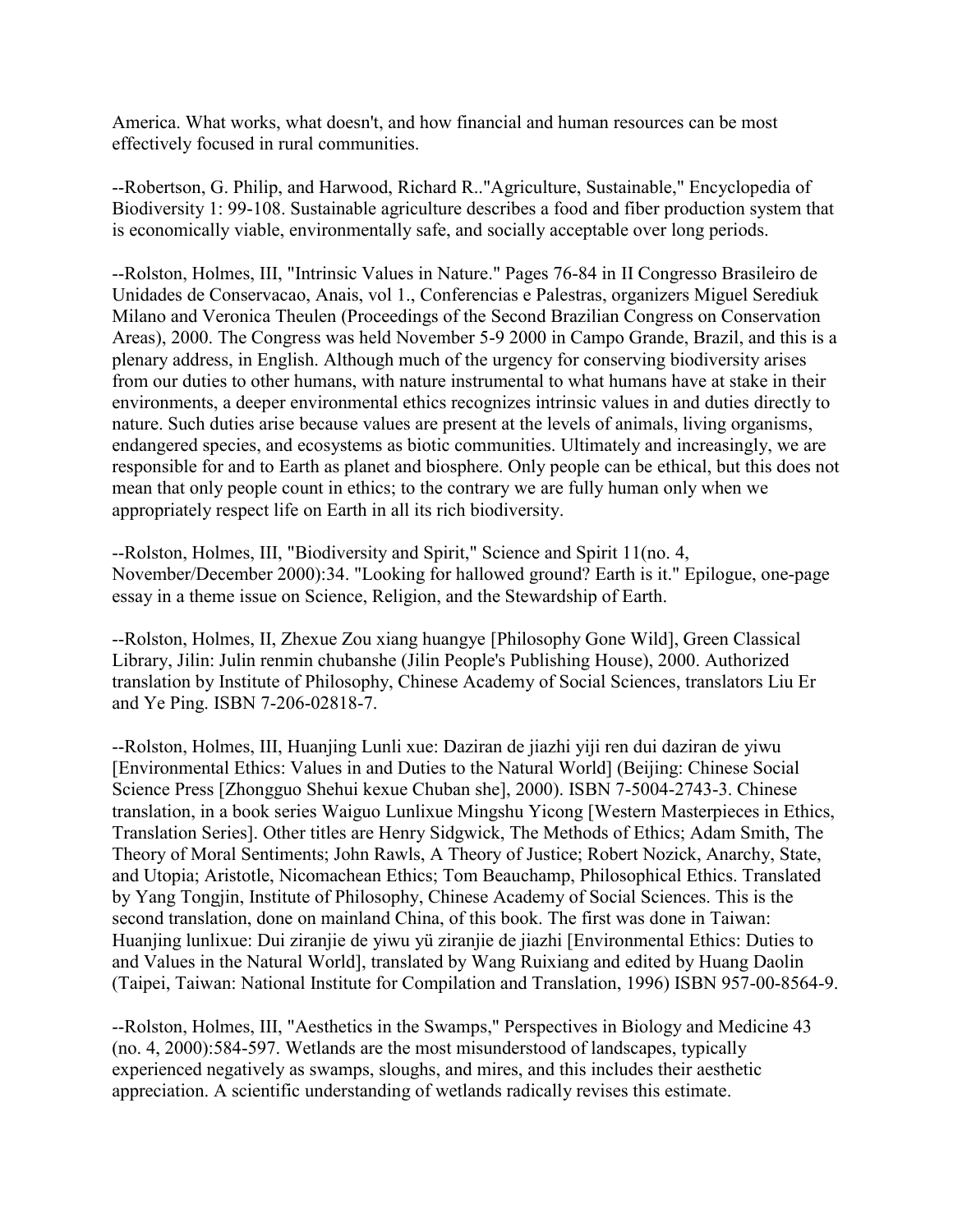Understanding wetlands ecology, knowledge of the specialized flora growing there and their unusual adaptations, and awareness of wetlands diversity can enrich aesthetic appreciation of these typically unappreciated landscapes. This revises both our estimate of "swamps" and also our aesthetic norms. Aesthetic experiences include a sense of the primeval, admiration for ingenious and odd solutions to the challenges of wetlands living, appreciation of individually inconspicuous plants en masse in their cumulative sweep and flair, of waterfowl and other fauna, of spontaneous order in ecosystems, and of life persisting in the midst of its perpetual perishing. Keywords: aesthetics, beauty, swamps, mires, bogs, adaptive fitness, spontaneous order, primeval nature, persistence of life.

--Rose, Robin and Coate, Jeremy, "Reforestation Rules in Oregon: Lessons Learned from Strict Enforcement," Journal of Forestry 98 (No. 5, 2000 May 01): 24- . Oregon's Forest Practices Act, enacted in 1971 and revised several times since, is one of a number of comprehensive state regulatory programs that mandate desired outcomes for the practice of forestry on private land. What happens when a landowner doesn't comply with, for example, its requirements for reforestation?

--Rowe, Stan, "Eine Erd-Ethik für die Menschheit (article in German). An Earth-based ethics for humanity. Natur und Kultur, Vol. 1/2, 2000, pp. 106-120. Nature in the large sense is Earth, the ecosphere, the source of Life and therefore the best metaphor for Life. Humans are co-evolved parts of nature, and their achievements of language and Culture are derived in many ways from the creative Earth. This ecological fact suggests an ethical imperative: Revere the Earth and its sectoral ecosystems, for their importance is greater than that of any single species. An Earthethic--a modern form of Animism--goes beyond humanism and biocentrism, broadening the basis of religious sensibility.

--Salazar, Joanna Gail, "Damming the Child of the Ocean: The Three Gorges Project," The Journal of Environment and Development 9 (No. 2, 2000 June 01): 160- .

--Sale, Kirkpatrick, The Ecologist 30 (No. 4, 2000 Jun 01): 52- . A conspiracy is afoot - to deny the native Americans their legacy as stewards of the Earth. It must be resisted.

--Saltz, David, "Wildlife Management," Encyclopedia of Biodiversity 5: 823-830. Wildlife management is the science of manipulating wild populations to achieve a specific goal. Five major goals of wildlife management can be recognized: 1. Maximizing harvest/yield over time. 2. Preventing extinction and increasing survival probability. 3. Maintaining and managing the integrity of ecosystems and landscapes of which wildlife populations are a part. 4. Controlling wildlife to minimize damage to human crops and assets caused by wild populations. 5. Managing wildlife to return the ecosystem to some predetermined state.

--Sharp, Liz, "Local Policy for the Global Environment: In Search of a New Perspective," Environmental Politics 8 (No. 4, 1999 Winter): 137- .

--Sharpe, Virginia A., Norton, Bryan, Donnelley, Strachan. Wolves and Human Communities: Biology, Politics, and Ethics. 280 pages. Cloth \$65. Paper \$30. Contributors address the complex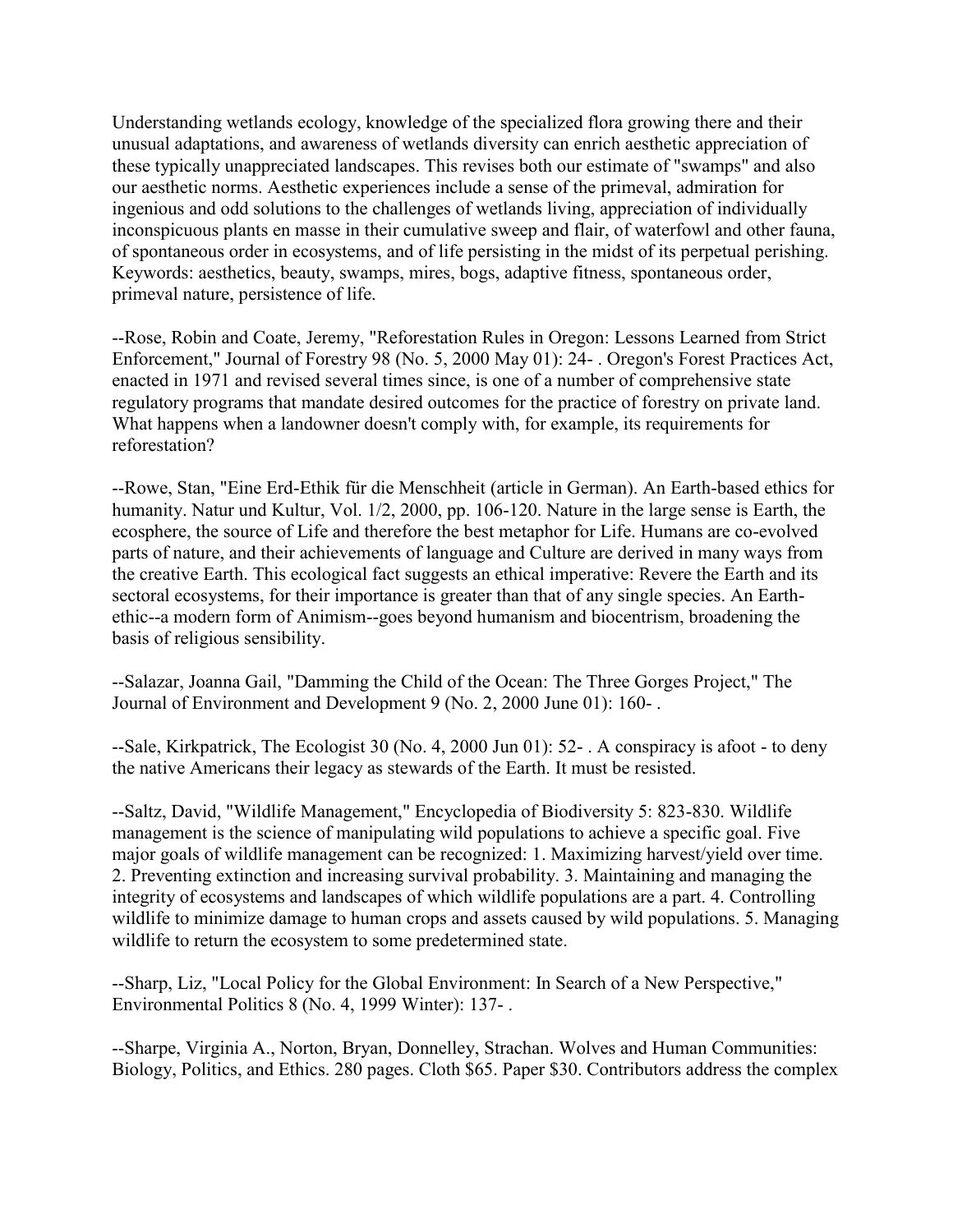ethical, biological, legal, and political concerns surrounding wolf reintroduction. The social, cultural, and ecological values that come into play in the debate.

--Sheppard, Hale E., "Native Forest Protection in Chile: The Inadequacies of the Recent Environmental Framework Law and Relevant Multilateral Instruments," Journal of Environmental Law and Litigation 14 (No. 1, 1999): 225- .

--Shiva, Vandana and Emmott, Bill, "Is `Development' good for the Third World?," The Ecologist. 30 (No. 2, 2000 Apr 01): 22- . Environmentalist Vandana Shiva and Economist editor Bill Emmott go head to head.

--Sive, David, "Standing, Sprawl, and More Stringent Emissions Limitations via the Clean Air Act," Journal of Environmental Law & Practice 7 (No. 3, 2000 Winter): 6- .

--Smil, Vaclav, Enriching the Earth: Fritz Haber, Carl Bosch, and the Transformation of World Food Production. Cambridge, MA: MIT Press, 2001. The industrial synthesis of ammonia from atmospheric nitrogen and hydrogen, making possible large amounts of nitrogen rich fertilizer, has been of greater fundamental significance to the modern world than the invention of the airplane, nuclear energy, space flight, or television. The expansion of the world's population from 1.6 billion in 1900 to today's six billion would not have been possible without the synthesis of ammonia and the resulting fertilizer. One is left wondering whether any comparable technologies might be forthcoming.

--Thompson, J. William, and Sorvig, Kim. Sustainable Landscape Construction: A Guide to Green Building Outdoors. Covelo, CA: Island Press, 2000. 448 pages. Paper \$45. "Green" landscape work: More than 100 projects from around the world are described and illustrated. Lists of resources, tools for implementing these ideas, adapting them to local conditions.

--Tittley, Emmanuelle, "Greening the Ivory Tower," Alternatives 26 (No. 3, 2000 Summer): 34- . North American universities learn to apply environmental wisdom.

--Townsend, Ellen, "Ecological Modernisation in Poland," Environmental Politics 8 (No. 4, 1999 Winter): 211-.

--VanDriesche (Van Driesche), Jason, and Van Driesche, Roy. Nature Out of Place: Biological Invasions in the Global Age. Covelo, CA: Island Press, 2000. 352 pages. Cloth \$29.95. The invasive species crisis, its causes and consequences, and what can be done about it.

--Verchick, Robert R.M., "Dust Bowl Blues: Saving and Sharing the Ogallala Aquifer," Journal of Environmental Law and Litigation 14 (No. 1, 1999): 13 - .

--Warren, Karen J., Ecofeminist Philosophy: A Western Perspective on What It is and Why It Matters. Lanham. MD: Rowman and Littlefield, 2000. Chapters: Nature is a feminist issue: Motivating ecofeminism by taking empirical data seriously. What are ecofeminists saying? An overview of ecofeminist positions. Quilting ecofeminist philosophy: A Western perspective on what ecofeminist philosophy is. How should we treat nature? Ecofeminist philosophy and environmental ethics. Ethics in a fruit bowl: Ecofeminist ethics. Must everyone be vegetarian?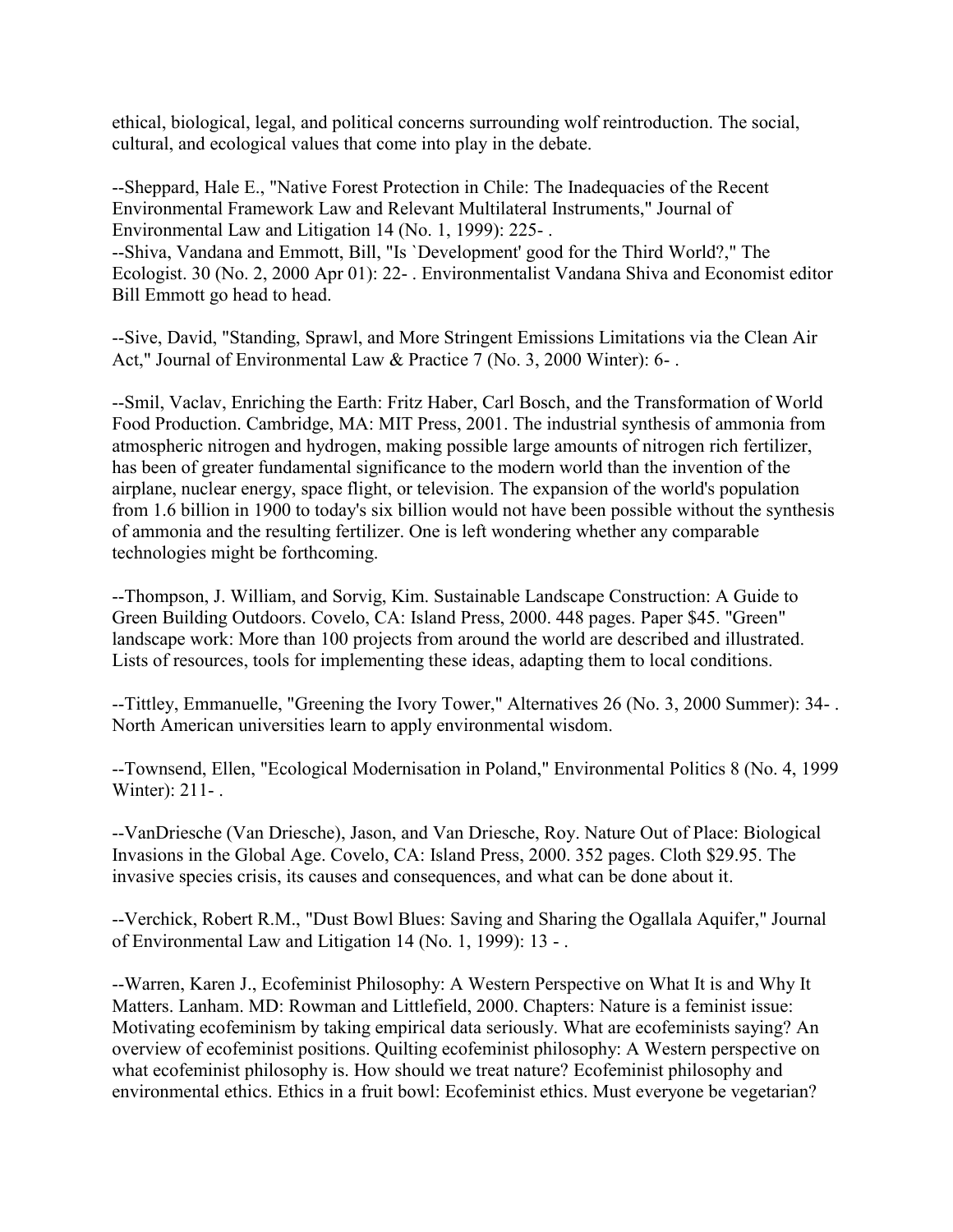Ecofeminist philosophy and animal welfarism. What is ecological about ecofeminist philosophy? Ecofeminist philosophy, ecosystem ecology, and Leopold's land ethic. With justice for all: Ecofeminist philosophy and social justice. Surviving patriarchy: Ecofeminist philosophy and spirituality. Warren is professor of philosophy at Macalaster College. --Warwick, Hugh, "Terminator too," The Ecologist 30 (No. 3, 2000 May 01): 50- . Monsanto's initial terminator technology may have been abandoned, but its successor may be worse.

--White, Omar N., "The Endangered Species Act's Precarious Perch: A Constitutional Analysis Under the Commerce Clause and the Treaty Power," Ecology Law Quarterly 27 (No. 1, 2000):  $215 - 1$ 

--Willers, Bill, "A Response to "Current Normative Concepts in Conservation" by Callicott et al," Conservation Biology 14 (No. 2, 2000 Apr 01): 570- .

--Wondolleck, Julia M., and Yaffee, Steven L. Making Collaboration Work: Lessons from Innovation in Natural Resource Management. Covelo, CA: Island Press, 2000. 288 pages. Cloth \$50. Paper \$25. Collaboration in natural resource management: Nearly two hundred cases from around the country.

--Wood, B., "Room for nature? Conservation management of the Isle of Rum, UK, and prospects for large protected areas in Europe," Biological Conservation 94 (No. 1, 2000): 93- .

--Woolley, John T. and McGinnis, Michael Vincent, "The Conflicting Discourses of Restoration," Society & Natural Resources 13 (No. 4, 2000 June 01): 339- .

--Zedler, Joy B. et al., "Restoration of Biodiversity, Overview," Encyclopedia of Biodiversity 5: 203-212. Habitats that have lost populations of native species have potential for biodiversity restoration, that is, the return of species-rich conditions. Attempts to restore biodiversity involve multispecies efforts and single-species reintroductions. Genetic issues in biodiversity restoration involve the potential to reduce intraspecific diversity, especially in reintroduce populations of clonal plants and captive-reared animals. The deliberate introduction of nonindigenous species or species not known to occur naturally at a site does not constitute biodiversity restoration.

--Zimmerman, Michael E., Callicott, J. Baird, Clark, John, Sessions, George, and Warren, Karen, eds., Environmental Philosophy: Animal Rights to Radical Ecology. Englewood Cliffs, NJ: Prentice Hall, 2000. Now out in a third edition. New features: Mark Sagoff, "Animal Liberation, Environmental Ethics: Bad Marriage, Quick Divorce," which argues that these two important movements cannot be readily reconciled; a rebuttal essay by J. Baird Callicott which argues that animal rights and environmental ethics do have much in common. John Clark, "The Matter of Freedom: Ecofeminist Lessons in Social Ecology." Charles Bliese, "Traditionalist Conservatism and Environmental Ethics."

# **ISSUES**

**David Brower**, one of the leading conservationists of the twentieth century, died in November at the age of 88. Brower led the Sierra Club through some of its toughest, most contentious battles.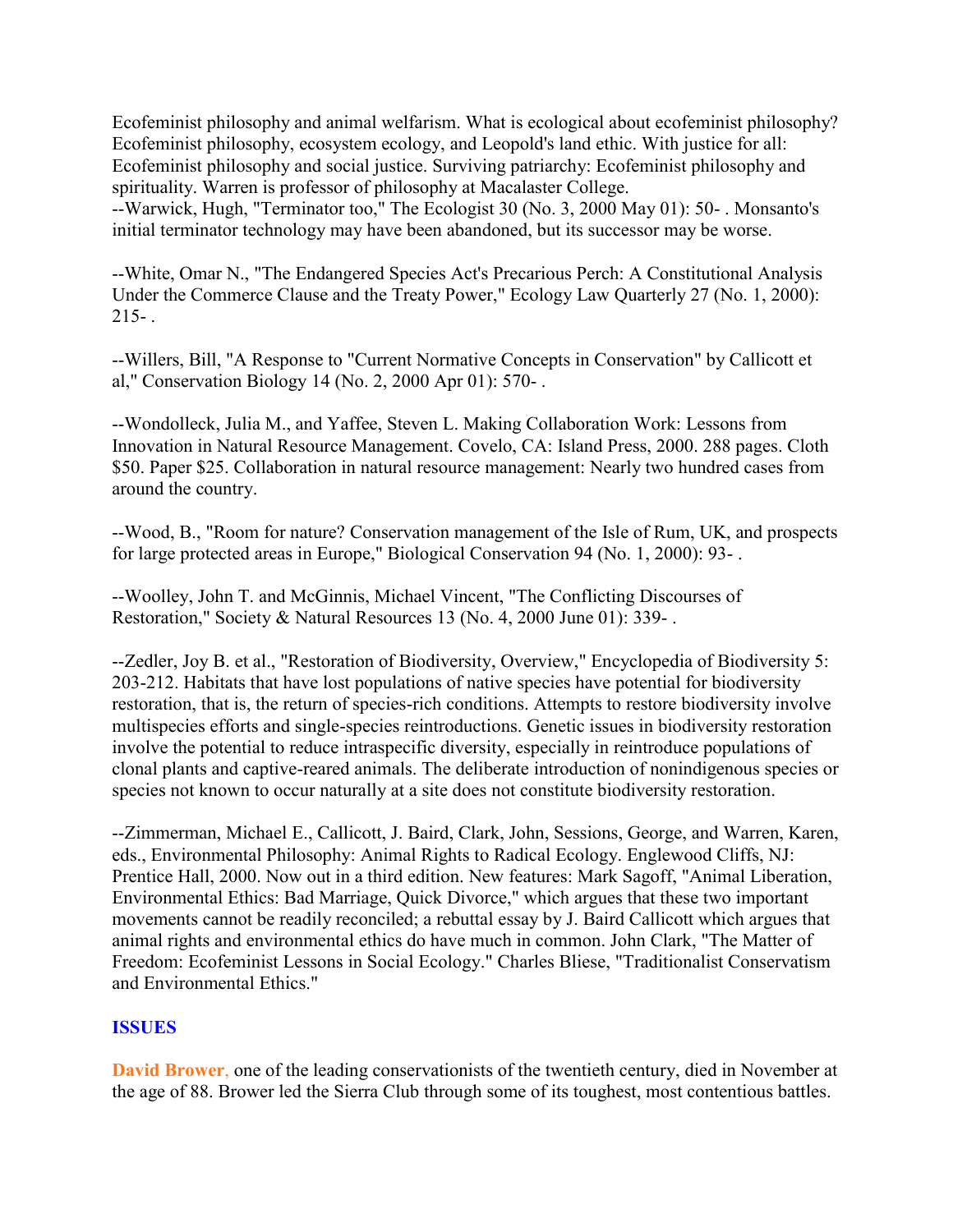A Sierra Club member since 1933, he served as the Club's first executive director, a position he held from 1952 through 1969. During his tenure as executive director, the organization's membership rose from 2,000 to 77,000 members. Perhaps Brower's best-known accomplishment was his success during the

1960s in leading a campaign to block two hydroelectric dams proposed for the Grand Canyon. Brower took out full-page ads in the New York Times equating the proposal to flooding the Sistine Chapel. He led Sierra Club efforts to pass the Wilderness Act, halt dam construction in Dinosaur National Monument, and create Kings Canyon, North Cascades and Redwoods National Parks and Point Reyes and Cape Cod National Seashores. He also founded the League of Conservation Voters, Friends of the Earth and the Earth Island Institute. An avid mountain climber and skier, Brower served in the 10th Mountain Division during World War II and pioneered 70 first-ascents around the globe.

**Congressman Bruce Vento** (D-Minnesota), the leading expert on parks and public lands in Congress, died October 10, after a valiant fight with a rare form of lung cancer. Vento was a champion of conservation on public lands, with a special commitment to the Boundary Waters Canoe Area in northern Minnesota. As a first-term Congressman, Vento was ordered by House Speaker Tip O'Neill to compromise on the enabling legislation for BWCA and allow snowmobile and motorboat use in the area. Vento held firm. In the final hours of that Congress, an exasperated O'Neill told an aide: "Vento has been camping on my doorstep for two days. Tell him I'm going to get that goddammed bill out for him," and the 1978 BWCA Wilderness Act became law.

**US Plays Dirty As Planet Chokes.** At the Kyoto environment summit three years ago, the industrialised nations agreed, in principle, to reduce carbon dioxide emissions to a figure 7 per cent below their 1990 output. The purpose of the recent Hague summit was to reach global agreement on how to achieve this. 2,000 official delegates labored mightily over the fine print, assisted by 3,500 official observers from 180 nations and more than 700 journalists, as well as a phalanx of interested parties, including green groups, wind generator suppliers and climate researchers.

In the end, the talks collapsed over U.S. insistence that it be spared from reducing its carbon outputs and should instead be allowed to create new forests as "carbon sinks," both in the US and the Third World. The US also hoped that by planting crops specially designed to soak up carbon dioxide, it could extend its 'sink' philosophy from the wild to the farmyard, thus strengthening its case for unabated industrial emissions. Canada, Australia and Japan backed this approach, while Europe - led by Britain and Germany and supported by the developing nations and green groups - pressed for real emission cuts. Said Environment Minister Michael Meacher, who led Britain's negotiators: 'There is no substitute for taking domestic action to reduce the emissions by burning less fossil fuels.' Current evidence suggests that Europe's growing season has lengthened by 11 days in the past century and scientists are predicting all Arctic ice will have disappeared by 2080. (Observer of London, November 19, 2000)

**Domestic animal diversity.** Humans have domesticated about 40 species of animals and created thousands of breeds. Between 1,000 and 1,500 livestock breeds are at risk of extinction, representing about 30 percent of the most important domesticated species of birds and mammals. These animals are reservoirs of genetic diversity, play important roles in a number of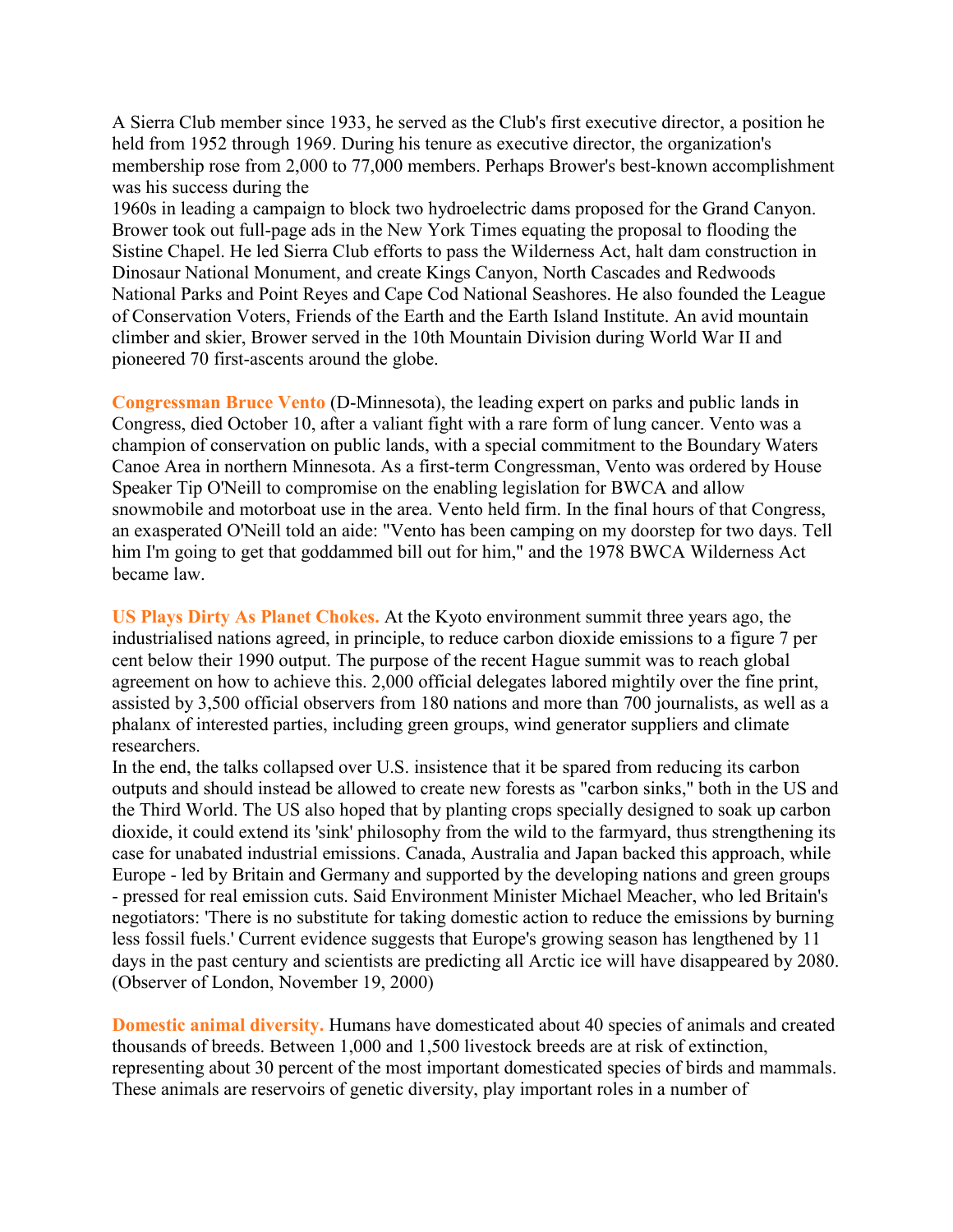ecosystems, and are sometimes central to the history and culture of human communities. 600 breeds of livestock have already gone extinct and another 78 are lost each year. The causes are the increasing industrialization of agriculture (including replacement of draft animals with machines and the loss of family farms), indiscriminate cross breeding, and a narrow focus on certain breedslike Holsteins for milkto the exclusion of others. Scientific breeding has produced industrial hens that lay 300 eggs a year compared to 30 for most indigenous birds, broiler chickens bred to mature in 6 to 7 weeks instead of the usual 12 weeks, and a doubling of milk production in Holsteins in the last 40 years. Scientists worry that levels of inbreeding necessary to attain these results reduce genetic diversity within the breeds and can lead to serious health problems. The eight million Holsteins in the U.S. are descendants of just 37 individuals. The greatest potential for losses of livestock diversity are in developing nations which are importing scientifically-improved livestock that replace their indigenous breeds. An example of a threatened breed in the U.S. is the "Gulf Coast native sheep." Directly descendant from the stock of the first Spanish and French colonists, these sheep have been breeding largely free of human intervention for more than 300 years. They have adapted to the heat and humidity of the Gulf coast and have developed resistance to diseases and parasites that debilitate other breeds. Scientists are trying isolate genes responsible for this resistance in order to introduce them into commercially important breeds. See Mark Derr, "Vanishing Livestock Breeds Leave Diversity Gap," New York Times (11/14/00): D3.

**Are mice animals?** No. Yes. No, at least not in 2001. The U.S. Department of Agriculture agreed to a lawsuit settlement challenging the 30-year old ruling that mice, rats, and birds are not laboratory "animals," under the Animal Welfare Act. This exempted 95% of all experimental animals from the federal government's legal definition of "animal." Animal welfare advocates have long challenged the ruling. In 1992 a federal judge ruled that the USDA's justification for the exemption--that Congress never intended the law to apply to the three kinds of animals-- was "strained and unlikely." In September 2000, the USDA agreed to include these animals and "initiate and complete a rulemaking on the regulation of birds, rats, and mice within a reasonable time."

Biomedical research groups protested vigorously, though their protests were disregarded by the USDA and the courts. But through the request of the University of Mississippi Medical Center in Jackson to Congressman Thad Cochran (R-MS), on a rider attached to the agriculture appropriations bill, Congress voted that mice, rats, and birds will not be animals in fiscal year 2001. A recent editorial in Nature complained, "Some of the research lobby's arguments verge on the reactionary." Although currently voluntary, many research laboratory animals have included these animals in animal welfare concerns for decades. Others claim it will drive up costs unacceptably. See: David Malakoff, "Researchers Fight Plan to Regulate Mice, Birds," Science 290(6 October 2000):23-24. David Malakoff, "Research Group Wins Delay in Rules," Science 290(13 October 2000):243-245. John McArdle, "Animal Welfare Act's Changes Deserve Praise, Not Panic," Science 290(17 November 2000):1299-1300.

**Primate goes extinct**. For the first time in several centuries a member of the primate orderthe taxonomic group to which humans belonghas become extinct. Miss Waldron's red colobus, a loud-mouthed, red-cheeked monkey from the rainforest of Ghana and Ivory Coast has not been seen since the 1970s and a seven-year effort to visit every remaining piece of its habitat ended without finding any evidence of its presence. Biologists fear that this is the beginning of a stream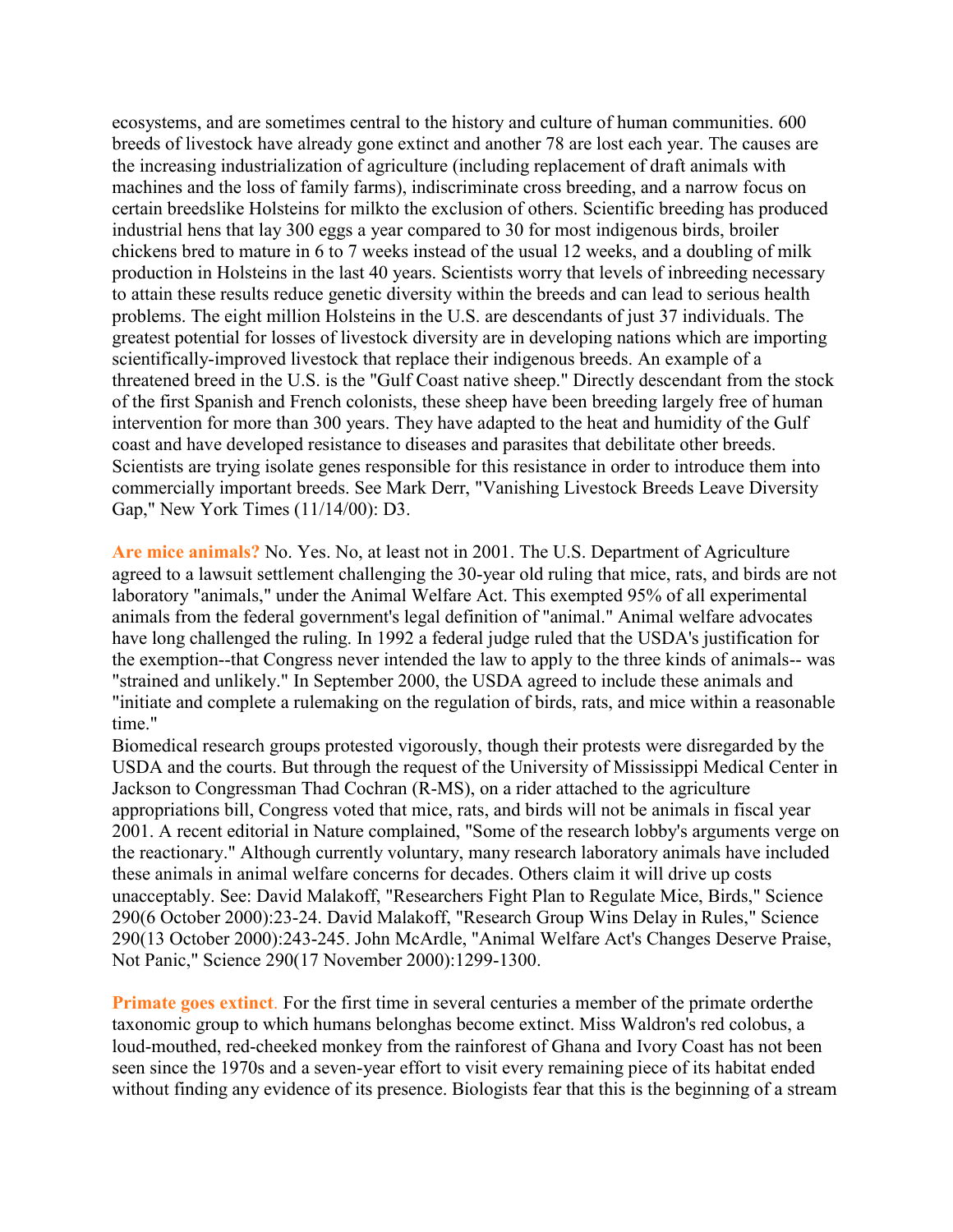of extinctions of West African primates and other wildlife. Fragmentation of forests by roads and logging leaves isolated islands of animals that are then easily trapped or shot by hunters supplying the lucrative trade in bush meat that ends up in urban restaurants. See Andrew Revkin, "A West African Monkey Is Extinct, Scientists Say," New York Times (9/12/00): A20.

**Setbacks for gene-altered foods in the U.S.** According to one estimate, 60 percent of the products in America's grocery stores contain some genetically modified ingredients. But with consumer skepticism about biotech foods continuing to grow, U.S. farmers are now reversing the trend toward more biotech foods and plan to grow millions fewer acres of genetically modified, corn, soybeans and cotton. Fast-food chains such as McDonald's and potato chip makers Frito-Lay and Procter and Gamble are telling their potato suppliers to stop using genetically modified potatoes. At the prompting of food companies hoping to quite consumer fears, the U.S. Federal government is reviewing its regulations on biotech foods. Plans are under way to require genetically engineered crops to be kept separate from those that are not so altered and to require biotech companies to notify regulators four months before new biotech products enter the food supply. Critics argue that the changes are far too modest. They are sponsoring legislation that would require mandatory labeling of genetically-altered foods (a proposal strongly opposed by the industry). Congressman Dennis Kucinich of Ohio, a leading critic of biotech foods, charges that biotech food companies are "arrogantly assuming god-like power to bring forth a second genesis" and are "combining genetic materials from plants, animals, and humans in some weird commercial potion and then marketing it for all to consume." The director of the Center for Food Safety Andrew Kimbrell says: "Genetic engineering allows you to mix life forms that have never been mixed in traditional breeding. At least, I am not aware of any instance when a flounder has been mated with a tomato." See Scott Kilman, "McDonald's, Other Fast-Food Chains Pull Monsanto's Bio-Engineered Potato," The Wall Street Journal (4/28/00), John Dillin, "White House enters the biotech food fight," The Christian Science Monitor (5/5/00): 1, and Melody Petersen, "U.S. to Keep a Closer Watch On Genetically Altered Crops," New York Times (5/4/00): A23.

**Biotech corn may not harm Monarchs**. The U.S. Environmental Protection Agency has tentatively concluded that Bt corn (corn genetically modified to produce the pesticide Bt) is unlikely to pose a serious threat to the overall Monarch butterfly population. The agency also downplayed the potential for the insecticide to persist in the soil or to lead to the evolution of pests that can withstand it. The Monarch has recently become a symbol of fragile nature threatened by biotechnology. See Carol Kaesuk Yoon, "Biotech Corn Isn't Serious Threat to Monarchs, Draft U.S. Report Finds," New York Times (9/26/00): D4.

**Parasitic wasp larva gets spider to build web for it**. A parasitic wasp lays its egg on the abdomen of an orb-weaving spider. For two weeks the growing larva sucks juices that drip from small punctures in the spider's body as the spider continues to rebuild each day its fragile circular web. On the night before the wasp larva kills its host, the spider builds a totally different web that is much stronger and serves as a platform from which the larva can safely hang its cocoon. When scientists remove the larva from the spider on what would have been the final evening, the spider builds the platform-style web for two nights and then resumes making its usual orb. See Nicholas Wade, "Wasp Works Its Will on a Captive Spider," New York Times (7/25/00).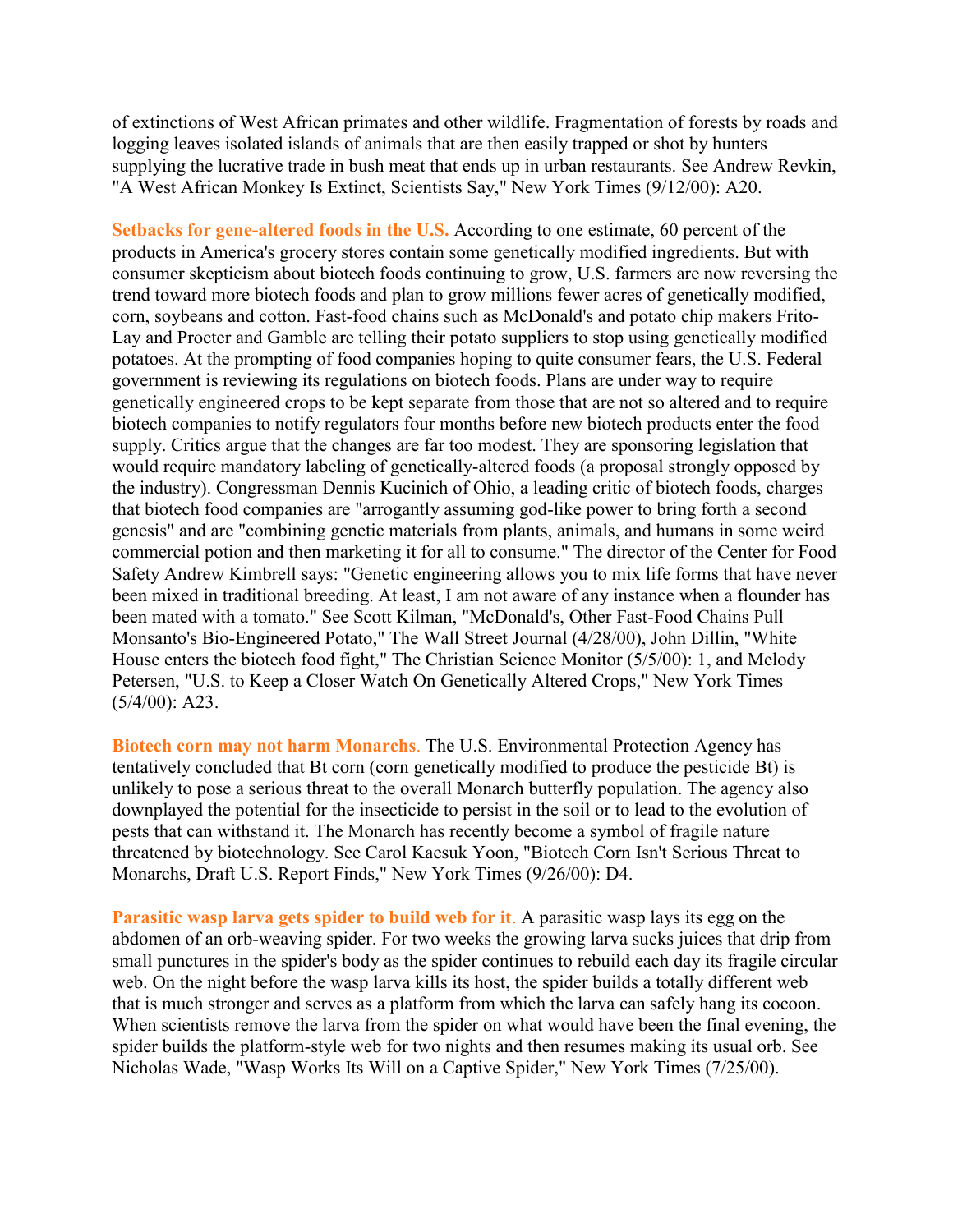**Roadless Areas**. This November, the U.S. Forest Service issued the Final Environmental Impact Statement on its proposed roadless policy. The "preferred alternative" contained in the FEIS represents a great victory for conservationists. The preferred alternative recommends providing wilderness level protection for over 55 million acres of roadless areas with the National Forest System. Specifically, the alternative would prohibit road construction and reconstruction on 49.2 million acres of inventoried roadless areas, increasing that number to 58.5 million acres in April 2004 when the Tongass National Forest is included. It would also prohibit timber harvesting except for clearly defined stewardship purposes in roadless areas, and allow road construction only when necessary for public safety and resource protection. Grassroots support was a major factor in the Forest Service decision-making process. In their press release announcing the preferred alternative, the Forest Service cited the importance of receiving more than 1.5 million letters, faxes, and e-mails during the course of the 9-week public comment period this past summer.

Thanks to Ned Hettinger, Holmes Rolston III, the Audubon Society and the Wilderness Society for this issue's issues.

## **ISEE OFFICERS**

**President:** Kristin Shrader-Frechette. 336 O'Shaughnessy Hall, University of Notre Dame, Notre Dame, IN 46556. Email: Kristin.Shrader-Frechette.1@nd.edu.

**Vice-President**: Dale Jamieson, The University Center for Human Values, 305 Marx Hall, Princeton University, Princeton, NJ 08544-1006. Phone: 609-258-2660. Fax: 609-258-2729. Email: djamieso@princeton.edu.

**Secretary**: Laura Westra. Osgoode Hall Law School, York University, 4700 Keele Street, Toronto, Ontario M3J 1P3. Phone: 905-303-8181. Fax: 905-303-8211 E-mail: lwestra@interlog.com.

**Treasurer**: Max Oelschlaeger. Department of Humanities, Arts, and Religion, Northern Arizona University, PO Box 5634, Flagstaff, AZ 86011-5634 USA. E-mail: max.oelschlaeger@nau.edu.

# **ISEE REGIONAL REPRESENTATIVES**

**Africa**: Johan P. Hattingh, Department of Philosophy, University of Stellenbosch, 7600 Stellenbosch, South Africa. Hattingh heads the Unit for Environmental Ethics at Stellenbosch. Phone: 27 (country code) 21 (city code) 808-2058 (office), 808-2418 (secretary); 887-9025 (home); Fax: 886-4343. Email: jph2@maties.sun.ac.za.

**Australia and New Zealand**: William Grey, Department of Philosophy, University of Queensland, 4067, Queensland AUSTRALIA. Email: wgrey@cltr.uq.edu.au.

**China**: Yu Mouchang, Institute of Philosophy, Chinese Academy of Social Sciences, Beijing, 100732, China. Yang Tongjin, Institute of Philosophy, Chinese Academy of Social Sciences, Beijin,100732, China. E-mail: yangtong12@sina.com.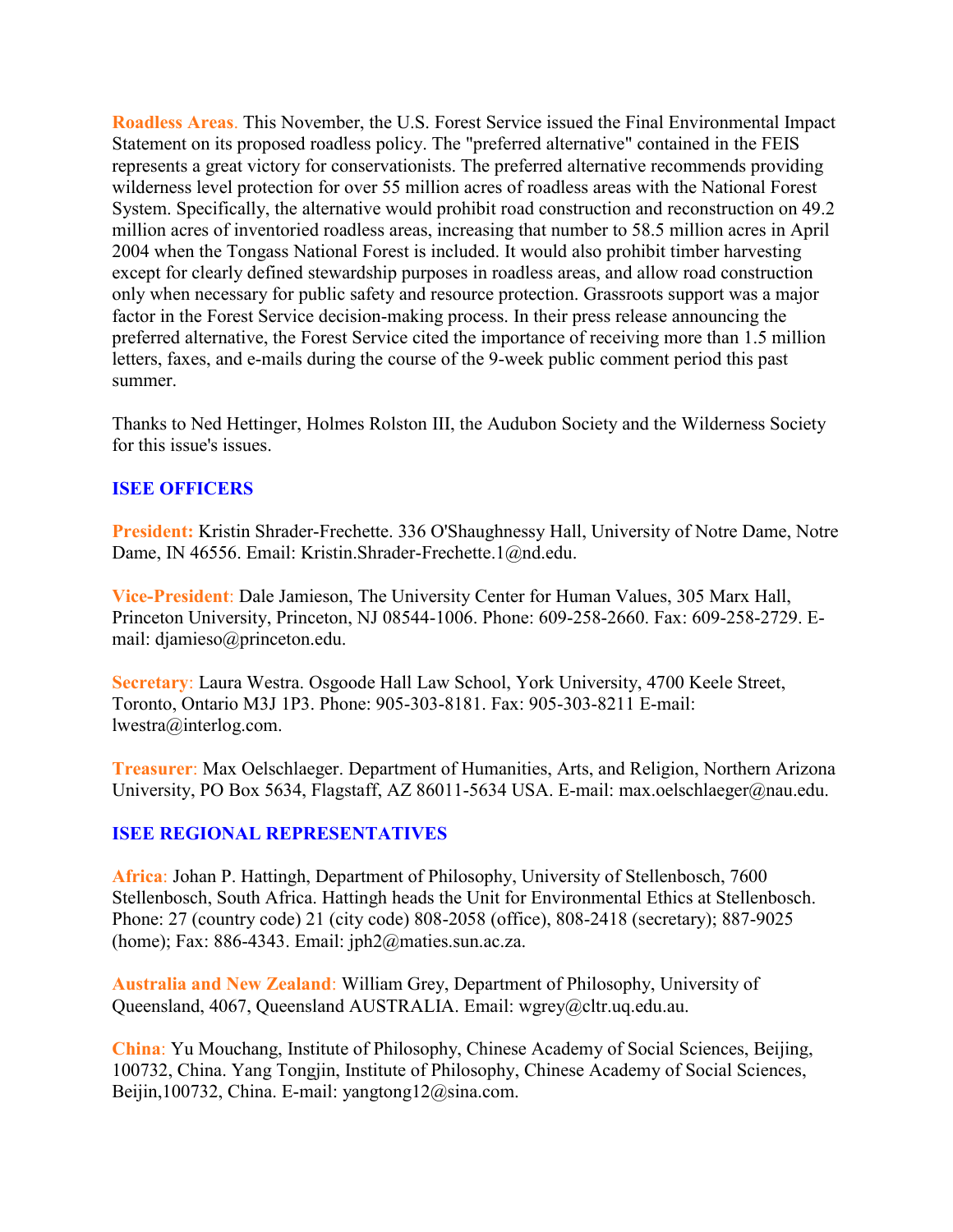**Taiwan**: Edgar Lin, Biology Department, Tunghai University, Taichung, Taiwan 40704. Email: edgarlin@ms5.hinet.net. Phones: 886-4-3595622 office; 886-4-3590991 home. Fax: 886-4- 3595953.

**Eastern Europe**: Jan Wawrzyniak. Department of Philosophy, Adam Mickiewicz University of Poznan, Poland. University address: Prof. Jan Wawrzyniak, Institut Filozofii, Adam Mickiewicz University, 60-569 Poznan, Szamarzewskiego 91c POLAND. Phone: +48 / 61 / 841-72-75; Fax: +48 / 61 / 8430309. Home address: 60-592 Poznan, Szafirowa 7, POLAND. Email: jawa@main.amu.edu.pl. Website: http://appliedphilosophy.mtsu.edu/ISEE/JanWaw/index.html.

**Western Europe and the Mediterranean**: Martin Drenthen, Center for Ethics University of Nijmegen (CEKUN), Postbox 9103, 6500 HD Nijmegen, THE NETHERLANDS. Office phone: 31 (country code) 24 (city code) 3612751. Fax: 31-24-3615564. E- mail:mdrenthen@hetnet.nl. Home: Van't Santstraat 122, 6523 BJ Nijmegen. Home Phone: (31) - (24) - 3238397.

**Mexico and Central America**: Teresa Kwiatkowska, Universidad Autonoma Metropolitana-Iztapalapa, Departamento de Filosofia, Av. Michoacan y Purissima s/n, 09340 Mexico D.F., MEXICO. Phones: (5) 637 14 24 (home), (5) 724 47 77 (office). Fax: (5) 724 47 78. E-mail: kwiat@xanum.uam.mx .

**Canada:** Laura Westra. Osgoode Hall Law School, York University, 4700 Keele Street, Toronto, Ontario M3J 1P3. Phone: 905-303-8181. Fax: 905-303-8211 E-mail: lwestra@interlog.com.

**Pakistan and South Asia**: Nasir Azam Sahibzada, Education Manager, WWF-- Pakistan, T-28 Sahibzada House, Zeryab Colony, Peshawar City (NWFP), PAKISTAN. Phone: (92) (91) (841593). Fax: (92) (91) (841594). Email: lapis@brain.net.pk or naasir1@email.com.

**South America**: Ricardo Rozzi, Institute of Ecological Research Chiloe, Chile, and Facultad de Ciencias, Universidad de Chile. E-mail: rrozzi@eudoramail.com.

**United Kingdom**: KeeKok Lee, Institute for Environment, Philosophy & Policy, Furness College, University of Lancaster, Lancaster LA1 4YG, UK. E-mail: [keekok.lee@lancaster.ac.uk.](mailto:keekok.lee@lancaster.ac.uk)

**United States**: Ned Hettinger, Philosophy Dept, College of Charleston, Charleston, South Carolina 29424 USA. Phone: 843-953-5786; 843-883-9201 (home). Fax: 843-953-6388. E-mail: HettingerN@CofC.edu). Address July 1999 to August 2000: 416 W. College, Bozeman, MT 59715. Phone: 406-522-9676.

Holmes Rolston, III, Dept. of Philosophy, Colorado State University, Fort Collins, Colorado 80523 USA. Phone: 970-491-6315 (Office). Fax: 970-491-4900. Email: rolston@lamar.colostate.edu.

Jack Weir, Department of Philosophy, Morehead State University,UPO 662, Morehead, Kentucky 40351-1689 USA. Phone: 606-784-0046 (Home Office), 606-783-2785 (Campus Office). Fax: 606-783-5346 (include Weir's name on Fax). Email: j.weir@morehead-st.edu.